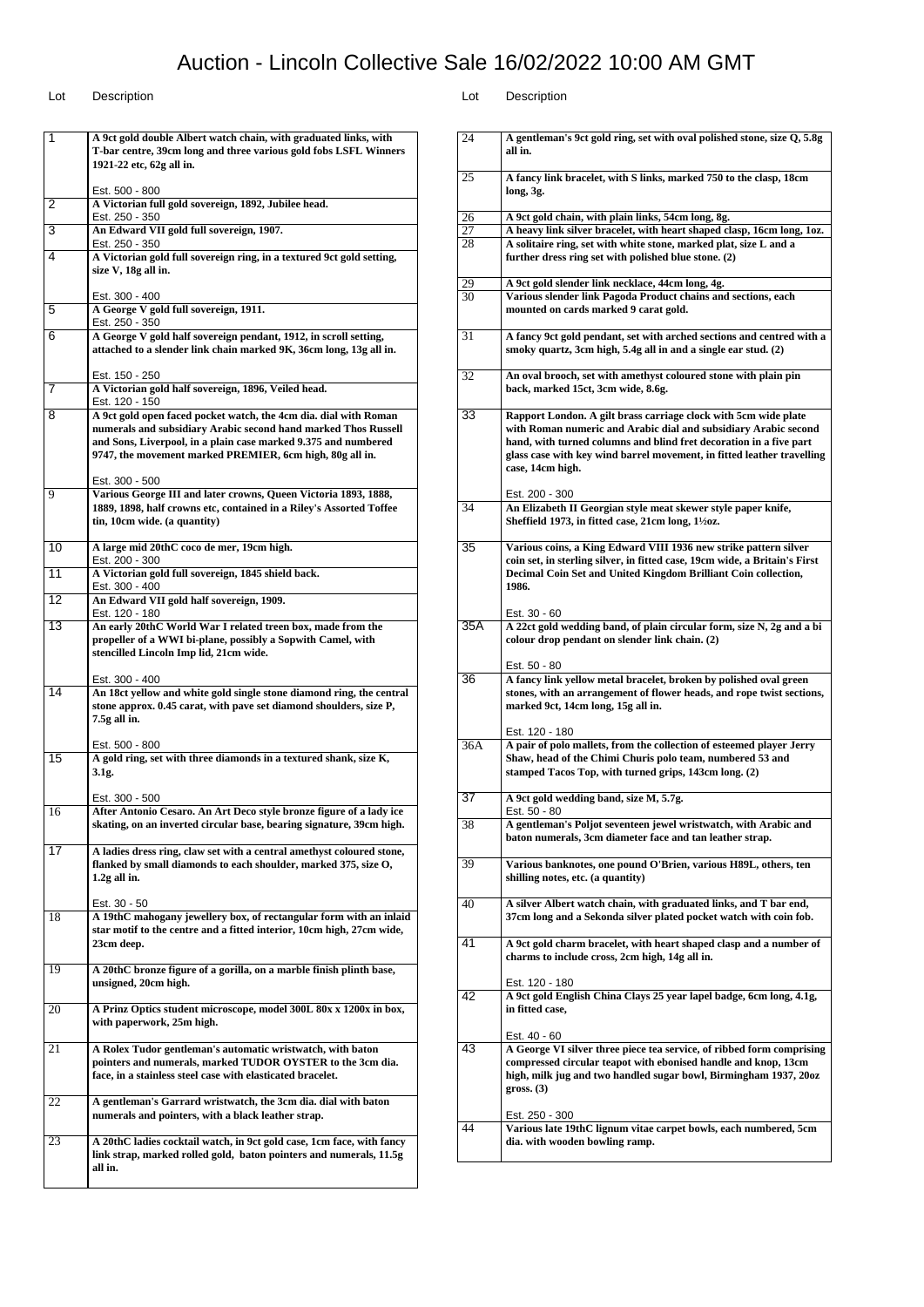| 45               | A Lord of the Rings Return of The King printed film poster, bearing<br>signatures Orlando Bloom, Sir Ian McKellen, Peter Jackson, Sean<br>Bean, various others, with certificate of authenticity, glazed,<br>mounted and framed.<br>Est. 200 - 300                    |
|------------------|-----------------------------------------------------------------------------------------------------------------------------------------------------------------------------------------------------------------------------------------------------------------------|
| 46               | A Lord of the Rings The Fellowship of The Ring printed film poster,<br>bearing signatures Orlando Bloom, Sir Ian McKellen, Elijah Wood,<br>etc., glazed, mounted and framed with certificate of authenticity.                                                         |
| 47               | Est. 200 - 300<br>A 1950/60's Indian rosewood sideboard, in Scandinavian style, three<br>doors and three drawers, each with turned cylindrical aluminium<br>handles on square tapering legs, 74cm high, 205cm wide.                                                   |
| 48               | An Indian rosewood veneered coffee table, of plain rectangular form,<br>45cm high, 76cm wide.                                                                                                                                                                         |
| 49               | A Danish rosewood side cabinet, of rectangular form, with two doors<br>enclosing sliding trays, shelves, etc., Danish control stamp inside,<br>68cm high, 141cm wide, 45cm deep. CITES license no. 612358/03                                                          |
| 50               | A Danish rosewood chest of drawers, of plain form with eight<br>drawers, each with recessed handles on a plinth, 68cm high, 107cm<br>wide, 44cm deep. CITES license no. 612358/02                                                                                     |
| 50A              | Various costume and other jewellery, pendant, 4cm high, other<br>items, faux pearls, clip earrings etc. (a quantity)                                                                                                                                                  |
| 51               | A Robert Heritage design Indian rosewood desk, the rectangular top<br>with a recessed edge above an arrangement of four drawers either<br>side of a kneehole with drawer, previously wall mounted but adapted<br>to floor standing, 74cm high, 214cm wide, 46cm deep. |
| 51A              | Est. 400 - 600<br>Various cufflink's, gold plated and others, faux coin cufflink, MUM<br>925 ring size M, etc. (a quantity)                                                                                                                                           |
| 52               | A Robert Heritage for Archie Shine Indian rosewood drum top<br>library table, with four drawers each with circular recess handles, on<br>a cylindrical column and four splayed legs, 140cm high, 73cm wide.                                                           |
| 52A              | Est. 400 - 600<br>Three miniature dressing table jars, one 3cm high, with cut glass<br>body and repousse decorated silver lid, etc. (3)                                                                                                                               |
| 53               | A Danish design rosewood extending dining table, the circular top on<br>a shaped column and base, the top 72 high, the top 116cm by 215cm<br>extended (73cm closed). CITES license no. 612358/01                                                                      |
| $53\overline{A}$ | Various fashion watches, a Sekonda gentleman's watch with<br>elasticated bracelet and 3cm dia. dial, various others, boxed Via<br>Lucia 181 etc. (a quantity)                                                                                                         |
| 54               | A quantity of Ladderax furniture, comprising of four ebonised metal<br>supports, various teak cabinets, shelves, etc.<br>Est. 400 - 600                                                                                                                               |
| 54A              | An early 20thC gold cased cocktail watch, in a shaped case with 2cm<br>Arabic dial with an elasticated bracelet, 15g all in.                                                                                                                                          |
| 55               | An early 19thC mahogany bergere library armchair, with a moulded<br>frame, padded arm rests, reeded arm supports and legs, with casters.                                                                                                                              |
| 55A              | An early 20thC continental ladies fob watch, with fancy 3cm dia.<br>Roman numeric dial in a chased case, white metal marked 0.935.                                                                                                                                    |
| 55B              | A vintage Nivrel ladies watch, the 2cm Arabic and line numeral dial<br>in a shaped case marked 18K 0.750, 7.9g all in.                                                                                                                                                |
| 55C              | A gentleman's Seiko quartz wristwatch, the 3cm dia. dial in a shaped<br>gold plated case with textured bracelet.                                                                                                                                                      |
| 55E              | A gentleman's Seiko automatic wristwatch, the 3cm dia. black dial<br>with baton numerals and pointers with date feature.                                                                                                                                              |
| 56               | Various Accurist watches, a ladies cocktail watch with 11/2cm oval<br>dial with baton numerals and points with a textured bracelet, in oval<br>case and outer box, a further Accurist ladies wristwatch, a Stratton<br>boxed bottle opener. (a quantity)              |

| 56A | Various fashion watches, Lorus gentleman's watch with 4cm wide<br>case and brown leather strap, various others. (a quantity)                                                                                                                                             |
|-----|--------------------------------------------------------------------------------------------------------------------------------------------------------------------------------------------------------------------------------------------------------------------------|
| 56B | A ladies yellow metal and jade coloured bracelet, with shaped<br>sections, the clasp with Chinese lettering and marked 14k 585, 13cm<br>long and two extra links, 11.3g all in.                                                                                          |
| 56C | A ladies Winegartens 9ct gold cocktail watch, with 1cm dia. dial, 17<br>jewel movement and chain mail type bracelet, marked 375, 13.7g all<br>in.                                                                                                                        |
| 57  | A ladies 9ct gold Accurist wristwatch, the 1cm dia. dial with baton<br>numerals with a textured bracelet marked 375, 16.1g all in.                                                                                                                                       |
| 58  | A miniature 17thC silver fire shovel, of typical form, circa 1690, 9cm<br>wide. (AF)                                                                                                                                                                                     |
| 59  | A miniature 17thC silver poker, of turned form, indistinctly marked,<br>circa 1690, 8cm long.                                                                                                                                                                            |
| 60  | A miniature pair of 17thC silver coal tongs, of shaped form,<br>indistinctly marked, circa 1690, 9cm high.                                                                                                                                                               |
| 61  | A Parker fountain pen and ball point pen set, in blue with gilt<br>coloured trim, and arrow clip, the fountain pen with fourteen K nib,<br>12cm long, a further Parker fountain pen with fourteen pen nibs and<br>a cased cigarette holder. (a quantity)                 |
| 62  | A ladies J W Benson London cocktail watch, with 1cm dia. dial with<br>Arabic numerals and baton pointers and a subsidiary second hand,<br>with pierced rolled gold bracelet.                                                                                             |
| 62A | Various white metal dress rings, set with citrine coloured glass and<br>other pieces, gold coloured on sterling silver, size V etc and two<br>single sterling earrings, 23g all in. (a quantity)                                                                         |
| 62B | A silver bangle, partially chased, 7cm wide and a pendant locket<br>marked SILVER, 1oz all in. (2)                                                                                                                                                                       |
| 63  | Various jewellery, a part silver bracelet set with polished sections,<br>foldaway travel clock, 6cm high, other jewellery etc. (a quantity)                                                                                                                              |
| 64  | An early 20thC continental ladies fob watch, of circular form with<br>4cm dia. Roman numeric dial in engine turned case, with vacant<br>cartouche, white metal marked 0.800, ring top 6cm high.                                                                          |
| 65  | A faux crocodile skin style leather cigarette case, with gilt metal<br>mounts, 18cm wide, and a Dunhill cigarette holder set.                                                                                                                                            |
| 65A | Withdrawn Pre-Sale by vendor. An early 20thC hairclip, of shaped<br>form set with red glass coloured plastic sections, 12cm wide, a pierces<br>buckle or chatelaine top set with bells marked SILVER and a further<br>hairclip.<br>Est. 20 - 40                          |
| 66  | An Edwardian miniature Schuco Teddy bear, with articulated head,<br>rotating on an axis with hand turning button, plush jointed, 8cm<br>high. $(AF)$                                                                                                                     |
| 67  | Est. 60 - 80<br>An early 20thC mother of pearl and tortoise shell dressing table set,<br>to include clothes brushes, 15cm wide, hair brushes, and hand<br>mirrors. $(6)$                                                                                                 |
| 67A | Various pin badges, Royal related and other silk handkerchiefs 27cm<br>x 27cm etc. (a quantity)                                                                                                                                                                          |
| 68  | Various silver, a Victorian tortoise shell topped dressing table jar of<br>circular form on shaped feet, Birmingham 1897, 7cm dia., two dwarf<br>candlesticks, mother of pearl shell topped dish, souvenir spoons and<br>silver tooth pick box, approx 5oz. (a quantity) |
| 69  | A gentleman's Bulova Ambassador automatic wristwatch, with baton<br>pointers and numerals, 3cm dia. dial, in fitted case and outer box.                                                                                                                                  |
| 70  | After Bede. Knowledge Putteth Up, etching, hand titled, another<br>Town And Gone 14cm x 18cm and The Freshman's Dream. (3)                                                                                                                                               |
| 71  | Various world coins and bank notes, small quantity of costume<br>jewellery, slender link necklace, etc. (a quantity)                                                                                                                                                     |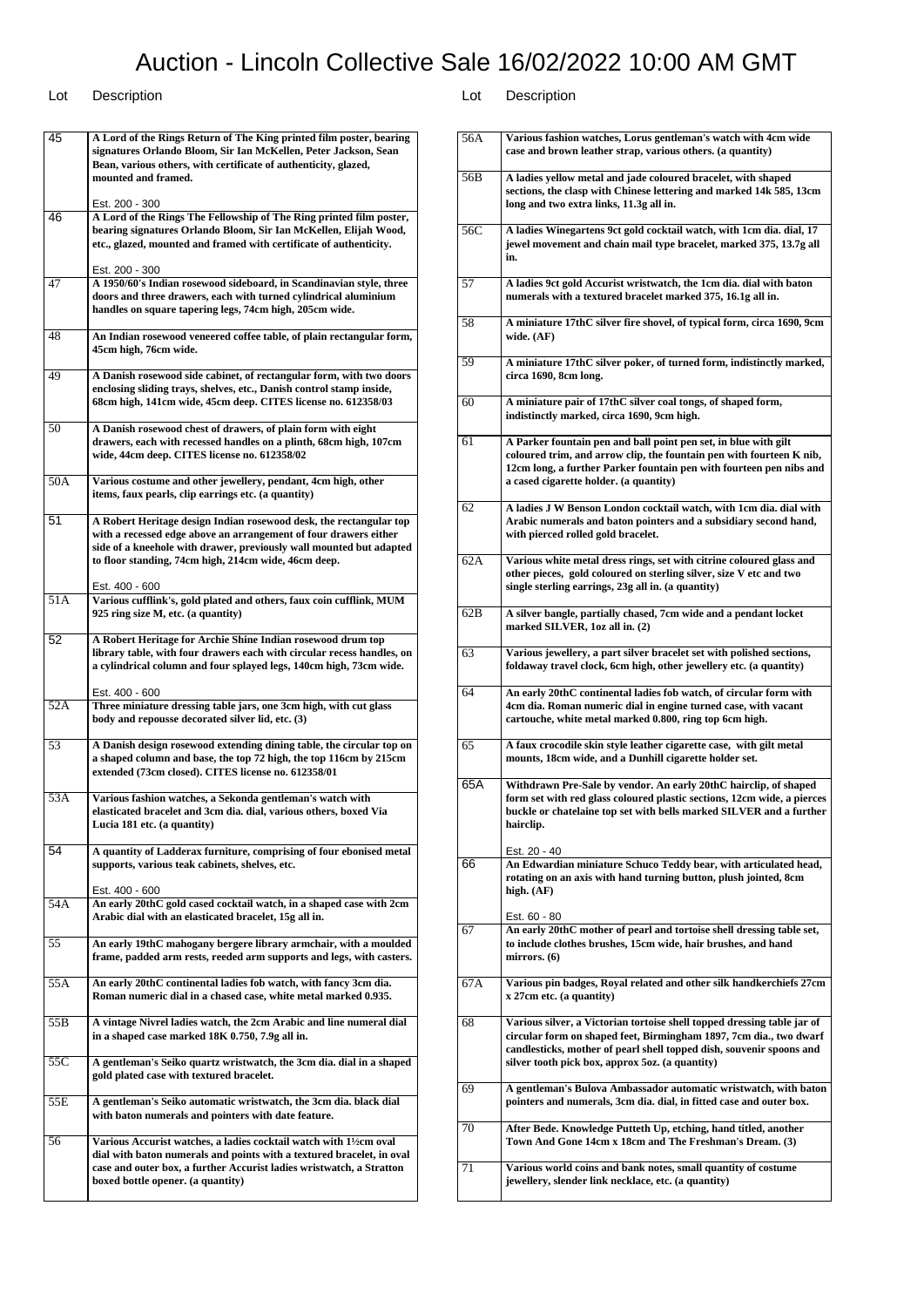| 71A             | Various wristwatches, a Featurely quartz, with 4cm dia. dial and<br>elasticated bracelet, quartz, Ravel, another and a Rotary 17 jewel. (a<br>quantity)                                                                                                                                                                                                                                     |
|-----------------|---------------------------------------------------------------------------------------------------------------------------------------------------------------------------------------------------------------------------------------------------------------------------------------------------------------------------------------------------------------------------------------------|
| 71B             | Various wristwatches, a Sekonda with 2cm wide dial, PM, quartz,<br>Morita, Citron, Timex, etc. (a quantity)                                                                                                                                                                                                                                                                                 |
| 71C             | A Mikla fashion watch, with green Roman numeric 3cm dia. dial, a<br>Seiko automatic gentleman's watch with associated strap and a ladies<br>wristwatch. (3)                                                                                                                                                                                                                                 |
| 71D             | A 9ct gold ladies Oriosa Swiss wristwatch, with 2cm dial marked 9ct<br>and a plated strap, 22g all in and an unusual clay head of miniature<br>form. $(2)$                                                                                                                                                                                                                                  |
| 71E             | A ladies Veroni cocktail watch, the 1cm dia. dial with Arabic and<br>baton numerals, marked 18k 0.750, with plated elasticated bracelet,<br>13g all in.                                                                                                                                                                                                                                     |
| 72              | Various costume jewellery and effects, wristwatches, various to<br>include, other quartz wristwatch, costume brooches, etc. (a quantity)                                                                                                                                                                                                                                                    |
| 73              | An 18ct gold sapphire and diamond cluster ring, the panel set with<br>three oval cut sapphires, totalling approx 1.38cts overall, in a white<br>gold claw setting surrounded by a halo of sixteen round brilliant cut<br>diamonds, totalling approx 0.48cts, each in a claw setting on a yellow<br>metal band, on a raised basket setting, London 1976, ring size M,<br>4.4g all in, boxed. |
| $\overline{74}$ | Est. 150 - 250<br>A Mamiya C330 twin-lens reflex camera, case, etc.<br>Est. 200 - 300                                                                                                                                                                                                                                                                                                       |
| 75              | Various silver plated ware, a tooth shaped Vesta case with pig knop<br>and match strike side, 7cm high, silver plated bottle coaster, etc. (a<br>quantity)                                                                                                                                                                                                                                  |
| 75A             | Various costume jewellery, beads necklaces etc. (a very large<br>quantity)                                                                                                                                                                                                                                                                                                                  |
| 76              | Various medals awarded to a Dennis Higginbottam, World War II<br>Italy Star, 39-45 Star, Africa 1942-43 clasp Campaign and Victory<br>medals with ribbons. (a quantity)                                                                                                                                                                                                                     |
| 77              | Various silver plated ware, etc., flatware, an early 20thC egg cruet,<br>22cm high, various serving pieces, etc. (a quantity)                                                                                                                                                                                                                                                               |
| 78              | A gentleman's Trebex wristwatch, with mesh work strap, 3cm dia.,<br>Arabic dial with subsidiary Arabic second hand, marked Swiss<br>made.                                                                                                                                                                                                                                                   |
| 79              | A 19thC Indian brooch, inset with an oval miniature of a temple, and<br>an engraved back, All My Love Eric, 22/4/46, in a yellow coloured<br>metal mount, 6cm wide.<br>Est. 20 - 40                                                                                                                                                                                                         |
| 80              | A Waterford crystal mantel clock, of small proportion, 7cm high,<br>with paperwork.                                                                                                                                                                                                                                                                                                         |
| 81              | A ladies Omega De Villegold plated wristwatch, with 2cm dia.,<br>Roman numeric dial and elasticated bracelet.                                                                                                                                                                                                                                                                               |
| 82              | A Wempe stylised diamond scroll necklace, comprising diamond set<br>scroll pendant set with ninety eight round brilliant cut diamonds,<br>totalling approx 0.89cts, tow white gold closed back, on a white trace<br>link chain with lobster claw clasp, white metal marked Wempe 750<br>5133, 33cm long overall, 12.34g all in., boxed,                                                     |
| 83              | Est. 1,500 - 2,000<br>A horn handle pen knife, when closed 11cm long, a further double<br>bladed knife, plated preserve set, etc.                                                                                                                                                                                                                                                           |
| 84              | Various miniature metal items, two cups, bottle, 5cm high, etc. (a<br>quantity)                                                                                                                                                                                                                                                                                                             |
| 84A             | A Sir Winston Churchill 2015 £20 silver coin, The Longest Reigning<br>Monarch coin and another. (3)                                                                                                                                                                                                                                                                                         |
| 85              | Est. 50 - 80<br>Various dressing table items, glove stretchers, late 19thC ivory hair<br>tidy, 10cm high, single binocular, various pen nibs, etc. (a quantity)                                                                                                                                                                                                                             |

| 86  | Various coins, pre decimal, etc., threepenny bits, various United<br>Kingdom 50 pence Piglet, Paddington, various other low<br>denomination coins, contained in a coin case. (a quantity)                                           |
|-----|-------------------------------------------------------------------------------------------------------------------------------------------------------------------------------------------------------------------------------------|
| 87  | An Edwardian chatelaine purse, with mounts, chain and pencil<br>holder with associated Chester hall marked Sampson Mordan and<br>Co. pencil, the purse initialled 9cm wide.                                                         |
| 88  | A 19thC Italian micro mosaic brooch, decorated with ruins on a<br>rectangular black onyx backing, in a yellow coloured metal mount,<br>with safety chain and later steel pin back, 22.7g all in, the brooch,<br>5cm wide, 4cm high. |
| 89  | Est. 150 - 250                                                                                                                                                                                                                      |
|     | An oriental design jewellery casket, containing various costume<br>jewellery, coins, modern hand bell, various pre decimal and other<br>coins, threepenny bits, other coins, coin tin, etc. (a quantity)                            |
| 90  | A George V silver topped desk blotter, of rectangular form with<br>plain knop, probably Birmingham 1913, 10cm wide, cased fish<br>serving set, plated teaspoons with bead outline, a cased set of entree<br>knives. (a quantity)    |
| 91  | Various cut glass bottles, plated cutlery, two silver lids, Victorian<br>example 1900 with entwined knop, 8cm dia., etc. (a quantity)                                                                                               |
| 92  | A Victorian conductor's baton, with fancy knop and band, marked<br>Presented by The Members of the Cardiff Orchestral Society, to Mr<br>Sidney Fifoot, Non Conductor Season 1886-87, with gilt metal tip,<br>51cm wide.             |
| 93  | Various coins, GB pre decimal, etc., threepenny bits, Battle of<br>Britain cased crown, various other coins, etc. (a quantity)                                                                                                      |
| 94  | Various Elizabeth II silver miniature photograph frames, one<br>marked 925 with plain velvet finish easel back, 8cm high and three<br>others. (4)                                                                                   |
| 95  | An Elizabeth II silver Period Jewellery Manufacturing brooch,<br>formed as a Teddy bear with plain pin back and a rolled gold brooch<br>watch, 5cm high. (2)                                                                        |
| 96  | An 18ct gold dress ring, with central asher cut ruby, 11mm x 8.4mm<br>x 4.8mm, with three round brilliant cut diamond shoulders, in a<br>raised basket setting, ring size N, 6.9g all in, boxed.                                    |
| 97  | Est. 180 - 220<br>A 19thC bone handled hunting whip, of turned form with white<br>metal mounts, 46cm wide, a brown leather tape measure and a<br>Martin Luther book. (3)                                                            |
| 98  | Various silver plated ware, flatware, preserve spoon, 24cm long,<br>various other old English pattern, etc. (a quantity)                                                                                                            |
| 99  | Various silver, silver plated ware, etc., cased christening set, ladle,<br>19cm long, various silver tea spoons, necklace, etc. (a quantity,<br>various dates and makers)                                                           |
| 100 | A Swarovski crystal ring, with pierced pyramid setting, on plain<br>shank, size Q. (boxed)                                                                                                                                          |
| 101 | Various costume jewellery and effects, earrings, necklaces, signet<br>ring, contained in a cigarette tin, 10cm wide, etc. (a quantity)                                                                                              |
| 102 | A set of six George V silver teaspoons, with shaped stems and plain<br>bowls, probably marked to Richard Whitehouse, marks rubbed, 9cm<br>long. (6)                                                                                 |
| 103 | A set of six George V silver teaspoons, with plain cylindrical stems<br>and plain bowls, probably marked to Richard Whitehouse, marks<br>rubbed, 11cm long. (6)                                                                     |
| 104 | A set of six George V silver teaspoons, with plain stems and bowls,<br>Sheffield 1926, 9cm long.                                                                                                                                    |
| 105 | A set of seven tea spoons, each with shovel bowls and entwined stems,<br>unmarked, 12cm long. (7)                                                                                                                                   |
| 106 | A Canon Canonet camera, with Co. Inc. lens and a pair of Tasco<br>optics binoculars. (2)                                                                                                                                            |
|     |                                                                                                                                                                                                                                     |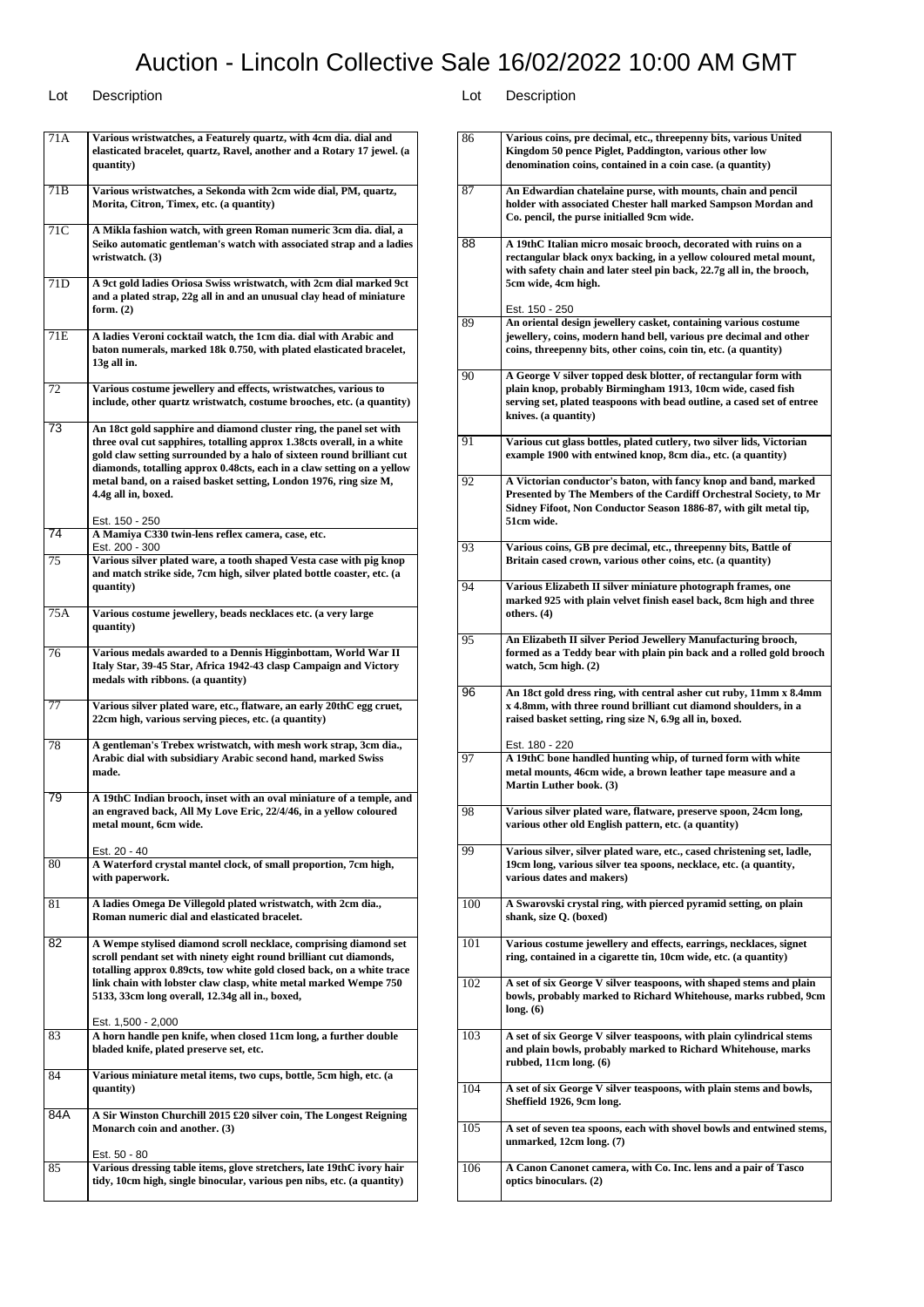| 107              | A small quantity of various costume jewellery, necklaces, flapper<br>style necklace, buckle ring, etc., contained in a wooden box, 15cm<br>wide.                                                   |
|------------------|----------------------------------------------------------------------------------------------------------------------------------------------------------------------------------------------------|
| 108              | A 9ct gold memorial buckle ring, size L, dress ring set with oval<br>purple and two further rings. (4)                                                                                             |
| 109              | A 15ct gold ladies ring, size M, set with garnets and pearls, with<br>shaped shoulders, in fitted case, 2.6g all in.                                                                               |
|                  | Est. 40 - 60                                                                                                                                                                                       |
| 110              | Various coins, early 19thC crown, 1916 shilling, and other 1899, etc.<br>(a quantity)                                                                                                              |
| 111<br>112       | An early hammered coin brass gaming token, 2cm wide.<br>An Edward I long cross silver penny, date indistinct.                                                                                      |
| 113              | Various coins, GB three decimal Victorian and later, silver                                                                                                                                        |
|                  | threepenny bits, Victorian shilling 1900, 1987 coin brooch, small<br>quantity of world coins in a Craven tin, 11cm wide.                                                                           |
| 114              | Various coins, GB lower denomination threepenny bits, various<br>foreign coins, Pesetas, Francs, etc. (a quantity)                                                                                 |
| 115              | A heavy link gold coloured ormolu bracelet, unmarked, 18cm long.                                                                                                                                   |
| 116              | A vintage Accurist gentleman's wristwatch, in gold plated case with<br>baton and square numerals, 3cm dia. dial, with leather strap and a<br>further base metal wristwatch. (2)                    |
| 117              | Various jewellery, micro mosaic brooch, 3cm dia., oval mother of<br>pearl brooch, silver horseshoe brooch etc. (a quantity)                                                                        |
| 118              | Various cufflinks and jewellery, including a pair of fancy oval type,<br>1.5cm long, etc. (a quantity)                                                                                             |
| 119              | A 9ct gold brooch, modelled bird and flowers, inset with seed pearls,<br>3cm long, 11.5g all in.                                                                                                   |
| 120              | A 9ct gold cased wristwatch, with fancy enamel dial, Arabic<br>numerals and leather strap, 19g all in.                                                                                             |
| 121              | A graduated faux amber necklace, butterscotch colour, 70cm long<br>and a quantity of other beads and necklaces. (3)                                                                                |
| 122              | Various jewellery and watches, a Seiko gentleman's quartz watch<br>with 3cm dia. dial, other watches, drop earrings, pearl earrings etc.<br>(a quantity)                                           |
| 123              | Various silver and other jewellery, a Seiko quartz wristwatch,<br>pendants, dress watches, bangles etc. (a quantity)                                                                               |
| 124              | Various costume jewellery and effects, pocket stop watch 7cm high,<br>various bangles, necklaces, ear studs etc. (a quantity)                                                                      |
| 125              | Various jewellery, Pulsar wristwatch, various cufflinks, plated<br>cigarette case, Waterman's cased pen etc. (a quantity)                                                                          |
| 126              | Macaulay (Aulay). Polygraphy Or Shorthand Made Easy To The<br>Nearest Capacity, third edition, 1756.                                                                                               |
| 127              | Various ephemera, 1918 souvenir embroidered war cushion,<br>greetings cards, Easter cards, Valentines greeting, early 20thC and<br>others, 1896 dinner invitation, later stamps, etc. (a quantity) |
| 128              | An early 20thC trench art shell case powder box and cover, with<br>raised Lincolnshire regiment Egypt motif, 9cm dia.                                                                              |
|                  | Est. 50 - 80                                                                                                                                                                                       |
| $\overline{129}$ | A brass Lincolnshire regiment 7th Batt 17th Division Vesta case,<br>marked Aveluy Wood and with other names, with matchbox, 6cm<br>high.                                                           |
|                  | Est. 40 - 60                                                                                                                                                                                       |
| 130              | A Victorian crown, 1890 and various other coins, silver threpenny<br>bits, various others etc. (a quantity)                                                                                        |
|                  | Est. 60 - 80                                                                                                                                                                                       |
| 131              | A leather and chrome plated sovereign purse, with spring loaded<br>sections for sovereigns and half sovereigns, 6cm wide.                                                                          |
| 132              | Various TJC silver rings, set with various paste stones etc. (a                                                                                                                                    |
|                  | quantity various sizes)                                                                                                                                                                            |

| 133 | A Sekonda gentleman's wristwatch, with 4cm dia Roman numeric<br>dial, subsidiary second hands and a stainless steel bracelet.                                                                                        |
|-----|----------------------------------------------------------------------------------------------------------------------------------------------------------------------------------------------------------------------|
| 134 | A gentleman's Accurist wristwatch, with dot and baton pointers, 4cm<br>dia dial and leather strap.                                                                                                                   |
| 135 | A gentleman's T&J wristwatch, the 3cm dia. dial with Arabic and<br>baton pointers, with a brown leather strap.                                                                                                       |
| 136 | A 20thC Chinese vase, of large proportion, with inverted trumpet<br>stem, moulded handles and bellied circular body, decorated with<br>fishermen, bridge, buildings and hills, character mark beneath, 34cm<br>high. |
| 137 | A Chinese ceramic seat modelled as an elephant, in blue and green<br>colours, unmarked, 37cm high.                                                                                                                   |
| 138 | An early 20thC Japanese vase, with ribbed body raised with figures,<br>unsigned, 20cm high.                                                                                                                          |
| 139 | A 19thC plain glass lustre, the floral top hobnail cut, on a turned<br>stem and circular foot with plain glass droppers, 37cm high.                                                                                  |
| 140 | A Noritake Studio Collection vase, of shouldered form decorated<br>with a panel of flowers on blue a ground, 24cm high.                                                                                              |
| 141 | Two similar early 20thC cut glass decanters, with orb stoppers,<br>Waterford etc and of shouldered form, one with hobnail cut central<br>diamond decoration, 26cm high. (2)                                          |
| 142 | A 20thC cut glass soup tureen, of large proportion, with orb stopper,<br>domed lid and bulbous body, on a circular foot, 31cm high.                                                                                  |
| 143 | A 20thC Imari vase, with domed lid, animal knop shouldered<br>inverted circular body, decorated with flowers, unmarked, 29cm<br>high.                                                                                |
| 144 | A 19thC Dresden Opaque China tureen cover and stand, in blue and<br>white heavily decorated with flowers, marked beneath, the tureen<br>30cm high.                                                                   |
| 145 | Various china, a Shelley floral ashtray, 14cm wide, Crown Derby                                                                                                                                                      |
|     | Derby Border cabinet plate, and a Nelson's Victory at Trafalgar<br>Royal Worcester 50th Anniversary tankard. (a quantity)                                                                                            |
| 146 | A Beswick pottery shire horse, in brown, black and white colour<br>way, marked beneath, 20cm high.                                                                                                                   |
| 147 | A vintage wash board, heart shaped treen dishes, 31cm wide, other<br>treen tins, crates, etc. (a quantity)                                                                                                           |
| 148 | Various WWF world wildlife fund and other related first day covers,<br>cover sets, stamps, etc. (2 boxes)                                                                                                            |
| 149 | A Beswick bald eagle, 1018 impressed marks beneath, 21cm high.<br>(AF)                                                                                                                                               |
| 150 | A 20thC plaster figure of an Alsatian, on a rock work base, 52cm<br>high.                                                                                                                                            |
| 151 | A child's or doll's French style open armchair, with floral rosettes<br>and acanthus leaves on circular tapering reeded legs, 57cm high.                                                                             |
| 152 | Various glassware, a Daum glass perfume bottle with coloured<br>stopper, 17cm high, Mdina glass sculpture, various other glassware,<br>cut glass powder box, two decanters, etc. (a quantity)                        |
| 153 | Various Victorian Albert Museum fine porcelain Franklin Mint<br>teapots, to include Meissen design, 10cm high, etc. (a quantity)                                                                                     |
| 154 | Various Victorian Albert Museum fine porcelain Franklin Mint<br>teapots, to include Worcester, 10cm high, etc. (a quantity)                                                                                          |
| 155 | Various pottery and effects, an Art Nouveau Old Hailey Edwardian<br>vase decorated with flowers, with angular handles, 37cm high,<br>Japanese lamp vase, tobacco jar base, and two cow creamers. (a<br>quantity, AF) |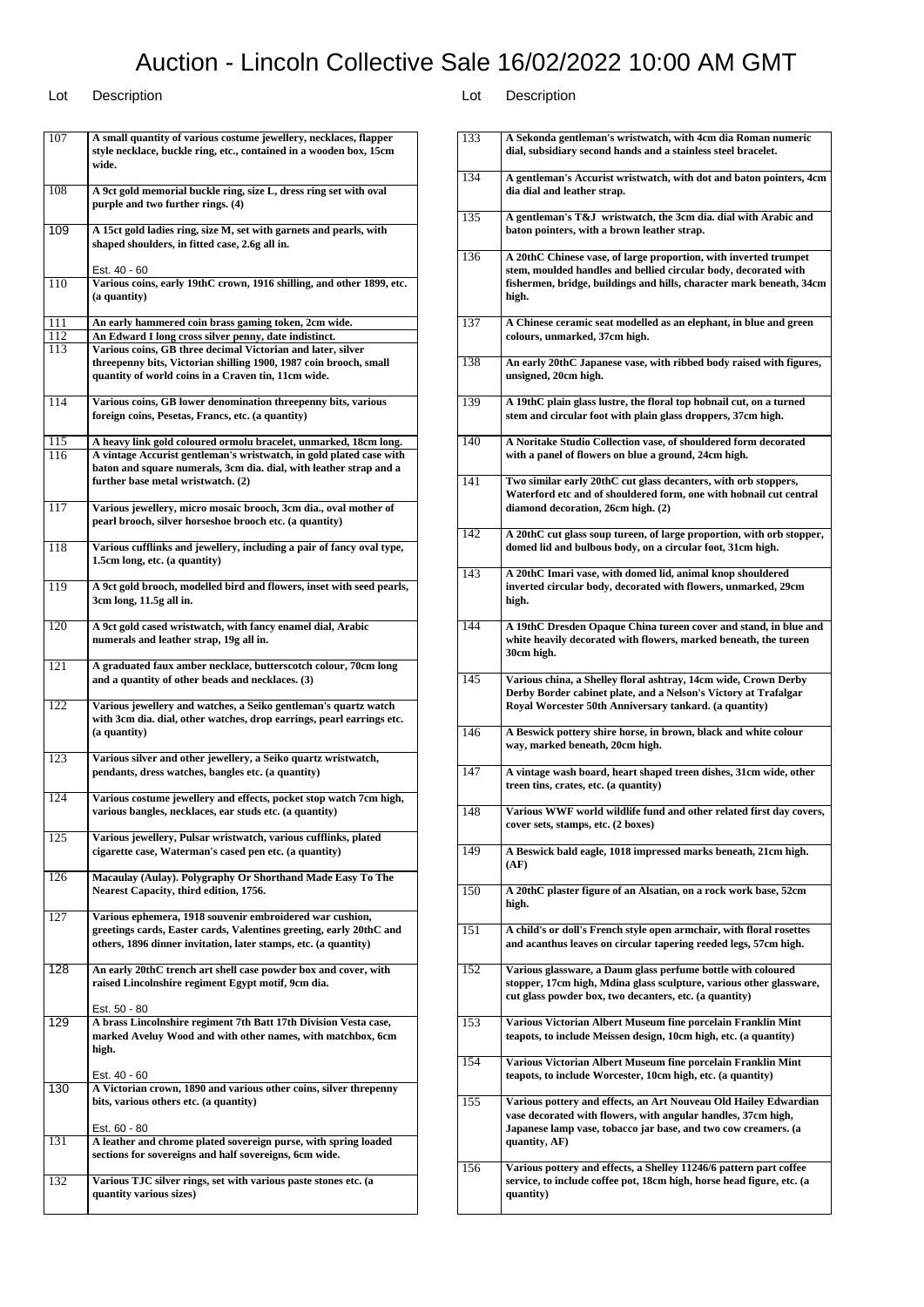$\overline{\phantom{a}}$ 

| 157        | A Skegness pottery centenary Jolly Fisherman pottery figure, 1877-<br>1977 centenary, printed marks beneath, 23cm high.                                                                                                                                                                                                                                              |
|------------|----------------------------------------------------------------------------------------------------------------------------------------------------------------------------------------------------------------------------------------------------------------------------------------------------------------------------------------------------------------------|
| 158        | Various pottery, blue and white, etc., early 19thC pearlware coffee<br>pot, profusely decorated in blue and white with flowers, plant pots,<br>etc., 28cm high, an oval meat dish with drainer, lidded vegetable<br>tureen, etc. (a quantity)                                                                                                                        |
| 159        | A Copeland china letter rack, with two sections profusely decorated<br>with flowers, 16cm high.                                                                                                                                                                                                                                                                      |
| 160        | Various 19thC and other Wedgwood blue Jasperware, etc., to<br>include jug, 18cm high, blue and white prunus Chinese vase, lidded<br>Jasper butter dish, Copeland Spode Italian, etc. (a quantity)                                                                                                                                                                    |
| 161        | An early 20thC Doulton Lambeth stoneware jug, raised with ovals,<br>flowers, and orbs, with a floral handle predominantly in blue and<br>brown, impressed rosette mark beneath, 21cm high.                                                                                                                                                                           |
| 162        | A Royal Albert Old Country Roses part dinner and tea service, to<br>include dinner plates, 24cm dia., cups, saucers, milk jug, sugar bowl,<br>etc., printed marks beneath. (a quantity)                                                                                                                                                                              |
| 163        | Various Studio and other type glass ornaments, to include<br>Wedgwood penguin in orange, 12cm high, marked beneath, snail,<br>mushroom, etc. (a quantity)                                                                                                                                                                                                            |
| 164        | A Paragon Country Lane part dinner service, to include a pair of<br>lidded vegetable tureens, 17cm high, dinner plates, serving plates,<br>gravy boat on stand, soup bowls, plates, side plates, other dishes, etc.<br>(a quantity)                                                                                                                                  |
| 165        | Various pottery and effects, a 20thC continental bisque figure of<br>children playing musical instrument and holding fan, 28cm high,<br>sailor figure, cake stand, Royal Winton two tier raised floral cake<br>stand, other bisque figures, glass lamp shade, Staffordshire style cat<br>ornament, etc. (A quantity, AF).                                            |
| 166        | A Chinese porcelain bowl, of circular form profusely decorated with<br>figures on horseback, trees, and panels of geometric borders, six<br>character mark beneath, 26cm dia.                                                                                                                                                                                        |
| 167        | Various Chinese porcelain, a Canton bowl, 26cm dia., similar lidded<br>jar, and four plates, various marks beneath. (a quantity)                                                                                                                                                                                                                                     |
| 168        | A late 19thC Royal Worcester porcelain tea service, in blue and<br>white with gilt highlights, comprising slop bowl, 18cm dia., milk jug,<br>cups, sugar bowl, saucers, and side plates, printed marks beneath,<br>$c.1895.$ (a quantity)                                                                                                                            |
| 169        | An Imari pattern fish dish, 32cm wide, and two similar plates with<br>floral borders. (3)                                                                                                                                                                                                                                                                            |
| 170        | Various first day covers, the age of steam, various others, Scotland,<br>other 1980's, etc. (4 albums)                                                                                                                                                                                                                                                               |
| 171        | Various albums of photographs, Norway 1950's, photographic print<br>cards, others, Austria, Cortina 1954, street scenes in Innsbruck,<br>Marino, other Italy to include milkman with dog cart 1954, others<br>Austria 1950's other printed books, photographs, photographs of<br>Belgium in the 1950's, some official prints, other photographs, etc. (3)<br>albums) |
| 172        | Various Varga cards, 50 pretty girl cards, 44 mutoscope cards, etc.,<br>144 in total. (1 album)                                                                                                                                                                                                                                                                      |
| 173        | Various first day covers, an album to include British wildlife,<br>Christmas 1973, Princess Anne's Wedding, other 1970's, lighthouses,<br>etc. (4 albums)                                                                                                                                                                                                            |
| 174        | First Day Covers.- c.150 mainly Australian and Commonwealth<br>FDCs, contained in a single album, many hand addressed.                                                                                                                                                                                                                                               |
|            | Est. 30 - 50                                                                                                                                                                                                                                                                                                                                                         |
| 175<br>176 | Stamps.- Three stock books mixed world, including Channel Islands<br>Postal History.- Lincolnshire.- three stock albums containing<br>Lincolnshire stamps and franks (100's)                                                                                                                                                                                         |
|            | Est. 30 - 50                                                                                                                                                                                                                                                                                                                                                         |

| 177  | Germany. A comprehensive stamp collection ranging from German                                                                    |
|------|----------------------------------------------------------------------------------------------------------------------------------|
|      | States to Wartime issues, DDR and E. Germany, many mint,                                                                         |
|      | German Colonial, wartime occupation and inflationary period issues,<br>WWII forgery reprints, mini sheets, stamp books, pre-WWII |
|      | postcards, control blocks.                                                                                                       |
|      |                                                                                                                                  |
|      | Est. 300 - 500                                                                                                                   |
| 177A | Philately and stamps, Austria. An album containing WIPA                                                                          |
|      | exhibition material, including a facsimile sheet from 1931 and 3 stock<br>albums containing c2000+ Austrian, most postally used. |
|      |                                                                                                                                  |
|      | Est. 70 - 100                                                                                                                    |
| 178  | Various sporting items, etc., Ultralux 6x24 binoculars, opera                                                                    |
|      | binoculars, plastic duck decoy, antler horn, dog ornament, 33cm                                                                  |
|      | high, etc. (a quantity)                                                                                                          |
|      |                                                                                                                                  |
| 179  | A Capodimonte figure group, Porcelane Principe figure fishing, on<br>wooden base, signed, 36cm high.                             |
|      |                                                                                                                                  |
| 180  | A Halcyon Days Enamels miniature carriage clock, of oval form,                                                                   |
|      | decorated with flowers, with swing handle, 8cm high.                                                                             |
|      |                                                                                                                                  |
| 181  | A 19thC porcelain dish, of shaped circular form, hand painted with a                                                             |
|      | scene of trees before house and a shaped part pierced border in                                                                  |
|      | green with gilt highlights, printed marks beneath, 23cm wide.                                                                    |
| 182  | A Royal Crown Derby Imari pattern two handled cup, number 1128                                                                   |
|      | and associated saucer 2451, printed marks beneath, 14cm dia. (2)                                                                 |
|      |                                                                                                                                  |
| 183  | Various Royal Worcester Evesham pattern items, comprising a large                                                                |
|      | quiche dish, 35cm wide, sifter, lidded pot, rolling pin, open vegetable                                                          |
|      | tureens, various other dishes, etc., printed marks beneath. (a                                                                   |
|      | quantity)                                                                                                                        |
| 184  | A 20thC Sitzendorf porcelain part monkey band, to include                                                                        |
|      | conductor, 16cm high, various other musicians, decorated in colours,                                                             |
|      | blue crown and S mark beneath. (a quantity, AF)                                                                                  |
|      |                                                                                                                                  |
| 185  | A Capodimonte boy figure and a duck, signed Volta, marks beneath,                                                                |
|      | 20cm wide.                                                                                                                       |
| 186  | A Capodimonte Principe figure group, of a lady and gentleman on                                                                  |
|      | seesaw, naturalistic base, 20cm high, and a further Capodimonte                                                                  |
|      | figure group of a figure reading beside a Dalmation on a bench. (2,                                                              |
|      | AF)                                                                                                                              |
| 187  | A Capodimonte figure group of a child beside branches, on a                                                                      |
|      | naturalistic base, 19cm high.                                                                                                    |
|      |                                                                                                                                  |
| 188  |                                                                                                                                  |
|      | A 20thC Meissen figure group of figures in Regency dress, lady,                                                                  |
|      | gentleman, and child, she seated on a chair, blue cross sword marks                                                              |
|      | beneath, 18cm high. (AF)                                                                                                         |
|      |                                                                                                                                  |
| 189  | A 1909 pattern part dinner service, in powder blue, with gilt                                                                    |
|      | highlights, marked beneath. (various pieces)                                                                                     |
| 190  | Various glassware, a Val St Lambert figure of a bird, 7cm high,                                                                  |
|      | another glass rock sculpture, Cancer crab and various cut glass and                                                              |
|      | crystal drinking glasses, brandy balloons, etc., various makers. (a                                                              |
|      | quantity)                                                                                                                        |
|      |                                                                                                                                  |
| 191  | Various first day covers, to include Century of Motoring, Christmas                                                              |
|      | 1988, various other 1980's and other first day covers. (4 albums)                                                                |
| 192  | Various first day covers, mainly 1980's, to include Christmas 1983,                                                              |
|      | etc., History of Aviation first day cover collection, in blue FAI album,                                                         |
|      | etc. (a quantity)                                                                                                                |
|      |                                                                                                                                  |
| 193  | A 20thC cash or deed box, of rectangular form, in black, 20cm high,                                                              |
|      | 38cm wide, 26cm deep, and another. (2)                                                                                           |
| 194  | Various industrial type desk pieces, to include table lamp with metal                                                            |
|      | shade on wooden stand, 38cm high, another similar, reproduction                                                                  |
|      | gauge, etc. (a quantity)                                                                                                         |
|      |                                                                                                                                  |
| 195  | A wirework floral and bird table arrangement, 35cm high, and an                                                                  |
|      | Old Town Clocks reproduction wall hanging. (2)                                                                                   |
| 196  |                                                                                                                                  |
|      | A reproduction quartz ship style clock, with shaped handle, 43cm<br>high, and various entwined rope.                             |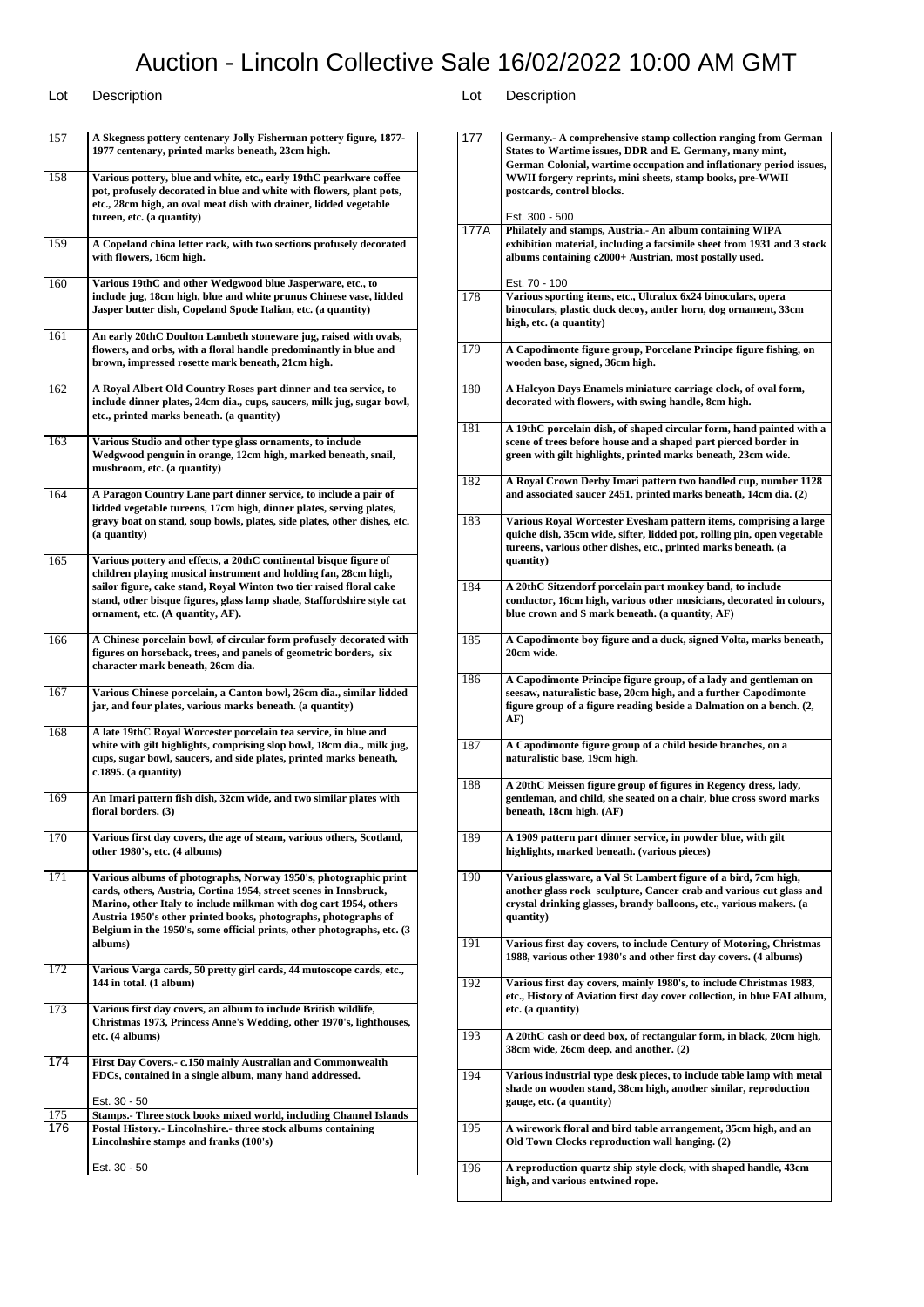| 197 | Various table lamps, a brass Orient Express type oil lamp with<br>shaped shade, 46cm high, Anglepoise style lamp and another early<br>20thC chrome plated oil lamp. (3) WARNING! This lot contains<br>untested or unsafe electrical items. It is supplied for scrap or<br>re-conditioning only. TRADE ONLY                                                                                                                                                                 |
|-----|----------------------------------------------------------------------------------------------------------------------------------------------------------------------------------------------------------------------------------------------------------------------------------------------------------------------------------------------------------------------------------------------------------------------------------------------------------------------------|
| 198 | An early 20thC Ansonia oak cased mantel clock, with raised<br>carvings, quarter columns, 12cm dia. Arabic enamel dial and<br>compressed feet, with eight day movement, 31cm high.                                                                                                                                                                                                                                                                                          |
| 199 | A Fat Rat FR15A amplifier, with mesh work front and electrical<br>fitting, 35cm high. (AF)                                                                                                                                                                                                                                                                                                                                                                                 |
| 200 | A butterscotch amber necklace, with graduated beads, the biggest<br>bead 3cm, smallest bead 1cm, approximately 66 beads on a knotted<br>string strand, 130cm long overall and 133g all in.                                                                                                                                                                                                                                                                                 |
| 201 | A butterscotch amber necklace, with an arrangement of beads,<br>largest bead 12mm, smallest bead 6mm, approximately 123 beads<br>overall, on knotted string strand, 134cm long over all and 33g all in.                                                                                                                                                                                                                                                                    |
| 202 | A red amber graduated necklace, the largest bead 3cm, smallest bead<br>1cm, approximately 41 beads, on a string strand, 66cm long overall,<br>46g all in.                                                                                                                                                                                                                                                                                                                  |
| 203 | A faceted amber necklace, with varying size beads from 10mm to<br>6mm, with approximately 83 beads overall, on an elastic brown<br>string strand, and screw in plated clasp, 54cm long overall, 25g all in.                                                                                                                                                                                                                                                                |
| 204 | A green amber/Bakelite graduated beaded necklace, the green amber<br>beads of graduated form, the largest 2½cm, the smallest 1½cm, with<br>27 beads and a beaded clasp, on green string strand, 48cm long<br>overall and 66g all in.                                                                                                                                                                                                                                       |
| 205 | An amber necklace, the oblong raised opal panel in a white metal<br>border, with lily and leaf scroll detailing, on a beaded neck chain<br>with clasp, white metal unmarked, the amber 7cm x 4cm, 66.7g all in.                                                                                                                                                                                                                                                            |
| 206 | Two Art Deco and later design brooches, comprising a DRGM Art<br>Deco style clip, with fan design bow and markers each set, with three<br>amber set panels, white metal stamped 935, 3cm wide and a Fahrner<br>bow brooch, with filigree type applied gold coloured detailing, and<br>beaded ends, white metal stamped 925, 5½cm wide, with brooch<br>back, 17.4g all in. (2)                                                                                              |
| 207 | A Hans Hanson Danish bangle, the two shaped fronts with black<br>enamel detailing, on a shaped back, stamped Denmark 213E, white<br>metal stamped 925S, 6cm wide, 41.7g all in.                                                                                                                                                                                                                                                                                            |
| 208 | Three silver necklaces, comprising an NE Frome Danish silver leaf<br>neck chain, 40cm long, with shaped leaf links, and ball and bar clasp,<br>stamped sterling 925 Denmark, together with two German white<br>metal necklaces, one set with tigers eye, the other blue stone set with<br>scroll border, 97.5g all in.                                                                                                                                                     |
| 209 | A Victorian/Edwardian bead work band, with fruit and leaf design,<br>with a turquoise outer border. (AF)                                                                                                                                                                                                                                                                                                                                                                   |
| 210 | A group of silver and other jewellery, comprising a white metal<br>framed monocle, with a holographic panel of flowers, 40cm long, a<br>pair of white metal handled monocles, with blue enamel detailing on<br>stainless steel frames, a white metal lily bar brooch, stamped 800,<br>7cm long, an identity bracelet, a Concurso Magio 1926 pendant, and<br>a white metal oval pendant of a lady with sunflower band, on white<br>metal chain, both unmarked. (a quantity) |
| 211 | Five neck chains, comprising an Eastern curb link neck chain, 52cm<br>long, a group of interlinked beads, an inter twinned neck chain, 47cm<br>long, curb link neck chain, 48cm long and a white metal neck chain,<br>40cm long, all unmarked. (5)                                                                                                                                                                                                                         |
| 212 | Six Whitby jet frames, to include a Victorian elaborate carved oval<br>frame, 7cm x 5.5cm, a faceted example, 4.5cm x 3cm and four of<br>plain design. (6)                                                                                                                                                                                                                                                                                                                 |
| 213 | A group of Whitby jet, comprising a small beaded and carved<br>necklace, on an elastic strand, 66cm long, and oval carved buckle<br>brooch, 5cm long, a Maud fan design brooch, 4cm wide, a Louie bar<br>brooch, a cross pendant, further bar brooch, an oval panel and a<br>oval leaf and berry carved brooch, 5cm wide. (8)                                                                                                                                              |

| 215<br>A group of jet part necklaces and necklace links, of varying designs.<br>(a quantity)<br>216<br>A Whitby jet faceted beaded necklace, of graduated form, the largest<br>bead 2.5cm wide, the smallest 6mm wide, on a string strand,<br>approximately 52cm long.<br>217<br>A group of loose jet beads, comprising a part bracelet, with shoulder<br>panels and central oval carved panel, loose oblong links, single<br>earrings, etc. (a quantity)<br>218<br>Three jet brooches, comprising two oval with twist rope design and<br>single pin back, 5cm and 4cm wide, and an intertwined example,<br>6.5cm wide, on single pin back. (3)<br>219<br>Victorian and later jewellery, a gilt and material watch fob, 11cm<br>high, a pair of crystal set buckles, a group of gilt necklace breakers,<br>an oval brown agate pendant, 4.5cm high, on yellow metal clasp with<br>ribbon strand, and a carved jet necklace, 60cm long overall, with<br>brass clasp. (a quantity)<br>220<br>A group of costume jewellery and effects, comprising two unmounted<br>cameos, target brooch, chelcedony brooch with flower motif, silver<br>paste star pendant, a silver headed brooch, two pairs of earrings,<br>Victorian dress clip, a large oval double clip paste set brooch and a<br>silver Angelina brooch lacking back. (a quantity)<br>221<br>A group of costume jewellery and effects, comprising an oval painted<br>brooch with shepherdess and sheep, white metal unmarked, 4cm<br>wide, two turquoise and painted studs, 2cm high, a Victorian silver<br>stork pendant, 4cm high, a 1887 Victoria coin pin brooch, a mother<br>of pearl and gilt framed oval brooch, 5cm wide, a plated part<br>necklace with enamel detailing, a brass circular button brooch, a gilt<br>metal framed memorial locket panel, a yellow metal unmarked stick<br>pin, and a pair of plated knife rest<br>222<br>A Swatch Hop Puti watch, designed by Vivienne Westwood with a<br>cherub design, clear Perspex central dial on velvet strap, boxed, the<br>dial 3cm wide.<br>223<br>A vintage Swatch musical wristwatch, with bright coloured panels of<br>suns and fish, the dial 2.5cm wide, boxed.<br>224<br>A group of amber, comprising a cherry amber parasol handle, with<br>enamel gilt collar (AF), a further cherry amber bead and two<br>butterscotch amber beads, one carved, the three beads 39.3g al in,<br>the parasol handle 66.8g all in.(4)<br>225<br>Eight Scottish agate set jewellery items, comprising eight various<br>brooches, and a part bracelet, all AF, in white metal frames, 110.4g<br>all in. (8)<br>226<br>A Trifari gold coloured circular brooch, four wave detail, two<br>textured and two polished marked Trifari on single pin back, 5cm<br>dia.<br>227<br>Two items of Trifari costume jewellery, each in red, blue and white<br>enamel detailing, comprising a bracelet with safety chain, 17.5cm<br>long, and a two tier spray brooch, 8cm x 5cm, both marked Trifari.<br>228<br>A Trifari Philippe fruit salad brooch and necklace set, the brooch<br>and necklace of similar design, set with paste stones and raised<br>carved tutti fruity or fruit salad flowers, the necklace 40cm long, the<br>double clip brooch 7.5cm wide, the necklace stamped 78 TKF and<br>brooch 2050 TKF. (2)<br>229<br>A group of 1930/40's paste stone set jewellery, comprising a two clip<br>brooch, in the Art Deco design, 6cm by 3.5cm, and a circular and<br>rectangle inter linked Art Deco bracelet, with stone set clasp, 19cm<br>long, in a silver coloured finish back. (2)<br>230<br>A European coral necklace, with heavy coral links, on a wire neck<br>chain, with white metal beaded breaks, with circle and clip clasp,<br>47cm long, 255.5g all in. | 214 | A group of loose jet beads, some of plain polished design, others<br>carved, the largest 2cm, the smallest 5mm wide. (a quantity) |
|--------------------------------------------------------------------------------------------------------------------------------------------------------------------------------------------------------------------------------------------------------------------------------------------------------------------------------------------------------------------------------------------------------------------------------------------------------------------------------------------------------------------------------------------------------------------------------------------------------------------------------------------------------------------------------------------------------------------------------------------------------------------------------------------------------------------------------------------------------------------------------------------------------------------------------------------------------------------------------------------------------------------------------------------------------------------------------------------------------------------------------------------------------------------------------------------------------------------------------------------------------------------------------------------------------------------------------------------------------------------------------------------------------------------------------------------------------------------------------------------------------------------------------------------------------------------------------------------------------------------------------------------------------------------------------------------------------------------------------------------------------------------------------------------------------------------------------------------------------------------------------------------------------------------------------------------------------------------------------------------------------------------------------------------------------------------------------------------------------------------------------------------------------------------------------------------------------------------------------------------------------------------------------------------------------------------------------------------------------------------------------------------------------------------------------------------------------------------------------------------------------------------------------------------------------------------------------------------------------------------------------------------------------------------------------------------------------------------------------------------------------------------------------------------------------------------------------------------------------------------------------------------------------------------------------------------------------------------------------------------------------------------------------------------------------------------------------------------------------------------------------------------------------------------------------------------------------------------------------------------------------------------------------------------------------------------------------------------------------------------------------------------------------------------------------------------------------------------------------------------------------------------------------------------------------------------------------------------------------------------------------------------------------------------------------------------------------------------------------------------------------------------------------------|-----|-----------------------------------------------------------------------------------------------------------------------------------|
|                                                                                                                                                                                                                                                                                                                                                                                                                                                                                                                                                                                                                                                                                                                                                                                                                                                                                                                                                                                                                                                                                                                                                                                                                                                                                                                                                                                                                                                                                                                                                                                                                                                                                                                                                                                                                                                                                                                                                                                                                                                                                                                                                                                                                                                                                                                                                                                                                                                                                                                                                                                                                                                                                                                                                                                                                                                                                                                                                                                                                                                                                                                                                                                                                                                                                                                                                                                                                                                                                                                                                                                                                                                                                                                                                                                      |     |                                                                                                                                   |
|                                                                                                                                                                                                                                                                                                                                                                                                                                                                                                                                                                                                                                                                                                                                                                                                                                                                                                                                                                                                                                                                                                                                                                                                                                                                                                                                                                                                                                                                                                                                                                                                                                                                                                                                                                                                                                                                                                                                                                                                                                                                                                                                                                                                                                                                                                                                                                                                                                                                                                                                                                                                                                                                                                                                                                                                                                                                                                                                                                                                                                                                                                                                                                                                                                                                                                                                                                                                                                                                                                                                                                                                                                                                                                                                                                                      |     |                                                                                                                                   |
|                                                                                                                                                                                                                                                                                                                                                                                                                                                                                                                                                                                                                                                                                                                                                                                                                                                                                                                                                                                                                                                                                                                                                                                                                                                                                                                                                                                                                                                                                                                                                                                                                                                                                                                                                                                                                                                                                                                                                                                                                                                                                                                                                                                                                                                                                                                                                                                                                                                                                                                                                                                                                                                                                                                                                                                                                                                                                                                                                                                                                                                                                                                                                                                                                                                                                                                                                                                                                                                                                                                                                                                                                                                                                                                                                                                      |     |                                                                                                                                   |
|                                                                                                                                                                                                                                                                                                                                                                                                                                                                                                                                                                                                                                                                                                                                                                                                                                                                                                                                                                                                                                                                                                                                                                                                                                                                                                                                                                                                                                                                                                                                                                                                                                                                                                                                                                                                                                                                                                                                                                                                                                                                                                                                                                                                                                                                                                                                                                                                                                                                                                                                                                                                                                                                                                                                                                                                                                                                                                                                                                                                                                                                                                                                                                                                                                                                                                                                                                                                                                                                                                                                                                                                                                                                                                                                                                                      |     |                                                                                                                                   |
|                                                                                                                                                                                                                                                                                                                                                                                                                                                                                                                                                                                                                                                                                                                                                                                                                                                                                                                                                                                                                                                                                                                                                                                                                                                                                                                                                                                                                                                                                                                                                                                                                                                                                                                                                                                                                                                                                                                                                                                                                                                                                                                                                                                                                                                                                                                                                                                                                                                                                                                                                                                                                                                                                                                                                                                                                                                                                                                                                                                                                                                                                                                                                                                                                                                                                                                                                                                                                                                                                                                                                                                                                                                                                                                                                                                      |     |                                                                                                                                   |
|                                                                                                                                                                                                                                                                                                                                                                                                                                                                                                                                                                                                                                                                                                                                                                                                                                                                                                                                                                                                                                                                                                                                                                                                                                                                                                                                                                                                                                                                                                                                                                                                                                                                                                                                                                                                                                                                                                                                                                                                                                                                                                                                                                                                                                                                                                                                                                                                                                                                                                                                                                                                                                                                                                                                                                                                                                                                                                                                                                                                                                                                                                                                                                                                                                                                                                                                                                                                                                                                                                                                                                                                                                                                                                                                                                                      |     |                                                                                                                                   |
|                                                                                                                                                                                                                                                                                                                                                                                                                                                                                                                                                                                                                                                                                                                                                                                                                                                                                                                                                                                                                                                                                                                                                                                                                                                                                                                                                                                                                                                                                                                                                                                                                                                                                                                                                                                                                                                                                                                                                                                                                                                                                                                                                                                                                                                                                                                                                                                                                                                                                                                                                                                                                                                                                                                                                                                                                                                                                                                                                                                                                                                                                                                                                                                                                                                                                                                                                                                                                                                                                                                                                                                                                                                                                                                                                                                      |     |                                                                                                                                   |
|                                                                                                                                                                                                                                                                                                                                                                                                                                                                                                                                                                                                                                                                                                                                                                                                                                                                                                                                                                                                                                                                                                                                                                                                                                                                                                                                                                                                                                                                                                                                                                                                                                                                                                                                                                                                                                                                                                                                                                                                                                                                                                                                                                                                                                                                                                                                                                                                                                                                                                                                                                                                                                                                                                                                                                                                                                                                                                                                                                                                                                                                                                                                                                                                                                                                                                                                                                                                                                                                                                                                                                                                                                                                                                                                                                                      |     |                                                                                                                                   |
|                                                                                                                                                                                                                                                                                                                                                                                                                                                                                                                                                                                                                                                                                                                                                                                                                                                                                                                                                                                                                                                                                                                                                                                                                                                                                                                                                                                                                                                                                                                                                                                                                                                                                                                                                                                                                                                                                                                                                                                                                                                                                                                                                                                                                                                                                                                                                                                                                                                                                                                                                                                                                                                                                                                                                                                                                                                                                                                                                                                                                                                                                                                                                                                                                                                                                                                                                                                                                                                                                                                                                                                                                                                                                                                                                                                      |     |                                                                                                                                   |
|                                                                                                                                                                                                                                                                                                                                                                                                                                                                                                                                                                                                                                                                                                                                                                                                                                                                                                                                                                                                                                                                                                                                                                                                                                                                                                                                                                                                                                                                                                                                                                                                                                                                                                                                                                                                                                                                                                                                                                                                                                                                                                                                                                                                                                                                                                                                                                                                                                                                                                                                                                                                                                                                                                                                                                                                                                                                                                                                                                                                                                                                                                                                                                                                                                                                                                                                                                                                                                                                                                                                                                                                                                                                                                                                                                                      |     |                                                                                                                                   |
|                                                                                                                                                                                                                                                                                                                                                                                                                                                                                                                                                                                                                                                                                                                                                                                                                                                                                                                                                                                                                                                                                                                                                                                                                                                                                                                                                                                                                                                                                                                                                                                                                                                                                                                                                                                                                                                                                                                                                                                                                                                                                                                                                                                                                                                                                                                                                                                                                                                                                                                                                                                                                                                                                                                                                                                                                                                                                                                                                                                                                                                                                                                                                                                                                                                                                                                                                                                                                                                                                                                                                                                                                                                                                                                                                                                      |     |                                                                                                                                   |
|                                                                                                                                                                                                                                                                                                                                                                                                                                                                                                                                                                                                                                                                                                                                                                                                                                                                                                                                                                                                                                                                                                                                                                                                                                                                                                                                                                                                                                                                                                                                                                                                                                                                                                                                                                                                                                                                                                                                                                                                                                                                                                                                                                                                                                                                                                                                                                                                                                                                                                                                                                                                                                                                                                                                                                                                                                                                                                                                                                                                                                                                                                                                                                                                                                                                                                                                                                                                                                                                                                                                                                                                                                                                                                                                                                                      |     |                                                                                                                                   |
|                                                                                                                                                                                                                                                                                                                                                                                                                                                                                                                                                                                                                                                                                                                                                                                                                                                                                                                                                                                                                                                                                                                                                                                                                                                                                                                                                                                                                                                                                                                                                                                                                                                                                                                                                                                                                                                                                                                                                                                                                                                                                                                                                                                                                                                                                                                                                                                                                                                                                                                                                                                                                                                                                                                                                                                                                                                                                                                                                                                                                                                                                                                                                                                                                                                                                                                                                                                                                                                                                                                                                                                                                                                                                                                                                                                      |     |                                                                                                                                   |
|                                                                                                                                                                                                                                                                                                                                                                                                                                                                                                                                                                                                                                                                                                                                                                                                                                                                                                                                                                                                                                                                                                                                                                                                                                                                                                                                                                                                                                                                                                                                                                                                                                                                                                                                                                                                                                                                                                                                                                                                                                                                                                                                                                                                                                                                                                                                                                                                                                                                                                                                                                                                                                                                                                                                                                                                                                                                                                                                                                                                                                                                                                                                                                                                                                                                                                                                                                                                                                                                                                                                                                                                                                                                                                                                                                                      |     |                                                                                                                                   |
|                                                                                                                                                                                                                                                                                                                                                                                                                                                                                                                                                                                                                                                                                                                                                                                                                                                                                                                                                                                                                                                                                                                                                                                                                                                                                                                                                                                                                                                                                                                                                                                                                                                                                                                                                                                                                                                                                                                                                                                                                                                                                                                                                                                                                                                                                                                                                                                                                                                                                                                                                                                                                                                                                                                                                                                                                                                                                                                                                                                                                                                                                                                                                                                                                                                                                                                                                                                                                                                                                                                                                                                                                                                                                                                                                                                      |     |                                                                                                                                   |
|                                                                                                                                                                                                                                                                                                                                                                                                                                                                                                                                                                                                                                                                                                                                                                                                                                                                                                                                                                                                                                                                                                                                                                                                                                                                                                                                                                                                                                                                                                                                                                                                                                                                                                                                                                                                                                                                                                                                                                                                                                                                                                                                                                                                                                                                                                                                                                                                                                                                                                                                                                                                                                                                                                                                                                                                                                                                                                                                                                                                                                                                                                                                                                                                                                                                                                                                                                                                                                                                                                                                                                                                                                                                                                                                                                                      |     |                                                                                                                                   |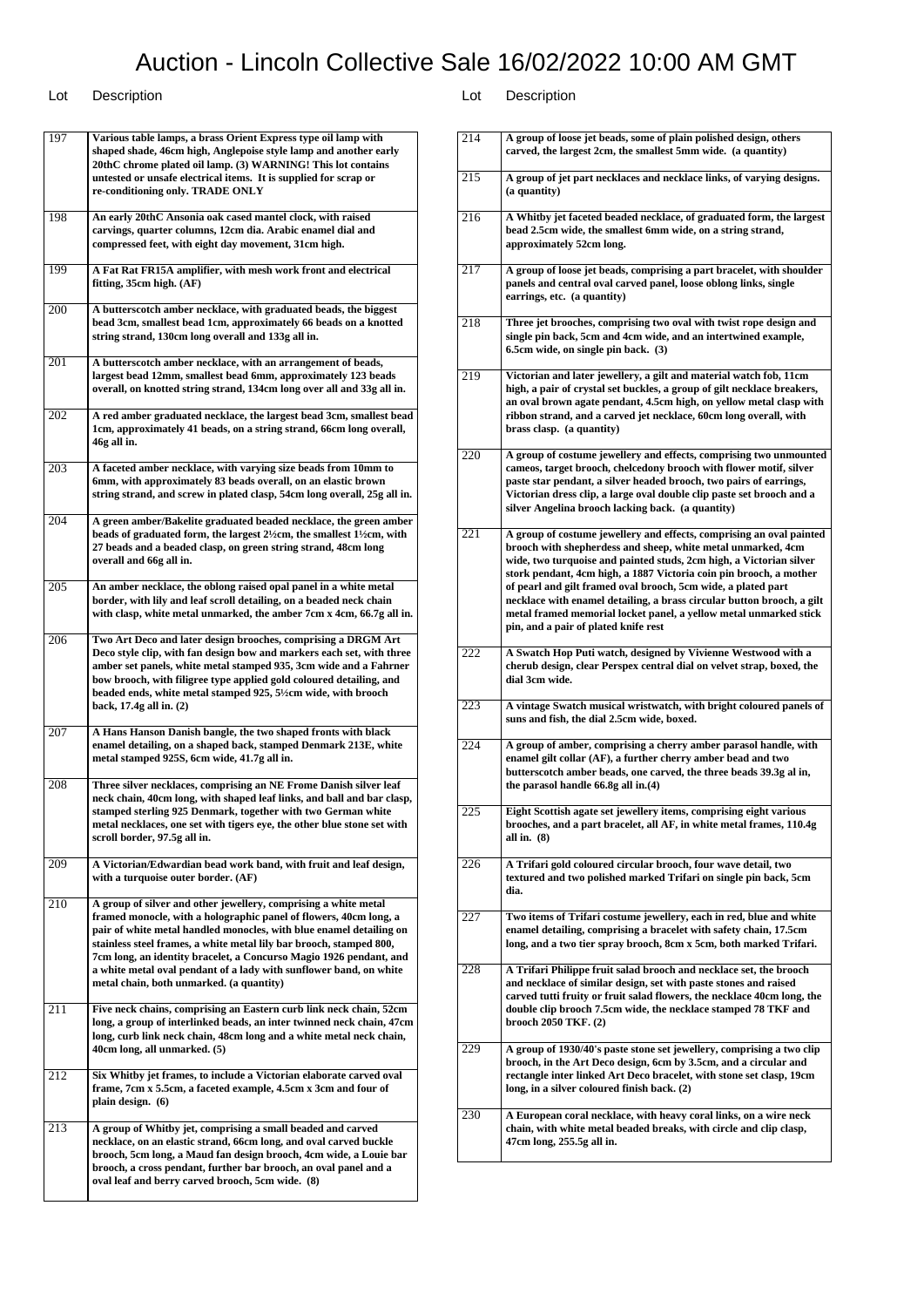| 231 | Five jet bracelets, comprising a leaf design bracelet with raised clasp,<br>a high relief oval bracelet with flowers, a raised pyramid type etched<br>design beaded bracelet, faceted bracelet and a further plain example.<br>(5)                                                                                                                                                                                                                                        |
|-----|---------------------------------------------------------------------------------------------------------------------------------------------------------------------------------------------------------------------------------------------------------------------------------------------------------------------------------------------------------------------------------------------------------------------------------------------------------------------------|
| 232 | A group of jet, comprising a jet oval locket, engraved design. (AF), a<br>jet crucifix pendant drop, part beads bracelet, padlock, flower<br>group, etc. (a quantity)                                                                                                                                                                                                                                                                                                     |
| 233 | Four jet brooches, to include two oval flared examples, 5.5cm wide,<br>an octagonal raised relief brooch, with central lady, 4.5cm wide and<br>a oval floral design brooch, 3.5cm wide. (4)                                                                                                                                                                                                                                                                               |
| 234 | Three single jet earrings, comprising a carved example with brass<br>loop, 5cm high, a faceted diamond shaped bead on wire band, 5cm<br>high, and acorn and diamond shaped drop earrings with yellow<br>metal top, unmarked, 8cm high, 18.7g all in. (3)                                                                                                                                                                                                                  |
| 235 | A small group of jet, comprising an oval pendant with raised relief<br>panel of flowers, 5cm high, a carved heart shaped pendant, a single<br>drop earring and two lotus drop earrings lacking wires, 2cm high. (5)                                                                                                                                                                                                                                                       |
| 236 | A carved jet high relief pendant, the circular pendant with Ioannes<br>Milton circular pendant of a gentleman in raised relief, with etched<br>floral backing, and a faceted pendant loop, 4½cm high, 4.7g all in.                                                                                                                                                                                                                                                        |
| 237 | A group of Victorian and Edwardian jewellery, comprising a silver<br>and gold coloured backed paste stone set crescent moon brooch, 3cm<br>high, a similar oval brooch with green and white paste stones, 2.5cm<br>wide, a floral cluster brooch with safety chain, 2.5cm wide, a silver<br>gilt backed and paste stone set crescent moon brooch, 4cm wide, a<br>silver bow brooch, 4cm wide, and a gilt metal and paste stone set<br>horse shoe stick pin, 8cm high. (6) |
| 238 | A group of jewellery, comprising a pair of silver onyx and<br>marqausite set drop earrings, each in the 1950's style, 3cm high, a<br>circular oval brooch with cream enamel detailing and peach pearl<br>bead, 2.5cm wide and a paste stone set decorative clip clasp, white<br>metal unmarked, 4cm wide (4), 24.4g all in.                                                                                                                                               |
| 239 | A pair of Whitby jet drop earrings, each with loop top, on tear drop<br>pendant with outer carved border and raised central section, 3.5cm<br>wide, on wire supports tied with string, 3.8g all in.                                                                                                                                                                                                                                                                       |
| 240 | Two Omega ladies wristwatches, comprising an Omega Seamaster,<br>in stainless steel case, with bi-colour strap, date aperture numbered<br>1380, the dial 2cm wide, and an Omega plated stainless steel backed<br>Geneva wristwatch, the dial 1.4cm wide on leather strap. (2)                                                                                                                                                                                             |
| 241 | A Thermidor stainless steel gentleman's wristwatch, with silvered<br>coloured dial and black shaped side with date aperture and 17 rubies<br>movement, the dial 2.5cm x 1.5cm. (AF)                                                                                                                                                                                                                                                                                       |
| 242 | A group of costume jewellery, comprising a silver and enamel<br>wristwatch head (AF), pendant mount stone set stick pin, stainless<br>steel wristwatches, part bracelets, etc. (a quantity)                                                                                                                                                                                                                                                                               |
| 243 | A pair of jade earrings, each with carved horn design with gold<br>coloured cap ends and supports, plated 4cm high, 6.3g all in.                                                                                                                                                                                                                                                                                                                                          |
| 244 | A pair of Peking glass earrings, each with three point leaf design in<br>gold coloured frames, with screw in backs, bearing Chinese writing<br>believed to be 18 carat gold, 1cm wide, 2.8g all in.                                                                                                                                                                                                                                                                       |
| 245 | An Edwardian monkey brooch, formed as a monkey perched on bar,<br>set with white and red paste stones, white metal stamped 925, 2.5cm<br>wide, 4.8g all in.                                                                                                                                                                                                                                                                                                               |
| 246 | A group of costume jewellery and effects, various part chains, royal<br>gold watch chain, silver hoop earrings, tassel ends, T bar clips, etc. (a<br>quantity)                                                                                                                                                                                                                                                                                                            |
| 247 | Two jet brooches, comprising a lizard brooch with faceted circular<br>jet beads, 9cm wide (AF) and an anchor jet brooch, 5cm high. (2)                                                                                                                                                                                                                                                                                                                                    |
| 248 | Eleven various dress rings, white metal and other, to include mainly<br>stone set examples, wedding bands, floral design rings, etc., most<br>stamped 925, others white metal unmarked, 97.9g all in. (11)                                                                                                                                                                                                                                                                |

| 249 | A group of costume jewellery and effects, comprising a gold paste                                                                                                                                                                                                                                                                 |
|-----|-----------------------------------------------------------------------------------------------------------------------------------------------------------------------------------------------------------------------------------------------------------------------------------------------------------------------------------|
|     | stone set inset necklace clasp and three paste stone set silver divider<br>brakes, together with a beaded necklace. (AF)                                                                                                                                                                                                          |
| 250 | A pair of Keim Limited of London cherub clips, each depicting<br>cherub in raised position with clip back white metal stamped silver,<br>6cm high, 35g all in.                                                                                                                                                                    |
| 251 | A silver flower brooch, with three leaf detailing and flower set with<br>blue paste stone, maker's stamp A & Co, GJ stamped Sterling Silver,<br>9cm high, 17.1g all in.                                                                                                                                                           |
| 252 | Two Fumsup pendants, each with beaded head, one on a stainless<br>steel body, the other brass, one stamped Fumsup, the other<br>unmarked, 3cm high, 3.1g all in.                                                                                                                                                                  |
| 253 | Two items of jewellery, comprising a bow brooch, with tassel drops<br>formed from entwined hair and wire, 4cm wide, together with a<br>material watch tab with gold fittings, 9.5cm high. (2)                                                                                                                                     |
| 254 | A J Gautier 1960/70s brooch, with applied glass detailing, in black an<br>silver, with a raised silver face, with green eyes, on single pin back,<br>8cm wide, 38.6g all in.                                                                                                                                                      |
| 255 | A Trifari costume jewellery set, comprising brooch and drop<br>earrings, each with turquoise bead, and paste stone set detailing with<br>bark effect branch detailing, the brooch 6cm wide, the earrings 7cm<br>drop, with clip backs, each marked Trifari. (3)                                                                   |
| 256 | Three Victorian and later Pinchbeck brooches, comprising a<br>Pinchbeck oval framed pendant brooch, 7.5cm x 6cm, another with<br>central moonstone type detailing and applied paste stone relief of<br>flowers, 6.5cm dia. with safety chain and single pin, and a circular<br>embroidered and enamel pin brooch, 3.5cm wide. (3) |
| 257 | A pair of Georgian earrings, each with a cluster of flowers, set with<br>turquoise, cultured pearl and diamonds, in yellow metal unmarked,<br>2.5cm high, 3g all in. (AF)                                                                                                                                                         |
| 258 | A pair of stone set bangles, each of the same design, set with white<br>paste stones and red semi precious stones, in a white metal frame<br>unmarked, 6.5cm dia., 20.3g all in. (AF)                                                                                                                                             |
| 259 | A Scottish agate set brooch, the bar with central buckle design and<br>multicoloured agate set border, of floral scrolling white metal<br>unmarked, 6.5cm wide, 12.8g all in.                                                                                                                                                     |
| 260 | An Edwardian garnet necklace, the three central cluster panels with<br>applied droplets, and four point beaded link chain, in gold coloured<br>backing, with clip and safety chain, 40cm long overall, 15g all in.                                                                                                                |
| 261 | Two garnet set bracelets, comprising a three row hinged bangle, with<br>silver gilt finish and safety chain, the clasp stamped M, 6cm dia., and<br>a further bracelet with central circle design and V shaped shoulders,<br>silver gilt backing, unmarked, 6cm dia., 39.5g all in. (AF)                                           |
| 262 | A Georgian garnet set necklace, with graduated cluster design, with<br>drops, on six leaf flower links, on a brass coloured backing,<br>unmarked, 39cm long, (AF), 24.2g all in.                                                                                                                                                  |
| 263 | A group of garnet set jewellery, comprising a garnet floral necklace,<br>with larger central cluster on flower link clasp, possibly silver linked<br>but unmarked, 42cm long, and an arched bar brooch with three row<br>garnets on a silver backing, 5cm wide, together with a garnet topped<br>hat pin, 11cm high. (3)          |
| 264 | A group of garnet set jewellery, comprising arched bar brooch with<br>four cabochon cluster fitments, 7cm high, a silver dress ring, some<br>stones missing, key chain, heart brooches, single garnet earring with<br>gold clip back, etc. (a quantity)                                                                           |
| 265 | A Georgian garnet set star pendant, with ten point raised fan<br>detailing and central cluster, with a memorial panel circular back,<br>lacking lift up section, with pendant loop, white metal unmarked,<br>4.5cm, 14.1g all in.                                                                                                 |
| 266 | A Victorian garnet choker, the two row faceted garnet beaded<br>necklace with yellow metal, rococo scroll clasp, with central seed<br>pearl and garnet cluster, yellow metal unmarked, the clasp 3cm<br>wide, the necklace 44cm long overall, 17.3g all in.                                                                       |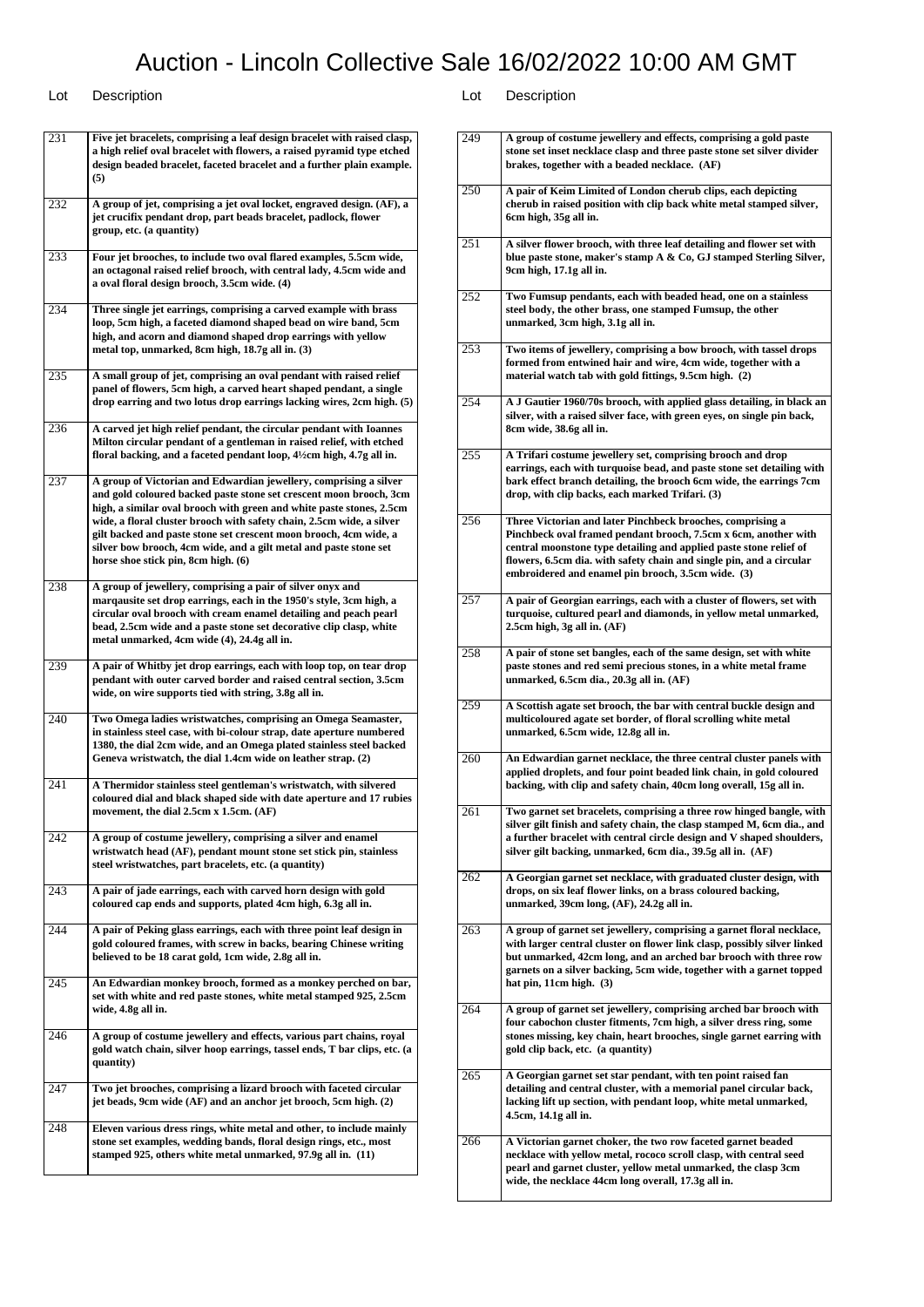| 267 | A group of costume jewellery and effects, beaded neck chains, a gold<br>plated neck chain with 9ct gold clasp, various glasses, lockets, etc. (a<br>quantity)                                                                                                                                                                             |
|-----|-------------------------------------------------------------------------------------------------------------------------------------------------------------------------------------------------------------------------------------------------------------------------------------------------------------------------------------------|
| 268 | A Bakelite 1920/30s jewellery box and contents, comprising drop<br>earrings, bone, gilt, pearl paste stone set and others, 2.5cm high,<br>14cm wide, 9.5cm deep. (1 box)                                                                                                                                                                  |
| 269 | A Limoges porcelain panelled picture and a group of porcelain<br>flower brooch plaques, the painting depicting cottage by river with<br>bridge, 6cm x 3.5cm, in a brown finish frame, together with twelve<br>painted floral and ceramic panels, 3.5cm wide. (13)                                                                         |
| 270 | A Tiffany & Co velvet jewellery box, with black outer interior and<br>blue lined interior, 9cm by 8cm.                                                                                                                                                                                                                                    |
| 271 | A Bristows original Devonshire Violet novelty ash tray and cigar,<br>boxed.                                                                                                                                                                                                                                                               |
| 272 | After Mouldet, A pair of French spelter figures, of a shepherd and<br>shepherdess, each stood aside goats, on grey marble bases, 46cm<br>high, etc. $(2, AF)$                                                                                                                                                                             |
| 273 | Est. 15 - 30<br>An Art Deco oak cased mantel clock, with 15cm dia. Arabic dial,<br>eight day movement, key and pendulum.                                                                                                                                                                                                                  |
| 274 | A mid 20thC oak cased Enfield mantel clock, with 15cm dia. Arabic<br>dial, in shaped case with eight day movement and pendulum, 22cm<br>high.                                                                                                                                                                                             |
| 275 | A 19thC French black lacquered decanter box, of serpentine<br>rectangular form, inlaid with metal work and mother of pearl to the<br>initialled lid, hinging to reveal a part fitted interior set with decanter<br>bottles and glasses, on a serpentine base terminating in compressed<br>bun feet, 28cm high, 41cm wide, 29cm deep. (AF) |
| 276 | Spare Lot.                                                                                                                                                                                                                                                                                                                                |
| 277 | An early 20thC oak tantalus case, with adjustable metal section and<br>fixed handle, 29cm high.                                                                                                                                                                                                                                           |
| 278 | An early 20thC oak cased tantalus case, with metal mounts, stamped<br>with a crown number G7028, 28cm high.                                                                                                                                                                                                                               |
| 279 | Various glass and metal ware, a 19thC tea caddy of rectangular<br>form, copper kettle, 32cm high, Yardley advertising soap dish, two<br>piece Art Deco plated tea service, blue glass goblets and a brass<br>hanging bell. (a quantity)                                                                                                   |
| 280 | A Black Forest bear figure ornament, formed as bear smoking pipe<br>beside spill vase tree, 14cm high, and a further figure of a standing<br>bear.                                                                                                                                                                                        |
| 281 | A cased Olympia Splendid 33 vintage typewriter, 31cm wide.                                                                                                                                                                                                                                                                                |
| 282 | A 19thC sycamore advertising calendar paper knife, the blade set<br>with counties, the handle marked 1893, for The Eastern Telegraph<br>Company Limited, Old Broad Street, London, 33cm wide.                                                                                                                                             |
| 283 | Est. 20 - 40<br>A shell fossil, 10cm high, and various other stones, etc. (a quantity)                                                                                                                                                                                                                                                    |
| 284 | A 20thC oak tantalus, with two associated decanters, three sectional<br>centre and bamboo style brass handle, 33cm high.                                                                                                                                                                                                                  |
| 285 | An early 20thC oak tantalus, with two associated decanters and a<br>fixed C scroll brass handle, 33cm high.                                                                                                                                                                                                                               |
| 286 | An early 20thC oak tantalus, with metal mounts and three associated<br>decanter bottles with orb stoppers, 31cm high.                                                                                                                                                                                                                     |
| 287 | A 19thC campaign style walnut writing slope, with metal mounts,<br>vacant shield cartouche, and a fitted interior with writing slope,<br>15cm high, 40cm wide, 24cm deep. (AF)                                                                                                                                                            |
| 288 | A modern bucket formed as a baboon's head, decorated in gilt, 27cm<br>high.                                                                                                                                                                                                                                                               |
| 289 | A Get Your Woody Serviced Here tin sign, two others, and a modern<br>vintage tractor figure with moveable wheels, 15cm high. (4 all<br>modern)                                                                                                                                                                                            |

| 290 | A 20thC plaster style figure of a girl seated aside puppy, on a block<br>base, 25cm high.                                                                                                                                                                                                          |
|-----|----------------------------------------------------------------------------------------------------------------------------------------------------------------------------------------------------------------------------------------------------------------------------------------------------|
| 291 | A 19thC mahogany sarcophagus shaped tea caddy, with part fitted<br>interior, on compressed orb feet, 20cm high, 31cm wide, 16cm deep.<br>(AF)                                                                                                                                                      |
| 292 | An Edwardian oak tantalus, with three associated bottles, fixed scroll<br>handle, key and other metal mounts, 33cm high.                                                                                                                                                                           |
| 293 | A 20thC extendable book slide, with bird ends, a 19thC rosewood<br>and mother of pearl inlaid tea caddy, 9cm high, 22cm wide, 15cm<br>deep, and a spring balance. $(3, AF)$                                                                                                                        |
| 294 | An enamel Brasso metal polish advertising sign, 40cm x 31cm. (AF)                                                                                                                                                                                                                                  |
| 295 | An early 20thC Genuine Antoria piano accordion squeeze box, of<br>rectangular form, with Ludwig markings, and eight upper buttons,<br>29cm wide.                                                                                                                                                   |
| 296 | Two cased Caland metal medallions, 7cm dia., in outer boxes. (AF)                                                                                                                                                                                                                                  |
| 297 | Various silver plated ware, an unusual 20thC part gadrooned jug<br>with horn handle, 21cm high, candlestick goblets, part tea service,<br>etc. (a quantity)                                                                                                                                        |
| 298 | Various silver plated ware, an early 20thC biscuit box with<br>compressed domed lid, cylindrical body, bright cut decoration on<br>hairy paw feet, 24cm high, tankard, ladle, coaster, flatware, needle<br>jar, etc. (a quantity)                                                                  |
| 299 | Various metalware, pewter, pick stand, pair of floral vases, 13cm<br>high, etc. (a quantity)                                                                                                                                                                                                       |
| 300 | A 20thC spelter figure of a standing horse, on a naturalistic base,<br>unsigned, 14cm high.                                                                                                                                                                                                        |
| 301 | Philately. Various stamps, stamp albums, etc., collectors stamps,<br>Derwent stamp album containing various early Canadian stamps<br>1897-1898, others 1898, various other early stamps, other Canada,<br>Newfoundland, various other stamp albums, and a small quantity of<br>coins. (a quantity) |
| 302 | Various Prince Charles and Princess Diana related items, cups, first<br>day cover collection album, decorative glass, 17cm high, etc. (a<br>quantity)                                                                                                                                              |
| 303 | A Le Creuset kettle, in blue, 26cm high, and various other similar<br>saucepans, in red, unmarked. (a quantity)                                                                                                                                                                                    |
| 304 | Various silver plated ware, a pair of chamber candlesticks, a basket<br>of pierced form with swing handle, 29cm wide, and H Yoshimoto,<br>boat drying sails, and another on calm waters, watercolours, a pair.<br>(a quantity)                                                                     |
| 305 | An Ede & Ravenscroft Limited Education mortar board and gown,<br>in black, in card box, 28cm wide.                                                                                                                                                                                                 |
| 306 | A Hornby Railways boxed OO gauge scale set, Lord of The Isles,<br>Great Western Railway set. (boxed)                                                                                                                                                                                               |
| 307 | A framed photograph group of the Elliott Savannas, A Troupe of<br>Musical Touring Siblings, with Marie Lloyd in the centre, partially<br>signed, three in one frame, 32cm x 58cm.                                                                                                                  |
| 308 | An early 20thC oak mantel clock, with Arabic dial and heavily<br>carved case with barley twist columns and a further parquetry style<br>mantel clock, with Roman numeric dial. (2)                                                                                                                 |
| 309 | Various soft toys, cuddly toys, child's shoes, collectable dolls, other<br>Teddy bears, koala, 20cm high, etc. (a quantity)                                                                                                                                                                        |
| 310 | A Football programme Leicester City vs Wolverhampton<br>Wonderers, April 30th 1949.                                                                                                                                                                                                                |
| 311 | A Football programme Leicester City vs Wolverhampton<br>Wonderers, April 30th 1949. (AF)                                                                                                                                                                                                           |
| 312 | A vintage boxing programme, Leicester City Stadium World<br>Heavyweight Championship July 20th, 3pm.                                                                                                                                                                                               |
| 313 | An Edward VII Coronation advertising poster. F E Dobson Family<br>Grocer, Billinghay, print, 73cm x 47cm.                                                                                                                                                                                          |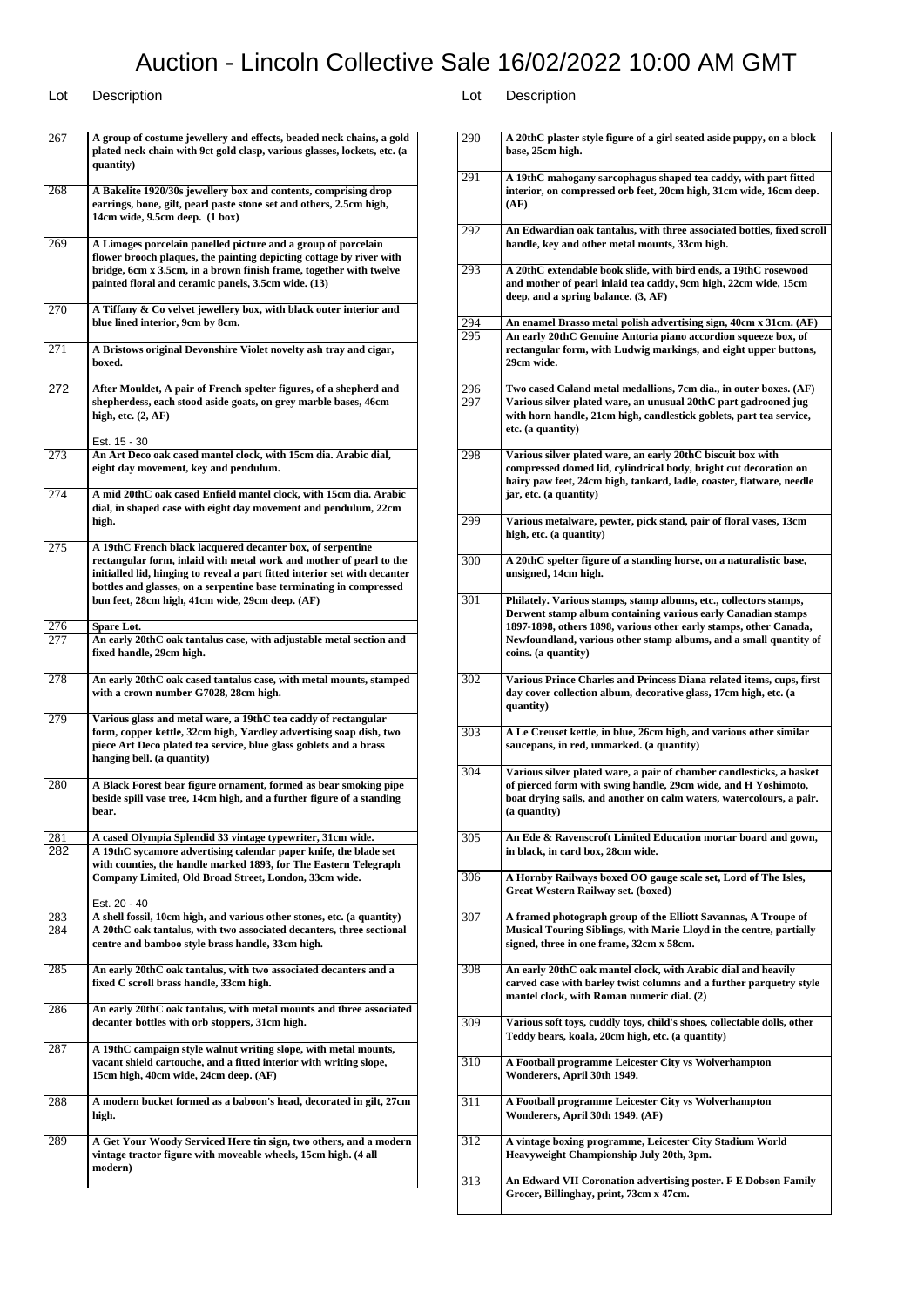### Lot Description Lot Description

314 **Various books, Miller (Henry) Tropic Of Capricorn, others on Hemingway, The Life Of Samuel Johnson, Body And Mind In Harmony, etc., other hardback books, The Book Of Huntington, Spy Catcher, etc. (a quantity)** 315 **A Gamo Whisper .22 air rifle, with lens, sight, and outer case, 120cm long.** 316 **Various first day covers, Royal Mail albums, to include Transport and Communications, The Welsh Bible, other 1980's, etc. (various albums)** 317 **Various first day covers, The History of World War II, Westminster Albums, various. (a quantity)** 318 **Various stamps, first day covers, etc., coin sets, loose stamps, 1970's Princess Anne Wedding first day cover, various other, Royal Baby, various other stamps, first day covers, etc. (a quantity)** 319 **Various Atlas Editions and other diecast, 1939 Jaguar SS-100 Roadster, Signature Edition, 3cm high, various others. (boxed)** 320 **Various Atlas Editions and other diecast trains, etc., PA Class locomotive with black and red livery, 7cm high, etc. and a stamp album. (a quantity)** 321 **A 20thC copper bowl, with polished horn style handles, 42cm dia.** 322 **Various vintage fur hats, to include one in white, 25cm wide, various others, etc. (a quantity)** 323 **A 20thC brass fan shaped fireguard, of articulated form, on part pierced base, with shaped handle, 69cm high. (AF)** 324 **A smoke Players Navy Cut tin advertising sign, 62cm by 40cm and a wooden raised sign. (2)** 325 **An Ask for Castrol GTX The High Performer advertising sign, 33cm by 62cm.** 326 **A taxidermy figure of a standing fox on oak base, 43cm high.** Est. 50 - 80 327 **A large oak serving tray with brass handles, and petit point floral centre, 53cm by 61cm.** Est. 15 - 25 328 **A vintage Galaxy Invader LSI game, 2K bytes. (partially boxed)** 329 **A photograpic postcard of Lena Ashwell, hand titled and signed in black ink, 8cm x 13cm.** 330 **A football programme, Blackpool vs Bolton Wanderers, May 2nd 1953.** 331 **A vintage Macintosh LC home computer, with 29cm wide monitor, keyboard, other wires and accessories. (a quantity)** 332 **Various vintage GPO and Royal Mail sacks, to include mid 20thC, etc., with leather mounts. (3)** 333 **Various postcards, seaside humour, Once a King Always a King, 12cm x 14cm, etc. (a quantity)** 334 **A metal student's microscope, in oak case with visible dove tails and leather handle, case 41cm high.** Est. 40 - 60 335 **A 19thC brass pestle and mortar, 14cm dia.** Est. 40 - 60 336 **Various photographs of buses with details, circa 1980, to include Midwest, etc., 10cm by 15cm. (a quantity)** 337 **Various official classic cricket postcards, to include some signed, Steve Rhodes 16cm x 10cm, etc. (a quantity)** 338 **Cricket interest. After Grace, Visions Of A Hat-trick, artist signed limited edition print 513/600, signed by Len Hutton, 31cm x 39cm, and another A Century For England, number 526/600, unsigned.**

| 339 | A Huntley and Palmers biscuit tin, of triangular form, 14cm high<br>and an early 20thC pottery Doulton style table lamp of inverted form<br>with an orb border and modern electrical fittings. (2) WARNING!<br>This lot contains untested or unsafe electrical items. It is supplied<br>for scrap or re-conditioning only. TRADE ONLY |
|-----|---------------------------------------------------------------------------------------------------------------------------------------------------------------------------------------------------------------------------------------------------------------------------------------------------------------------------------------|
| 340 | A Foley China tea service, Silhouette pattern to include tea pot, 16cm<br>high, cups, saucers, sandwich plates, sugar bowl, printed marks<br>beneath. (a quantity, AF)                                                                                                                                                                |
| 341 | A 20thC Sitzendorf vase, with gilt highlighted domed lid and<br>shouldered circular body, decorated with a country scene with<br>figures before houses on circular foot, double line marks beneath,<br>33cm high.                                                                                                                     |
| 342 | A late 19thC walnut Tunbridge style box, of domed form with vacant<br>cartouche, 16cm high, 19cm wide, 21cm deep.                                                                                                                                                                                                                     |
| 343 | A mahogany mitre shaped mantel clock, with 5cm dia. Arabic dial,<br>16cm high and a small brass lamp with plain glass shade. (2)                                                                                                                                                                                                      |
| 344 | Various musical instruments, Boosey and Hawkes cased clarinet,<br>tambourine, 24cm dia., various sheet music, recorders, etc. (a<br>quantity)                                                                                                                                                                                         |
| 345 | Various cigarette type silks, flowers, embroidered as a throw.                                                                                                                                                                                                                                                                        |
| 346 | Various aeronautical and aeroplane postcards, 10cm x 15cm. (a<br>quantity)                                                                                                                                                                                                                                                            |
| 347 | An early 20thC silk table cloth or bed spread, partially raised with<br>flowers with a tasseled border and another, plain 110cm x 105cm (2)                                                                                                                                                                                           |
| 348 | An unusual Goebel Hummel monk decanter figure, with removable<br>head stopper, in red, 28cm high.                                                                                                                                                                                                                                     |
| 349 | Three various Goebel Hummel monk figures, one in black and two in<br>brown, 14cm high, etc., printed marks beneath. (3)                                                                                                                                                                                                               |
| 350 | A Chinese pottery temple dog, in celadon glaze, blue four character<br>mark beneath, 10cm high.                                                                                                                                                                                                                                       |
| 351 | An early 20thC Royal Doulton flambe Sung vase, by Charles Noke,<br>of bellied circular form, signed and with printed marks beneath,<br>15cm high.                                                                                                                                                                                     |
|     | Est. 250 - 350                                                                                                                                                                                                                                                                                                                        |
| 352 | An early 20thC Bernard Moore flambe vase, of tapering circular<br>form, on circular foot, marked beneath, 19cm high.<br>Est. 100 - 200                                                                                                                                                                                                |
| 353 | A 20thC Royal Doulton flambe Sung vase, by Charles Noke,<br>multicoloured swirl pattern predominantly in red, blue, yellow and<br>green, mark beneath, 22cm high.<br>Est. 300 - 500                                                                                                                                                   |
| 354 | Livingstone (E & S). Illustrations Of A Regional Anatomy, four<br>volumes in green boards. (4)                                                                                                                                                                                                                                        |
| 355 | Guest (John) Historic Notices of Rotherham. 1879, in pressed gilt<br>stencilled boards. (1 vol)                                                                                                                                                                                                                                       |
| 356 | A Reflections Leonardo bronzed jockey figure, 22cm high. (boxed)                                                                                                                                                                                                                                                                      |
| 357 | A late Victorian decoupage and scrap book, to include various<br>scraps, children, flowers, etc., a large quantity in pressed boards.                                                                                                                                                                                                 |
| 358 | Est. 40 - 60<br>A Danish B&G hors d'oeuvres dish, with two shell shaped smaller<br>dishes, printed marks beneath. (a quantity)                                                                                                                                                                                                        |
| 359 | Est. 20 - 40<br>Various early 20thC Goebel monk figures, 1956 KF thermometer,<br>12cm high, and drinking glass with monk stem. (2)                                                                                                                                                                                                    |
| 360 | Various fashion handbags, Ted Baker, etc., in outer bags.                                                                                                                                                                                                                                                                             |
| 361 | Various letterheads, vintage, share certificates, various other vintage<br>letters, the Premier Oil Limited share certificate, etc. (a quantity)                                                                                                                                                                                      |
| 362 | Est. 80 - 120<br>Various port etc, a bottle of Monsigny brut champagne, a 1991 late<br>bottle vintage port and four bottles of Matusalem sherry. (a<br>quantity)                                                                                                                                                                      |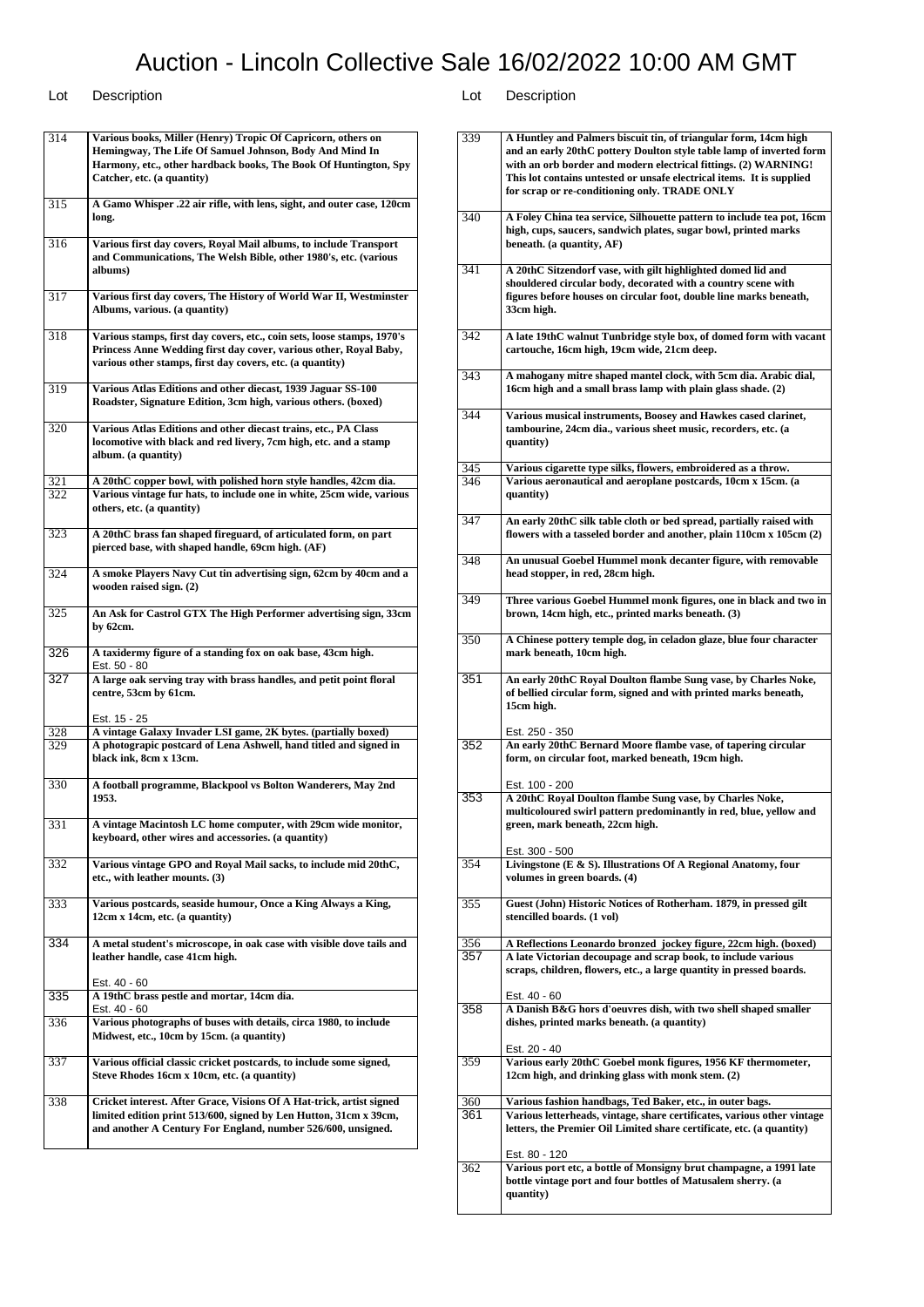| 363        | A vintage telephone in black, with front dial and attached receiver,<br>18cm wide.                                                                                                                                                   |
|------------|--------------------------------------------------------------------------------------------------------------------------------------------------------------------------------------------------------------------------------------|
| 364        | Various pottery, glassware, etc., a Mdina blue glass vase, 13cm high,<br>Dartington crystal vase in red, Poole, glass bottles, decorative vases,<br>late 19thC redware vase, etc. (a quantity)                                       |
| 365        | Various pottery and other similar cat groups, ornaments, figures of<br>cats with buckets, 19cm high, etc., some marked and labelled, , etc. (a<br>quantity)                                                                          |
| 366        | Various items, oak biscuit barrel with chrome plated mounts, 18cm<br>high, mottled pottery, tobacco jar, and other with lid, Chinese ginger<br>jar of small proportion, teapot stand with majolica tile centre, etc. (a<br>quantity) |
| 367        | Various crystal drinking glasses, glass ware, whisky tumblers,<br>brandy balloons, sherry glasses, etc. (a large quantity)                                                                                                           |
| 368        | Various blue and white pottery, Delft wall plates, Abbey pattern<br>bowl, 20cm dia., enlarged cup, etc. (a quantity)                                                                                                                 |
| 369        | Various Paragon tea ware, Rockingham plates, saucers, and a<br>further part service. (a quantity)                                                                                                                                    |
| 370        | A Broadhurst Constable series red transfer printed part service, to<br>include, plates 24cm dia., tea pot, bowls, cups, saucers, etc. (a<br>quantity)                                                                                |
| 371        | A Royal Albert Prairie Rose part service, to include coffee pot, 20cm<br>high, teapot, plates, side plates, cake stand, etc. (lacking coffee pot<br>lid, AF)                                                                         |
| 372        | A Royal Albert Chelsea Bird pattern part tea service, to include cake<br>stand, cups, 7cm high, saucers, side plates, etc., printed marks<br>beneath. (a quantity)                                                                   |
| 373        | Various china and effects, Royal Albert Old Country Roses plates,<br>22cm dia., saucers, Royal Albert Forget Me Not wares, other tea<br>ware, etc. (a quantity)                                                                      |
| 374        | A Royal Albert Friendship Sweet Pea pattern part tea service, to<br>include cups, 6cm high, saucers and side plates, printed marks<br>beneath. (a quantity)                                                                          |
| 374A       | Various Coalport Coalbrookdale Collection items, vase, 8cm high,<br>dish etc. (a quantity)                                                                                                                                           |
| 375        | A Royal Albert Serenity pattern part service, to include tea pot,<br>coffee pot, milk jug, cups, 8cm high, saucers, etc., printed marks<br>beneath. (a quantity)                                                                     |
| 376        | Various mantle clocks, small anniversary style clock, Napoleon hat,<br>chiming 8 day mantel clock, 24cm high, other modern carriage<br>clocks, etc. (a quantity)                                                                     |
| 377        | Various tins and advertising, an art album the Famous Scenes and<br>Cities Of The World (2 volumes) various other tins, Thorne's Cocoa,<br>13cm high, etc. (a quantity)                                                              |
| 378        | Various tins, glassware advertising soda syphons, 34cm high, etc.,<br>alcohol miniatures, etc. (a quantity)                                                                                                                          |
| 379        | Various modern items, embroidered chicken, floral duck, tin flower<br>box, 29cm high, mesh fire guard, etc. (a quantity)                                                                                                             |
| 380        | A folding camp bed in blue, with outer canvas carrier, 95cm high.                                                                                                                                                                    |
| 381        | Various records, 45RPM, various others, Hits with Freddie and the<br>Dreamers, Hope and Anchor Front Row festival album, various 45's<br>Paul McCartney Spies Like Us, other vintage records, etc. (a<br>quantity)                   |
| 382        | Various Aynsley Cottage Garden items, partially boxed, etc. (a<br>quantity)                                                                                                                                                          |
| 383        | An Aynsley Cottage Garden strawberry set, 29cm wide. (boxed)                                                                                                                                                                         |
| 384<br>385 | Various Aynsley Cottage Garden items, etc. (a quantity boxed)<br>An Aynsley Cottage Garden part tea service, to include, side plates,                                                                                                |
|            | 17cm dia., cups, saucers, etc., printed marks beneath. (a quantity)                                                                                                                                                                  |
|            |                                                                                                                                                                                                                                      |

| 386  | Various Aynsley Cottage Garden and other china, mainly boxed. (a                                                                                                                                                                                                                                                                                                                                         |
|------|----------------------------------------------------------------------------------------------------------------------------------------------------------------------------------------------------------------------------------------------------------------------------------------------------------------------------------------------------------------------------------------------------------|
|      | quantity)                                                                                                                                                                                                                                                                                                                                                                                                |
| 387  | Quinn (Anthony). Jack Vettriano signed Pavilion Press hardback<br>with dust wrapper.                                                                                                                                                                                                                                                                                                                     |
| 388  | Various OO gauge trains, carriages, locomotives, diesel D7063,<br>various Talisman dining cars, and others, etc. (a quantity)                                                                                                                                                                                                                                                                            |
| 389  | Hampson (Kenneth and Marjorie) Country Houses Around Ashby<br>De La Zouch, hardback, with dust wrapper, and summer border,<br>watercolour. (2)                                                                                                                                                                                                                                                           |
| 390  | A 20thC paperweight, inset with orbs, partially set with pink glass,<br>11cm high, and other in blue, etc. (a quantity)                                                                                                                                                                                                                                                                                  |
| 390A | Various cameras and related items, Pentax ME Super 11cm high,<br>with1:3.5 lens, binoculars, light meters etc. (a quantity)                                                                                                                                                                                                                                                                              |
| 391  | The Foliage Collection. To include Curacao oranges, strawberries,<br>etc., prints $15cm$ by $21cm$ . $(4)$                                                                                                                                                                                                                                                                                               |
| 392  | Various Falcon ware Laughing Cavalier pottery, to include tankards,<br>13cm high, raised plate. (a quantity)                                                                                                                                                                                                                                                                                             |
| 393  | Various china and effects, a Royal Doulton figure Dinky Do HN1678,                                                                                                                                                                                                                                                                                                                                       |
|      | printed marks beneath, 11cm high, Wedgwood blue Jasper ware,<br>Royal Worcester Arden pattern saucer, small tin, etc. (a quantity)                                                                                                                                                                                                                                                                       |
|      |                                                                                                                                                                                                                                                                                                                                                                                                          |
| 394  | Various stamps, collectors stamps, Votes For Women stamp sets, etc.<br>$(1 \text{ box})$                                                                                                                                                                                                                                                                                                                 |
| 395  | A vintage Olivetti Lettera 32 typewriter, blue trim 25cm wide and<br>fitted case.                                                                                                                                                                                                                                                                                                                        |
| 396  | A vintage Standard typewriter, in black, in outer case, 32cm wide.                                                                                                                                                                                                                                                                                                                                       |
| 397  | A vintage Olympia Traveller typewriter, in grey and cream, in outer<br>case, 32cm wide.                                                                                                                                                                                                                                                                                                                  |
| 398  | Various Cherished Teddy figures, by P Hillman, to include Mary<br>Mary Quite Contrary, 10cm high, some boxed. (a quantity)                                                                                                                                                                                                                                                                               |
| 399  | Various first day covers, Jersey, stamp sets, 1985, various other 80's<br>artists, Royal Mail first day covers, 1999, etc. (3 albums)                                                                                                                                                                                                                                                                    |
| 400  | Various stamps and related ephemera, world used, Japan, Germany,<br>various mid 20thC and later, stock books, GB, Elizabeth II, France,<br>etc. (a quantity)                                                                                                                                                                                                                                             |
| 401  | Various Lego building blocks, child's toys, plastic toys, etc. (a<br>quantity)                                                                                                                                                                                                                                                                                                                           |
| 402  | A Holy Bible in pressed leather boards, with illustrations and<br>another illustrated Family Bible. (2)                                                                                                                                                                                                                                                                                                  |
| 403  | Various Royal Commemorative ware, cups, jug, etc., George V<br>beaker, 10cm high, various others, etc. (a quantity)                                                                                                                                                                                                                                                                                      |
| 404  | Various records, The Rolling Stones Decca big hits, The Beatles, Sgt<br>Pepper's Lonely Hearts Club Band, Wings Band On The Run,<br>Sinatra, Jerry Lee Lewis, various Elvis, Fleetwood Mac Greatest<br>Hits, 10CC How Dare You, The Four Seasons, Hollies, The Animals,<br>mainly best of but others, other Beatles, Roy Orbison, quantity of<br>music books, various other pop music, etc. (a quantity) |
| 405  | A Portmeirion Lilac Meadow part service, to include, lidded vinegar<br>ewers, 26cm high, jug, etc., and a transfer printed part service. (a<br>quantity)                                                                                                                                                                                                                                                 |
| 406  | A 20thC Celtic Bodhram, 46cm diameter, in outer case.                                                                                                                                                                                                                                                                                                                                                    |
| 407  | An early 20thC stoneware game pie dish, with hare lid, 22cm wide,<br>various other china, pin dish, shoe ornament, etc. (a quantity)                                                                                                                                                                                                                                                                     |
| 408  | After Carter. The Port of Liverpool, coloured engraving, 43cm x<br>83cm. (AF)                                                                                                                                                                                                                                                                                                                            |
| 409  | A Pears style print, His Only Pair, in Hogarth frame, 30cm x 30cm.                                                                                                                                                                                                                                                                                                                                       |
| 409A | Arthur Watson 20thC School. Cogglesford Water Mill, Sleaford,<br>26cm x 37cm, frame and a map of Lincolnshire. (3)                                                                                                                                                                                                                                                                                       |
|      |                                                                                                                                                                                                                                                                                                                                                                                                          |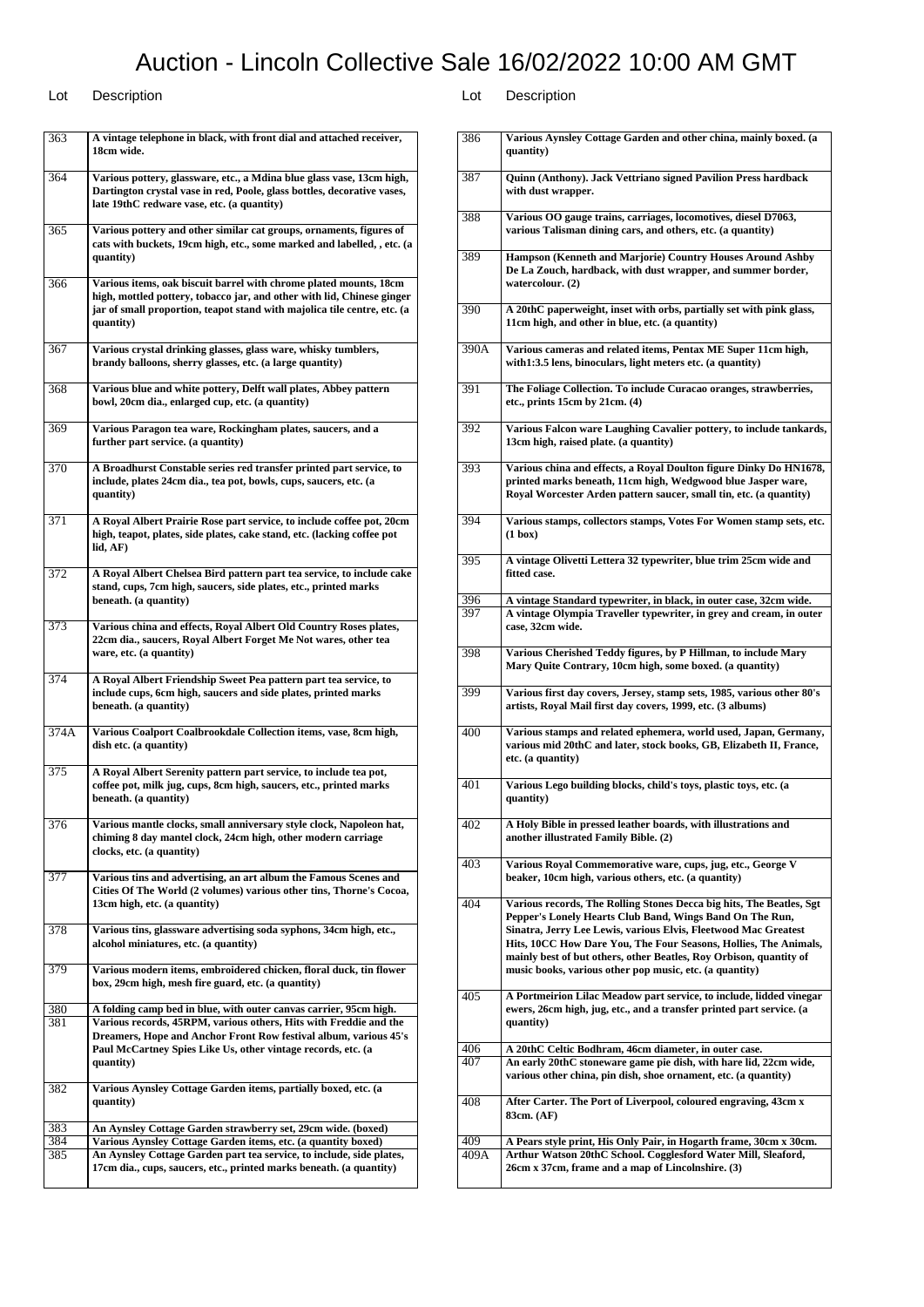Lot Description Lot Description 410 **After Rowlandson. Doctor Syntax. A Noble Hunting Party, book plate engraving, 13cm x 23cm, various others, Hussar, etc. (a quantity)** 411 **J Harvey (20thC). Ships at war on stormy seas, oil on canvas, signed, 50cm x 76cm.** 412 **After Morland, the Labourer's Luncheon engraving print, numbered 4 to the mount, 39cm x 31cm, various others, Coulson print, etc. (a quantity)** 413 **20thC School. Irises and other summer flowers with annotations, watercolour, unsigned, 50cm x 71cm.** 414 **Harvey (20thC). Forest landscape, stream before mountains, oil on canvas, signed, 60cm x 93cm.** 415 **20thC school. Twilight seascape, stormy seas and rocks, oil on canvas, unsigned, 57cm x 82cm.** 416 **A Taxi for Senna. limited edition number 94 of 250, bearing signature Nigel Mansell, photographic print with certificate, 30cm x 44cm, and another Wheel to Wheel. (2)** 417 **A Lincoln City Football club print, showing famous photographic prints, Alan Shearer making his Newcastle debut there, etc., 76cm by 50cm.** 418 **David Lloyd Smith (b.1944). Ballet Dancer, artist signed, limited edition print number 356 of 500, 40cm x 32cm and another. (2)**

419 **Two fishing boxes, to include one with Galaxy material handle, 57cm wide, a part trolley, various other fishing related items, tankards, etc. (a quantity)** 420 **A vintage Chicago Fountain sash, and another sash in glazed frame, 36cm by 62cm.** 421 **Various vintage games, remote control Driving Test, Waddington game, a Formula One, Matchbox Crash, Table Soccer, various others, etc. (a quantity, partially boxed)** 422 **A Toyota Power Lock miniature sewing machine, with pedal and related ephemera and cover, 37cm high.** 423 **A Precision teak and Perspex cased turntable, 038O-037/3, 43cm wide.** 424 **A Ferguson teak and Perspex cased turntable, 42cm wide.** 425 **A Hanimex HRC5010 single stacker stereo, in teak case, 50cm wide. WARNING! This lot contains untested or unsafe electrical items. It is supplied for scrap or re-conditioning only. TRADE ONLY** 425A **A Toshiba laptop computer, with 15" screen in black, with associated carrying case.** 425B **A Dell laptop, with 15" screen, in associated case with wire, related paperwork, etc.** 425C **Various Lilliput Lane buildings, cottages, etc., to include The Tudor Merchant, 10cm high, etc. (a quantity)** 425D **A Victorian tea service, in turquoise and white with gilt highlights, to include cups, 8cm high, serving plate, moustache cup, jug, etc., and a further glass studio vase decorated with gilt highlights.** 426 **A Ferguson Unit Audio teak and Perspex cased turntable, 45cm wide.** 427 **An Otto Sanyo speaker, 58cm high and a pair of Mini Reference speakers. (3)** 428 **A vintage GEC4750 radio, of D end form with speaker front, 35cm high.** 429 **A mid 20thC oak cased radio, with material speaker front and four tuning knops, 30cm high.**

| 430        | Various electrical equipment, a JVC sea-50 stereo graphic equaliser,<br>various video recorders, other electrical equipment, etc. (a<br>quantity) WARNING! This lot contains untested or unsafe electrical<br>items. It is supplied for scrap or re-conditioning only. TRADE<br><b>ONLY</b> |
|------------|---------------------------------------------------------------------------------------------------------------------------------------------------------------------------------------------------------------------------------------------------------------------------------------------|
| 431        | An Army Officer's mess jacket and waistcoat, with various buttons<br>set with lion, crown and rose.                                                                                                                                                                                         |
| 432        | A dress sword with turned handle, shaped guard and etched blade<br>with chrome scabbard, 88cm long.                                                                                                                                                                                         |
| 433        | A dress sword, with turned handle, Royal Artillery emblem, pierced<br>guard, etched blade and plain scabbard, 104cm long.                                                                                                                                                                   |
| 434        | A dress sword, VR pierced guard, turned handle and etched blade<br>with plain metal scabbard, 99cm long.                                                                                                                                                                                    |
| 435        | Various ephemera, theatre related and others, The London<br>Hippodrome, representations, other theatre programmes. (a<br>quantity)                                                                                                                                                          |
| 436        | Various records, Godspell, Ofarim Concert live 1969, various other<br>Liszt, John Williams, etc. (a quantity)                                                                                                                                                                               |
| 437        | An Edwardian brass coal box, of C shaped form, with raised floral<br>decoration on paw feet, with shaped lid and urn knop, 44cm high.                                                                                                                                                       |
| 438        | Various gentleman's magazines, Playboy, 1966 January, others<br>similar era. (a quantity)                                                                                                                                                                                                   |
| 439        | Various gentleman's magazine, Playboy January 1965 and others. (a<br>quantity)                                                                                                                                                                                                              |
| 440        | Various gentleman's magazines, Playboy, 1963 and others. (a<br>quantity)                                                                                                                                                                                                                    |
| 441        | Various brassware, metal ware, copper and brass spirit kettle, 35cm<br>high, and other brassware, stands, pans, etc., mainly early 20thC. (a<br>quantity)                                                                                                                                   |
| 442        | Various records, 45RPM, Della Reece, Frank Sinatra, other easy<br>listening, some CDs, various others, Jackie Trent, various other 50's,<br>60's, Los Bravos, etc. (a quantity)                                                                                                             |
| 443        | Various records, jazz and others, The Beatles, With The Beatles,<br>Help Stereo, Revolver Stereo, John Coltrane, Jonny Mathis, Glen<br>Miller, other easy listening, Bing Crosby, various other, etc. (a<br>quantity)                                                                       |
| 444        | Various records, mid 20thC, easy listening, classical, etc., George<br>Gershwin Rhapsody in Blue, etc., in a stained pine box, 39cm wide.                                                                                                                                                   |
| 445        | Various Rupert annuals, other children's annuals, etc., Action<br>Annual 1983, hard back, The Bashstreet Kids, Blue Peter, etc. (a<br>quantity)                                                                                                                                             |
| 446        | Various stamps, the collection of 1987 Australian stamps, various<br>other Australian stamp albums, 1990, 1991 and 1992. (4 albums)                                                                                                                                                         |
| 447        | Various stamps, the collection of 1987 Australian stamps, various<br>other Australian stamp albums, 1993, 1994, 1995 and 1996. (4 albums)                                                                                                                                                   |
| 448        | Various stamps, the collection of 1987 Australian stamps, various<br>other Australian stamp albums, 1998, 1999, 2000 and 2001. (4<br>albums)                                                                                                                                                |
| 449        | Various stamps, the collection of 1987 Australian stamps, various<br>other Australian stamp albums, 2002, 2003, 2004, 2005. (4 albums)                                                                                                                                                      |
| 450        | Various stamps, The Lord of the Rings trilogy collection album,<br><b>Museum Stamp Pack 1990 and Commonwealth Games stamps. (3)</b><br>albums)                                                                                                                                              |
| 451        | Various Australian stamps, 2006, 2007, 1997 and another. (4 albums)                                                                                                                                                                                                                         |
| 452<br>453 | A Leak stereo 70 transistor amplifier, in teak case, 33cm wide.<br>Various silver plated ware, circular cocktail shaker, 23cm high, cruet                                                                                                                                                   |
|            | set, gravy boat, pierced basket, boiled egg set, etc. (a quantity)                                                                                                                                                                                                                          |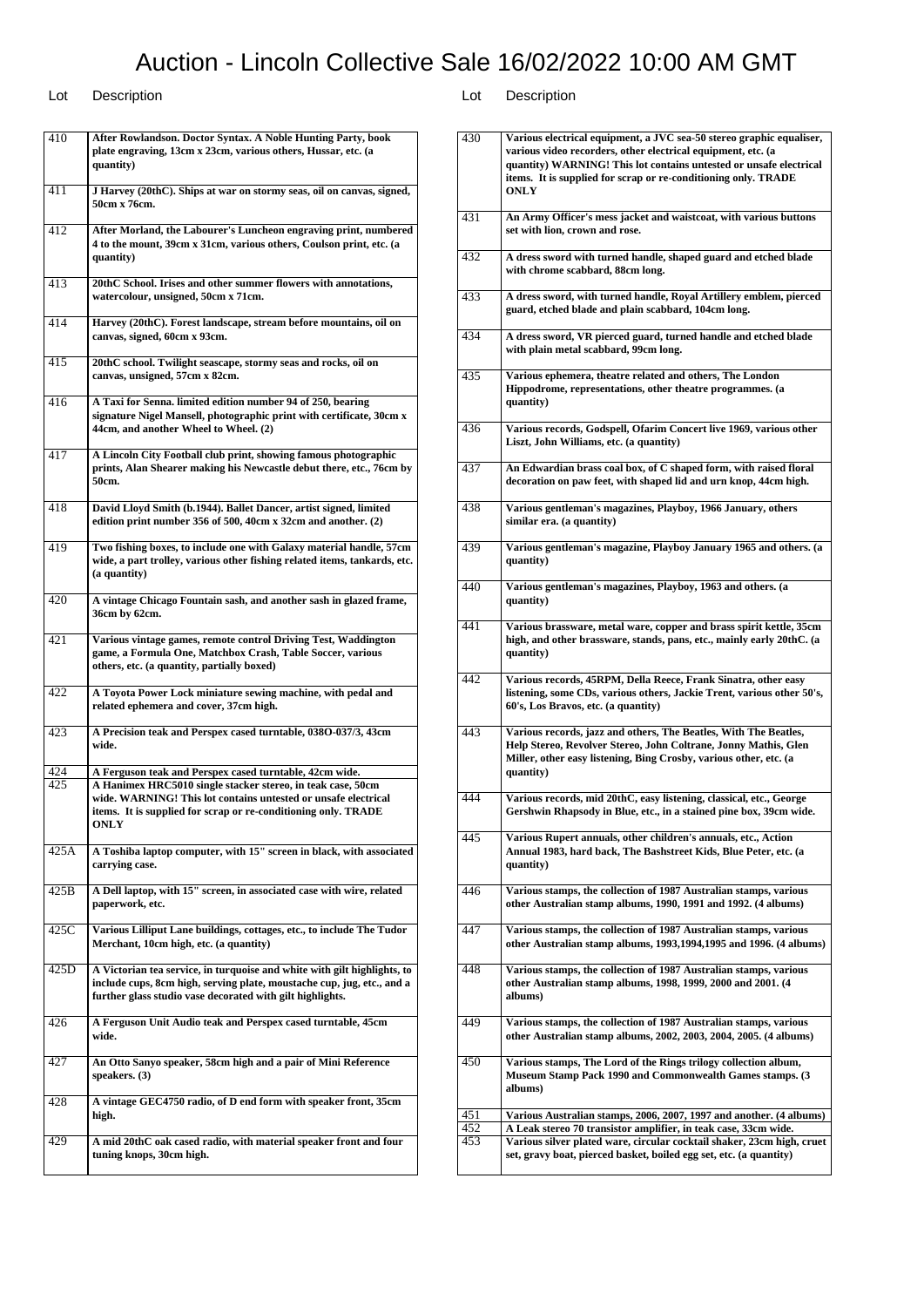### Lot Description Lot Description

454 **A Kienzle-Weltzeituhr modernist table clock, the circular 25cm dia. face, stenciled with countries of the world, with world time feature, baton pointers and numerals on rectangular foot, with paper work, 30cm high.** 455 **A late 19thC coromandel desk set, the shaped back with hinged lid revealing space for letters before two ink bottles and space for pens, with front drawer, 23cm high.** 456 **A Clive Brooker studio pottery vase, of cylindrical form, signed, 22cm high.** 457 **A Clive Brooker studio pottery bowl, of circular form, with swirl design and inner turquoise decoration, marked beneath, 30cm dia.** 458 **A Clive Brooker studio pottery vase, of turned form, with turquoise interior, signed beneath, 16cm high.** 459 **A Clive Brooker toadstool dish, of small proportion, 13cm high and a further toadstool studio pottery ornament. (2)** 460 **Various glass ware, cranberry ruby glass, etc., a red and clear glass jug, 25cm high, blue glass studio, French signed glass vase, four ruby glass sundae dishes with gilt highlights, mushroom topped table lamp, other glass ware, jar, etc. (a quantity)** 461 **A pair of 20thC Poole pottery cats, in standing pose in turquoise, 17cm high and a Langham Glass House paperweight.** 462 **Tribal style pottery figure of a nude lady holding dish, 25cm high, and other of a nude lady seated. (2)** 463 **A mid 20thC blonde plush jointed Teddy bear, with glass eyes, and a mid 20thC child doll, unmarked. (2)** 464 **A Royal Doulton Platinum Concord part dinner service, to include, pair of lidded tureens, 29cm wide, gravy boats and a stand, dinner plates, side plates, milk jug, sugar bowl, etc., printed marks beneath. (a quantity)** 465 **A Denby part dinner service, decorated with pink flower heads to include, plates, 19cm dia., cups, jug, lidded sugar bowl, etc., printed marks beneath. (a quantity)** 466 **Various studio pottery, OSP studio vase, 39cm high, various other vases, sculptures, bottle vases, flower head vase, various other thrown studio pottery, food warmer, other sculptures, boat shaped vase, various other studio pottery, etc. (a quantity)** 467 **Various brass candlesticks, a turned example with circular dish holder and urn top on stepped floral base, 25cm high, and two other graduated candle sticks. (3)** 468 **Various African tribal and other wares, brass figure of buddha, 9cm high, on associated stand, various other stands, carvings, tribal ware, etc. (a quantity)** 469 **A Black and White Scotch Whisky advertising ice box, 20cm high.** 470 **A Dennis Sims wooden mallard duck, blue with gilt highlights, 36cm wide, marked beneath and a pin tail. (2)** 471 **A Clive Brooker studio pottery vase, of cylindrical form with shaped handles, 26cm high.** 472 **A 20thC studio Tremaen pottery Newlyn lamp, decorated with clock dandelions, in orange and blue, with modern electrical feature, 51cm high. WARNING! This lot contains untested or unsafe electrical items. It is supplied for scrap or re-conditioning only. TRADE ONLY** 473 **Various Meccano, an Aeroplane Constructor Set, partially boxed, 47cm wide, various other Meccano cogs, etc. (a quantity)** 474 **An Abel and Churchill map of Cambridgeshire, probably 17thC, 43cm x 35cm.** 475 **A late 19thC/early 20thC bronze frame, profusely decorated with rococo style scrolls and flowers, surmounted by a semi clad figure of a lady, on scroll feet, with scroll back legs, indistinctly signed, 46cm high.**

| 476 | Various metal ware, 19thC and other, skull design goblet vase, raised   |
|-----|-------------------------------------------------------------------------|
|     | with figures on a shaped foot, 25cm high, marble vase, various silver   |
|     | plate and others, etc. (a quantity)                                     |
|     |                                                                         |
|     |                                                                         |
| 477 | A Clive Brooker studio pottery vase, with oval top on pierced stem,     |
|     | in black and blue, signed beneath 31cm high.                            |
|     |                                                                         |
| 478 | After Moreau. A spelter figure of a cherub, another playing violin      |
|     |                                                                         |
|     | and a further spelter figure of a cherub, 34cm high. (3)                |
|     |                                                                         |
| 479 | A 19thC classical bronzed finish figure of a lady, in flowing robes,    |
|     | holding basket of flowers on an inverted circular base, 47cm high,      |
|     | and another similar. (2, AF)                                            |
|     |                                                                         |
|     |                                                                         |
| 480 | A patinated bronze finish figure of a lady, in flowing robes, on a rock |
|     | work base, 39cm high, another classical figure group and another        |
|     | similar figure. (3)                                                     |
|     |                                                                         |
| 481 | Sykes, (John) Local Records or Historical Register of Remarkable        |
|     |                                                                         |
|     | Events, which have occurred in Northumberland, Newcastle Upon           |
|     | Tyne, etc., with biographical notices, 1866 three volumes, marble and   |
|     | leather boards.                                                         |
|     |                                                                         |
| 482 | Brickhill (Paul). The Dambusters 1951, First Edition with dust          |
|     | jacket, other war books, Rommel with dust jacket etc.                   |
|     |                                                                         |
|     |                                                                         |
| 483 | Various sea shells, large size and others, nacre conch style shell,     |
|     | 23cm wide, etc. (a quantity)                                            |
|     |                                                                         |
| 484 | Various sea shells, 16cm wide, etc. (a quantity)                        |
| 485 | Various sea shells, nacre style, 18cm wide, etc. (a quantity)           |
|     |                                                                         |
| 486 | A large treen studio style dish, of shaped form, unsigned, 61cm wide.   |
| 487 | Various stamps, the Queen Mother, six dollar Granada, various           |
|     | stamp sets, etc. (a quantity)                                           |
|     |                                                                         |
| 488 | A pair of carved wooden duck ornaments, with heads raised, 48cm         |
|     |                                                                         |
|     | high. $(2)$                                                             |
|     |                                                                         |
| 489 | After Moigniez. A pair of spelter Monarch Of The Glen style stag        |
|     | figures, on stepped marble finish bases, bearing signatures, 70cm       |
|     | high. $(2)$                                                             |
|     |                                                                         |
| 490 |                                                                         |
|     | A Deans plush jointed Teddy bear, with glass eyes, Childsplay label,    |
|     | 38cm high and a small quantity of other soft toys.                      |
|     |                                                                         |
| 491 | Various Studio pottery, soup bowls with moulded handles and star        |
|     | marks, lidded jug, 25cm high, etc. (a quantity)                         |
|     |                                                                         |
|     |                                                                         |
| 492 |                                                                         |
|     | A Picquot ware part service, to include tray, 46cm wide, water pot,     |
|     | tea pot, jug, etc., marked beneath. (a quantity)                        |
|     |                                                                         |
|     | Est. 50 - 100                                                           |
| 493 | Various crystal drinking glasses, Edinburgh and others to include       |
|     | martini glasses, 11cm high, wine glasses, other drinking glasses, etc.  |
|     |                                                                         |
|     | (a quantity)                                                            |
|     |                                                                         |
| 494 | Various Studio style embroidered dolls, jointed and others, to          |
|     | include figure with arms behind head, 26cm high, and other on a         |
|     | oval plinth base, etc. (a quantity)                                     |
|     |                                                                         |
| 495 | A driftwood style sculpture, and a collage Egyptian style figures, etc. |
|     | (a quantity)                                                            |
|     |                                                                         |
|     |                                                                         |
| 496 | A Polystyrene mannequin head in white, 44cm high.                       |
| 497 | An Anglepoise style lamp, in cream with metal mounts and modern         |
|     | electrical feature, 49cm high. WARNING! This lot contains untested      |
|     | or unsafe electrical items. It is supplied for scrap or re-conditioning |
|     | only. TRADE ONLY                                                        |
|     |                                                                         |
|     |                                                                         |
| 498 | Various plaster style figures, cherubs, 22cm high, further cherub       |
|     | group, etc. (a quantity)                                                |
|     |                                                                         |
| 499 | Various plaster figures, etc., candle stick with wooden mounts, 46cm    |
|     | high, bust of a lady, figure holding basket, figure of lady semi clad,  |
|     |                                                                         |
|     | etc. (a quantity)                                                       |
|     |                                                                         |
| 500 | An early 20thC spelter figure, of a female water carrier in a flowing   |
|     | robe on shaped circular base, unsigned, 49cm high, and three other      |
|     | figures, similar, to include pricket type, etc. (a quantity)            |
|     |                                                                         |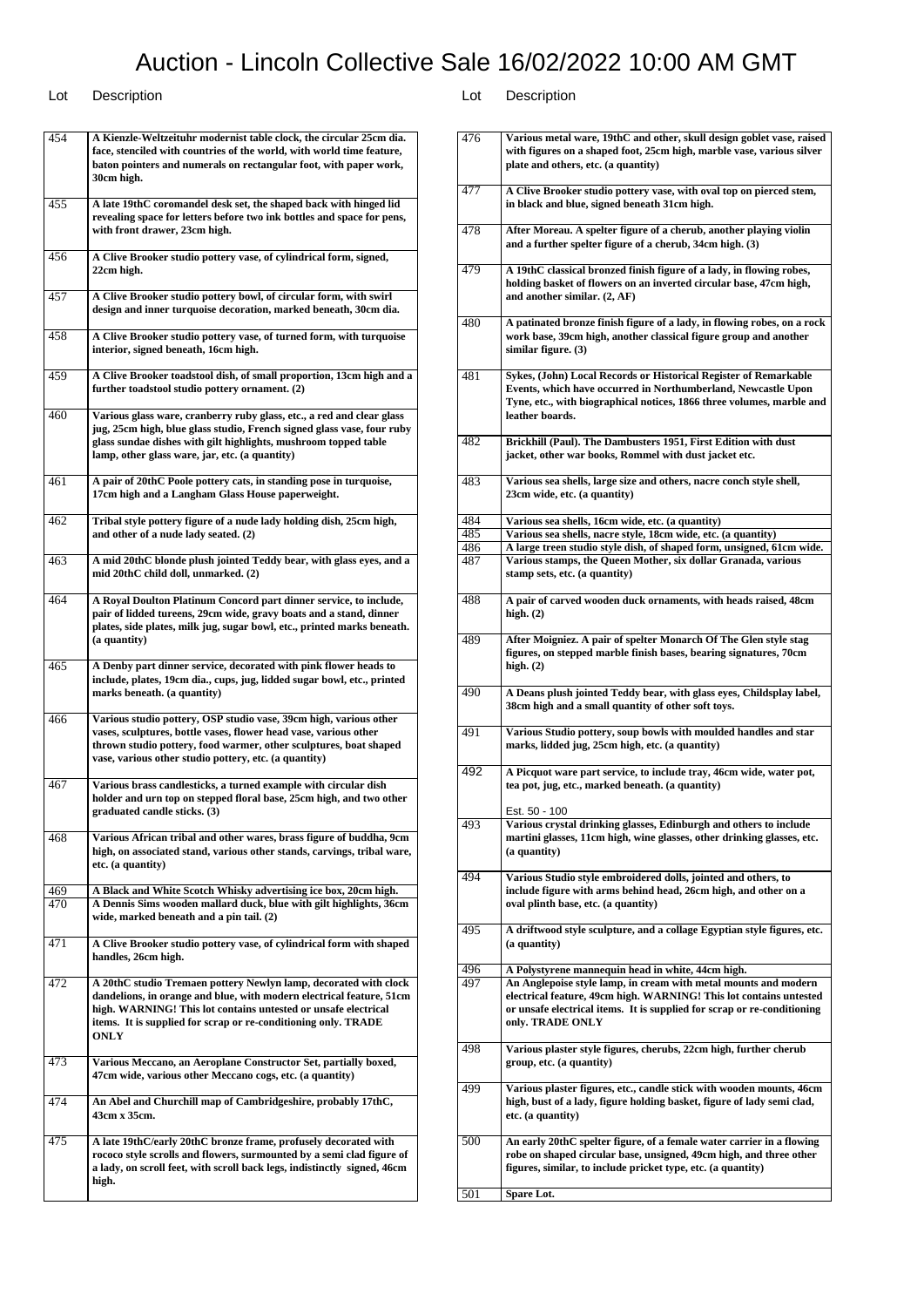| 502 | A large plaster figure group of two girls, each in flowing robes on a<br>shaped base, unsigned, 60cm high, and a further classical style figure<br>of a lady in flowing robes, and another. (3, AF)                                               |
|-----|---------------------------------------------------------------------------------------------------------------------------------------------------------------------------------------------------------------------------------------------------|
| 503 | A Revelations luggage case, containing a Fashion ladies suit, small<br>quantity of linen, christening gown, child's clothing, the case 43cm<br>wide, etc.                                                                                         |
| 504 | An RAF Stores vintage radio, in rectangular case with upper handle,<br>mesh work speaker front, and four tuning knops, 39cm wide.                                                                                                                 |
| 505 | Various records, 33rpm, etc., Fawlty Towers, Countdown Benny<br>Goodman, Meatloaf Bat Out of Hell, etc. (1 case)                                                                                                                                  |
| 506 | A vintage Duckhams blue and yellow advertising satchel, 39cm wide,<br>further outer case, satchel, etc. (a quantity)                                                                                                                              |
| 507 | A Goodman's SCD100 stereo cassette tape deck, a Syrus 110522 box<br>and various other wires, etc. (a quantity) WARNING! This lot<br>contains untested or unsafe electrical items. It is supplied for scrap<br>or re-conditioning only. TRADE ONLY |
| 508 | Various stoneware, advertising bottles, two coloured Hawkes<br>Thames Ditton stoneware bottle with stopper, 18cm high, jelly<br>moulds two coloured flagon, etc. (a quantity)                                                                     |
| 509 | A vintage Phillips Disc-Jockey Major turntable, in fitted case, 34cm<br>wide. WARNING! This lot contains untested or unsafe electrical<br>items. It is supplied for scrap or re-conditioning only. TRADE<br>ONLY                                  |
| 510 | A vintage Philips reel to reel player, in fitted case, 35cm<br>wide. WARNING! This lot contains untested or unsafe electrical<br>items. It is supplied for scrap or re-conditioning only. TRADE<br>ONLY                                           |
| 511 | Various Lledo models of Yesteryear, and other boxed diecast vehicles<br>to include Madame Tussauds truck, 9cm wide, etc. (a quantity)                                                                                                             |
| 512 | Various pottery and effects, a Royal Doulton the Falconer wall plate,<br>28cm dia., Poole dolphin, Strand advertising cigarette dish,<br>Portmeirion etc. (a quantity)                                                                            |
| 513 | Various cameras and associated equipment, binoculars, etc. a bell<br>and Howell Zoomatic pamphlet, wicker basket, etc. (a quantity)                                                                                                               |
| 514 | Various Le Creuset and other pans, etc., small frying pan, 30cm<br>wide, lidded dish, various other items, some marked. (a quantity)                                                                                                              |
| 515 | Various vintage cases, Gladstone bag, brown leather travel case with<br>chrome mounts, 37cm wide, etc. (a quantity)                                                                                                                               |
| 516 | Various cigarette lighters, pocket lighter with chequer board design,<br>4cm high, quantity of others, shagreen powder compact, Wedgwood,<br>Jasperware lighter, etc. (a quantity)                                                                |
| 517 | Various Eastern items, an early 20thC tortoise shell mother of pearl<br>miniature mandolin, 12cm wide, guitar, metal ware, coins to include<br>cupro nickel crowns, binoculars, etc. (a quantity)                                                 |
| 518 | Two small Chinese bronze censers, each of shaped form, six<br>character marks beneath, 6cm high, and a polished jade coloured<br>figure of Buddha. (3)                                                                                            |
| 519 | A History Of The Co-operation In Lincoln book, hard back with gilt<br>stenciling in green boards.                                                                                                                                                 |
| 520 | Est. 30 - 40<br>Four Baedeker's Guides, to include The Eastern Alps, Southern<br>Germany etc, with maps in red boards 1903 etc. (4)                                                                                                               |
| 521 | Est. 30 - 50<br>Philately. Various loose leaves of stamps to include Eire, Danzig,<br>USA, Hong Kong etc. and a further album of stamps, Weimar<br>Republic, another album etc. (a quantity)                                                      |
| 522 | Est. 40 - 60<br>Montorgveil (G) and Vogel (H). Henri IV France and Navarre, 1907<br>in stencilled boards, Palatine publishing.                                                                                                                    |
|     | Est. 60 - 80                                                                                                                                                                                                                                      |

| 523  | A nickel silver Rochester Cathedral medallion, a Coinage Of Great<br>Britain 1970's set, various silver plated flat ware, napkin ring, sugar<br>bowls, etc. (a quantity)                                   |
|------|------------------------------------------------------------------------------------------------------------------------------------------------------------------------------------------------------------|
| 524  | Various Masonic related items, to include leather case, Masonic<br>medal, various other cases, complete with Broke Green Laundry<br>Box, 62cm wide. (a quantity)                                           |
| 525  | An early 20thC oak cased barometer and thermometer, in shaped<br>case with 19cm dia. dial.                                                                                                                 |
| 526  | A Dahl Jensen Copenhagen figure of a recumbent doe, 1147, printed<br>marks beneath, 15cm high.                                                                                                             |
| 527  | A Royal Doulton figure, Silks and Ribbons, HN2017, printed marks<br>beneath, 16cm high.                                                                                                                    |
| 528  | A Royal Doulton figure, Boy Evacuee, Limited Edition number 8190<br>or 9500, printed marks beneath, 20cm high.                                                                                             |
| 529  | A Royal Doulton figure, Grandpa's Story HN3456, printed marks<br>beneath, 16cm high.                                                                                                                       |
| 530  | A 19thC single drawer telescope, marked Cary 181 strand London,<br>and numbered 1255, partially leather bound, when open 89cm wide.                                                                        |
| 531  | An Edwardian oak three bottle tantalus, of shaped form with fixed<br>brass handle, key and three cut glass decanters with orb stoppers,<br>33cm high.                                                      |
| 532  | A pair of Baccarat cut glass Guerlain scent bottles, each with<br>compressed stoppers, marked beneath 13cm high.                                                                                           |
| 533  | A pair of Chinese Qing Dynasty porcelain prunus vases, each with<br>inverted shouldered form with domed lids set with animal knops,<br>four character marks beneath, 26cm high. (AF) (2)                   |
| 534  | Est. 80 - 120<br>A Moorcroft pottery Birds and Fruit pattern tray, of oblong form on<br>blue ground, impressed marks beneath, 20cm wide.                                                                   |
| 535  | Est. 50 - 100<br>A 1930s Flaxman Wade Heath figure of Pluto, printed marks<br>beneath, 11cm high, with the Wade Heath price guide.                                                                         |
|      |                                                                                                                                                                                                            |
| 536  | Various Cunard Queen Mary and other ocean liner prints, pictures,<br>etc., to include after Walter Thomas Georgic print, various others,<br>Olympic 39cm x 59cm, various others, some framed. (a quantity) |
| 536A | Est. 80 - 120<br>Various Cunard and other related ephemera and related items,<br>launch medal., photographs, other cruise and shipping and Cunard<br>related items, photographs, 23cm x 29cm. (a quantity) |
| 537  | Est. 50 - 80<br>A pair of Indian bullion work and raised needle works, formed as<br>gods, with highly elaborate borders, 54cm by 47cm, and mounts,<br>glazed and framed. (2)                               |
| 538  | An alphabetic and pictorial sampler, in colours, signed MA Carithus<br>Rigg school, 45cm by 26cm, probably 19thC.                                                                                          |
| 539  | Various World War One embroidered sweet hearts postcards,<br>Happy Christmas, 13cm wide, RE GR, etc. (3, glazed and framed)<br>and Spitfire over Lincoln, mixed media, unsigned. (2)                       |
| 540  | JD Goslhart (fl 1905). Collingwood Street, engraving, signed, 36cm x<br>60cm, and an Indian printed collage, probably on felt, glazed and<br>framed. $(2)$                                                 |
| 541  | The Queen's Beasts Spoons, limited edition Elizabeth II silver cased<br>spoon set, to include spoons Lion of England, 14cm high, etc.,<br>Birmingham 1977, in fitted case, 15oz all in. (1 case)           |
| 542  | Various costume jewellery, necklaces beads, brooches, bangles etc. (a<br>large quantity, various dimensions)                                                                                               |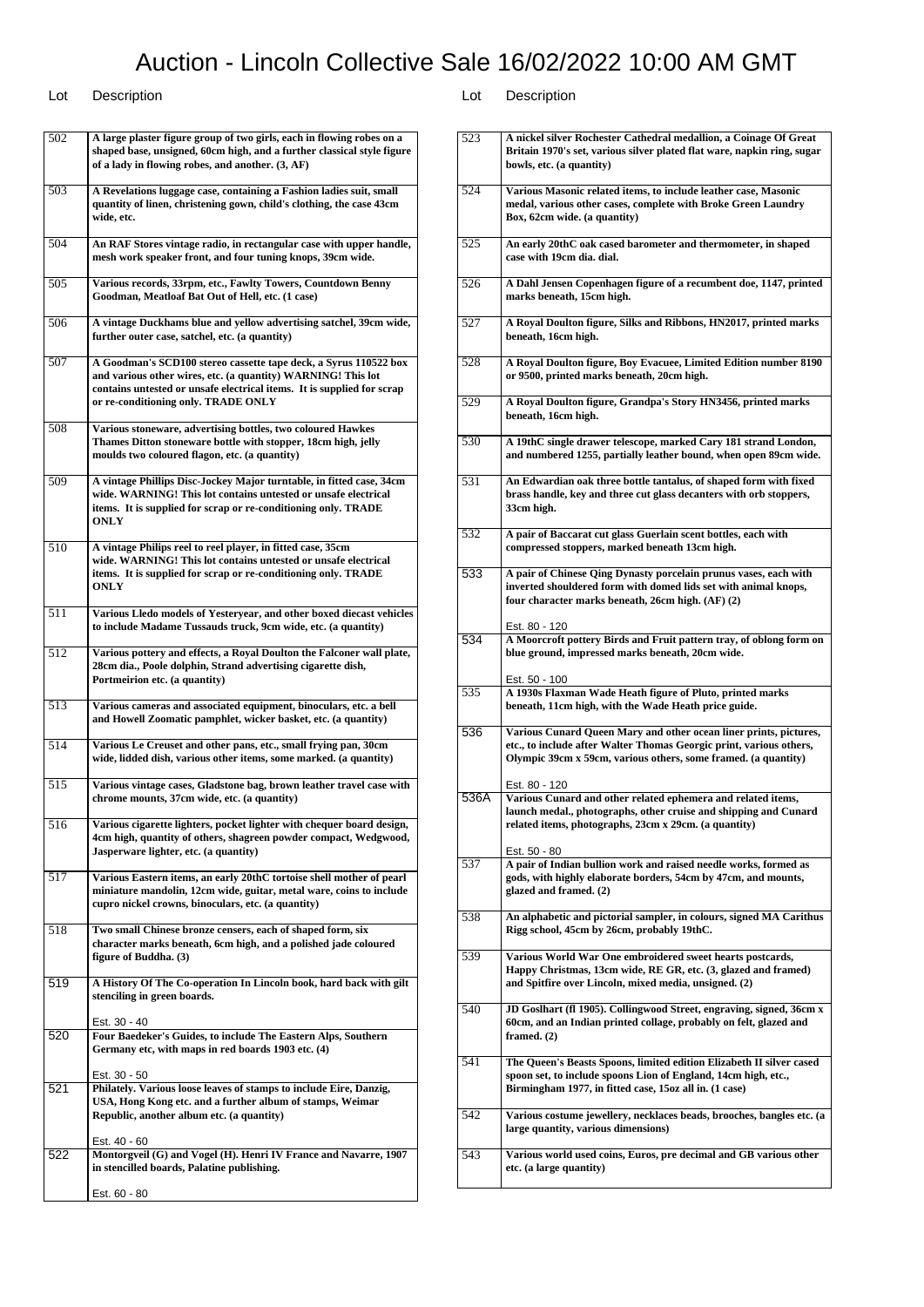### Lot Description Lot Description

544 **Various coins and banknotes, Euros, cents, 2 Yuan banknote and various others. (a quantity)** 545 **Various coins, world used European and others pre and post decimal, various brass threepenny bits (a quantity)** 546 **Various world coins and banknotes, pound coins, low denomination Euro coin set in card, other used low denomination world used coins (a quantity)** 547 **Various world used banknotes, £1 Scottish sterling note, Sir Issac Newton Somerset DX3 various other banknotes and coins. (a quantity)** 548 **Various banknotes, to include Jersey, 50 Francs, various other used banknotes. (a quantity)** 549 **Various coins, a large quantity of European used, GB pre decimal and decimal, 50 pence and others. (a quantity)** 550 **Various world used and GB coins, decimal coins 20 pence piece, various banknotes, various pennies, other world used. (a large quantity)** 551 **Philately, various stamps, world used, 19thC and later Belgium, Serbia, Egypt, various others, Japanese envelope, India, Switzerland etc. (a quantity)** 552 **A George III silver basting spoon, Old English pattern, initialled London 1809, 31cm long, 3½oz.** 553 **A cased set of Elizabeth II silver teaspoons, Old English pattern, British hallmarks, rat tail, 1958, boxed with paperwork, approx 2½oz.** 554 **A George V silver mug, with plain body, C scroll handle, on circular foot, Sheffield 1935, 11cm high, 6oz.** 555 **An Edwardian silver sauce boat, with shaped rim, flying S scroll handle and pad feet, Sheffield 1908, 7cm high, 2.4oz.** 556 **A cased set of six George V silver teaspoons, with shaped handles and plain bowls, Sheffield 1925, 10cm long, 2.4oz. (cased)** 557 **Various silver teaspoons, napkin rings, cased set of bean spoons, thistle top spoon with turned stem, 13cm high, various other spoons, Fiddle pattern teaspoon, etc., approx 10oz all in. (a quantity, various dates and makers)** 558 **Various cameras, related effects, etc., Coolpix P600 Nikon camera, Olympus, various other cameras and effects, Canon, lens hood ET-62II, various other cameras and effects, etc. (a quantity)** 559 **A set of Teknic biking leathers, in black and white chequed pattern with yellow trim, and another. (2)** 560 **A pair of Pro X Power Stride sprung glide blades, 70cm high, with part original packaging. (2)** 561 **Various books mathematics related, to include Inequalities, various algebra, mathematics, Love and Math, various other books, The Art of The Infinite, etc. (a quantity)** 562 **Various music CDs, jazz related, to include box sets and other editions, John Surman, Steve Waterman, Andy Sheppard, etc. (a quantity)** 563 **Various music CDs, Jazz related, to include Gwilym Simcock, Wynton Marsalis, box sets, etc. (a quantity)** 564 **Various music CDs, Jazz related, etc., to include US 3, Dr. John, Dinosaur Together As One, various others, Lester Young, Keith Jarrett, etc. (a quantity)** 565 **Various books law related, Registrum, various, etc. (a quantity)** 566 **Various books mainly maths related, algebra, various other mathematic books, etc. (a quantity)** 567 **Various Lonely Planet travel books, Rome, Chicago, Rocky Mountains, etc. (a large quantity)**

| 568        | Various books maths related, geometry, Elementary Theory of<br>Numbers, various other algebra, etc. (a quantity)                                                                                                                                                                                                                                                                |
|------------|---------------------------------------------------------------------------------------------------------------------------------------------------------------------------------------------------------------------------------------------------------------------------------------------------------------------------------------------------------------------------------|
| 569        | Various books, Ward's Directory 1922, Nothing Dies, Shelley's<br>Poetical Works, various leather bindings, Psalter and Church<br>Hymnary, The Heart of Mid Lothian, Heraldry, etc. (a quantity)                                                                                                                                                                                 |
| 570        | A Wiltshaw & Robinson crested china city of London ambulance,<br>7cm high and a crested china Arcadian canon Sheppey. (2)                                                                                                                                                                                                                                                       |
| 570A       | Various records Elvis Presley and others, picture discs, Poor Boy,<br>Hot Dog etc, Prince Purple Rain etc. (a quantity)                                                                                                                                                                                                                                                         |
| 571        | A vintage Imperial typewriter, number 55 ink black with chrome<br>mounts, 50cm wide.                                                                                                                                                                                                                                                                                            |
| 572        | A Lucas vintage Silver King bicycle lamp, with plain circular front<br>glass in brass case with stamp, marked USE 3/4 inch wick to the<br>interior, 14cm high.                                                                                                                                                                                                                  |
| 573<br>574 | Jonathan Bronson, Autumn Flight, bronze, signed, 26cm high.<br>Buck McCain (b 1943) The Soaring Spirits, a bronze figure group,<br>50cm high, signed.                                                                                                                                                                                                                           |
| 575        | A George III pictorial alphabetic and numeric sampler, in a<br>mahogany mirror frame, dated 1816, 70cm x 73cm.                                                                                                                                                                                                                                                                  |
| 576        | 20thC School. Owl, photographic print, 36cm x 25cm, various animal<br>portrait pictures, prints, frames, etc. (a quantity)                                                                                                                                                                                                                                                      |
| 577        | Various squadron prints, to include aeroplanes, Swordfish II, print,<br>28cm x 43cm, and three others. (4)                                                                                                                                                                                                                                                                      |
| 578        | An early 20thC photograph of the interior of Ruston Hornsby,<br>Grantham, showing figures at work, black and white, unsigned,<br>attributed verso, 15cm x 21cm.                                                                                                                                                                                                                 |
| 579        | Two sofas, each upholstered in deep red fabric, with pattern<br>cushions, comprising large three seat sofa, and a two seat sofa, 415cm<br>and 195cm wide respectively.                                                                                                                                                                                                          |
| 580        | Est. 300 - 400<br>A pair of Victorian pine waiting room or club type benches, each<br>with shaped arms, on turned legs, 194cm wide. (AF)                                                                                                                                                                                                                                        |
| 581        | A large Potts of Leeds tower or municipal clock, with blue and gilt<br>painted dial, with gilt metal handles and Perspex backing, 130cm dia.                                                                                                                                                                                                                                    |
| 582        | An Ambassador teak quarter sized snooker table, with folding legs,<br>accessories, etc.                                                                                                                                                                                                                                                                                         |
| 583        | A late 19th/early 20thC oak sideboard, the raised back with a dentil<br>and moulded cornice above three bevelled mirror plates, on turned<br>and fluted supports, the base with a moulded edge above two frieze<br>drawers, each with hammered brass handles, and three panelled<br>doors, on bun feet, 194cm high, 182cm wide.                                                 |
| 584        | Est. 80 - 120<br>A 19thC oak and mahogany cross banded broad longcase clock case,<br>214cm high.                                                                                                                                                                                                                                                                                |
| 585        | A 19thC longcase clock, the arched painted dial decorated with<br>flowers, bather, etc. thirty hour movement in oak boxwood and<br>ebony strung case, 226cm high. (AF)                                                                                                                                                                                                          |
| 586        | A late 19th/early 20thC pitch pine church pew, with panelled back,<br>200cm wide.                                                                                                                                                                                                                                                                                               |
| 587        | Est. 50 - 80<br>A late Victorian walnut sideboard, the top with a moulded cornice,<br>above two frieze drawers and two panelled doors, on stiles, 119cm<br>wide. $(AF)$                                                                                                                                                                                                         |
| 588        | A Mackintosh teak extending dining table, on rounded tapering legs,<br>75cm high, 150cm long, 91cm wide, and six matching chairs, each<br>with a ladder back. The upholstery in this lot does not comply with<br>the 1988 (Fire & Fire Furnishing) Regulations, unless sold to a<br>known exporter or upholsterer it will be cut from the frame before<br>leaving the premises. |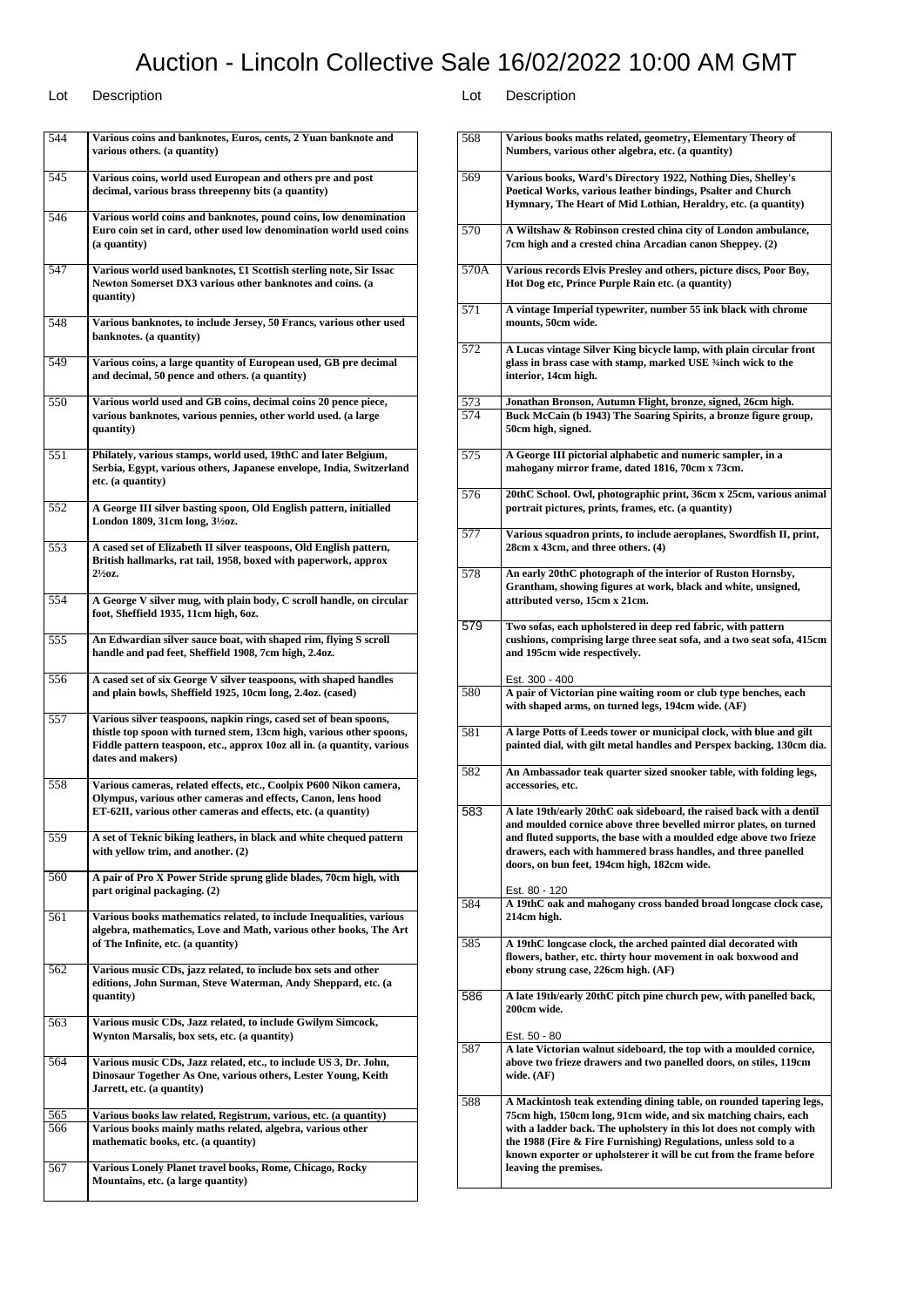## Lot Description Lot Description

613 **A late 19thC/early 20thC Vienna walnut wall clock, the dial with**

٦

| 589 | An 1960s teak and ebonised metal low serving trolley, with hot plate<br>and castors, 43cm high, 96cm wide, 46cm deep. (AF)                                                                                                                                                                                                                                                                              |
|-----|---------------------------------------------------------------------------------------------------------------------------------------------------------------------------------------------------------------------------------------------------------------------------------------------------------------------------------------------------------------------------------------------------------|
| 590 | A pine office desk, the raised back with various pigeon holes, shelves,<br>etc., above a pull out drawer, flanked by two further drawers, above<br>a panelled door, on bun feet, 149cm wide. Auctioneer Announce:<br>now with central drawer.                                                                                                                                                           |
| 591 | A set of six oak dining chairs, each with a shaped back and a drop in<br>seat, on turned legs. The option to purchase the next lot at the same<br>price will be offered to the buyer. The upholstery in this lot does not<br>comply with the 1988 (Fire & Fire Furnishing) Regulations, unless<br>sold to a known exporter or upholsterer it will be cut from the frame<br>before leaving the premises. |
| 592 | A set of six oak dining chairs, each with a shaped back and a drop in<br>seat, on turned legs. The upholstery in this lot does not comply with<br>the 1988 (Fire & Fire Furnishing) Regulations, unless sold to a<br>known exporter or upholsterer it will be cut from the frame before<br>leaving the premises.                                                                                        |
| 593 | A mahogany three seater sofa, with cream upholstery, on square<br>tapering legs with castors, in the manner of Howard and Sons,<br>202cm wide. The upholstery in this lot does not comply with the 1988<br>(Fire & Fire Furnishing) Regulations, unless sold to a known<br>exporter or upholsterer it will be cut from the frame before leaving<br>the premises.                                        |
| 594 | A modern leather Chesterfield style three seat settee, with studded<br>arms and limed oak turned legs, 213cm wide, 88cm deep.                                                                                                                                                                                                                                                                           |
| 595 | A modern electric reclining chair, with wide and deep seat, 104cm<br>wide.                                                                                                                                                                                                                                                                                                                              |
| 596 | An early 20thC walnut single bed, comprising headboard and<br>footboard, partially inlaid with floral scrolls, 77cm wide, with bases,<br>and another similar. (2)                                                                                                                                                                                                                                       |
| 597 | A scale model of an Elan single masted boat, with painted deck on a<br>rectangular stand, 109cm high, 79cm long.                                                                                                                                                                                                                                                                                        |
| 598 | A late 19thC gilt wood wall mirror, with a cartouche shaped frame,<br>decorated with scrolls, etc., 83cm high, 58cm wide.(AF)                                                                                                                                                                                                                                                                           |
| 599 | An Aladdin green enamel painted paraffin stove.                                                                                                                                                                                                                                                                                                                                                         |
| 600 | A small longcase clock, the brass dial with moon phase stamped<br>Made In Germany, in a hardwood case, 190cm high.                                                                                                                                                                                                                                                                                      |
| 601 | A pair of 15 ohms loudspeakers, made by A Leak and Co Ltd, and a<br>chrome and oak trolley.                                                                                                                                                                                                                                                                                                             |
| 602 | A brass Selmer Invicta trombone, and various mouth pieces, music<br>stand, etc.                                                                                                                                                                                                                                                                                                                         |
| 603 | A Besson "Protype" silver plated tuba, 84cm long. (AF)                                                                                                                                                                                                                                                                                                                                                  |
| 604 | An Eastern brass coal bucket, with side handles, on bun feet, 41cm<br>high, and a copper pan. (AF)                                                                                                                                                                                                                                                                                                      |
| 605 | A turned urn shaped composite marble table lamp, with brass and<br>silver fitting, 60cm high.                                                                                                                                                                                                                                                                                                           |
| 606 | An early 20thC Arts and Crafts style amber tinted and blackened<br>metal lantern, with bubble decoration, converted to a table lamp,<br>37cm high. WARNING! This lot contains untested or unsafe<br>electrical items. It is supplied for scrap or re-conditioning only.<br><b>TRADE ONLY</b>                                                                                                            |
| 607 | A rectangular copper pan with side handles, 36cm wide and a copper<br>and brass kettle with turned wooden handle. (2)                                                                                                                                                                                                                                                                                   |
| 608 | A Panasonic Viera 32" LCD television, with remote, etc.                                                                                                                                                                                                                                                                                                                                                 |
| 609 | A Logik 22" LED television, with remote, etc.                                                                                                                                                                                                                                                                                                                                                           |
| 610 | An early 20thC oak mirror, with a pierced shaped crest, rectangular<br>plate above a drawer and two brackets, 80cm high, 35cm wide. (AF)                                                                                                                                                                                                                                                                |
| 611 | A giltwood and gesso Florentine wall mirror, the elaborate frame<br>carved with scrolls, leaves, etc., surrounding a beaded border and an<br>oval bevelled mirror plate, 70cm high, 51cm wide.                                                                                                                                                                                                          |
| 612 | A 19thC rosewood wheel barometer, with engraved dial, later<br>printed panel, thermometer, etc., 93cm high.                                                                                                                                                                                                                                                                                             |
|     |                                                                                                                                                                                                                                                                                                                                                                                                         |

|     | Roman numerals, flanked by turned pilasters, 82cm high.                                                                                                                                                                                                                                                                                                                                  |
|-----|------------------------------------------------------------------------------------------------------------------------------------------------------------------------------------------------------------------------------------------------------------------------------------------------------------------------------------------------------------------------------------------|
| 614 | An oriental hardwood carved cartouche shaped wall mirror,<br>decorated with flowers, shells, etc., 99cm high, 110cm wide.                                                                                                                                                                                                                                                                |
| 615 | Est. 70 - 90<br>A 19thC gilt dresser oval wall mirror, with a leaf decorated crest,<br>moulded frame, etc., 101cm high, 68cm wide. (AF)                                                                                                                                                                                                                                                  |
| 616 | A large rectangular wicker linen basket, with side handles, 93cm<br>wide.                                                                                                                                                                                                                                                                                                                |
| 617 | An early 20thC silvered metal basket shaped chandelier, with cut<br>glass drops, and four apertures for bulbs, 64cm wide.                                                                                                                                                                                                                                                                |
| 618 | A canvas and leather bound trunk, and two further trunks, 88cm<br>wide respectively. $(3)$                                                                                                                                                                                                                                                                                               |
| 619 | A Victorian walnut and parquetry footstool, with a padded seat on<br>bun feet, 32cm wide.                                                                                                                                                                                                                                                                                                |
| 620 | A brass and ebonised iron demi lune shaped umbrella stand, of<br>tubular form, 59cm high, 39cm wide.                                                                                                                                                                                                                                                                                     |
| 621 | A hardwood cartouche shaped wall mirror, with a scroll carved<br>crest, 80cm high, 52cm wide.                                                                                                                                                                                                                                                                                            |
| 622 | A dapple grey rocking horse, with horse hair mane, leather saddle,<br>metal stirrups on a green and red painted base, 77cm long overall.                                                                                                                                                                                                                                                 |
| 623 | A 19thC mahogany and brass bound writing box, the hinged lid<br>enclosing an interior with writing surface, compartments for ink<br>wells, pens, etc., lacking leather, 55cm wide.                                                                                                                                                                                                       |
| 624 | A carved African hardwood stand, of sculptural form, 75cm high,<br>33cm wide, and a similar low stand or table, 46cm high, 29cm dia.                                                                                                                                                                                                                                                     |
| 625 | A quantity of vintage fishing tackle, to include various rods, an<br>Allcock Bakelite reel, a Winfield reel, etc. (AF)                                                                                                                                                                                                                                                                   |
| 626 | A 19thC mahogany and chequer banded breakfront sideboard, the<br>top with a turned brass rail above a frieze drawer flanked by two<br>deep drawers, each with brass lion mask handles on square tapering<br>legs, 124cm high, 158cm wide, 66cm deep.                                                                                                                                     |
| 627 | Est. 200 - 300<br>A late 19thC/early 20thC wrought iron floor lamp, with an oil lamp<br>fitting and reservoir, the base decorated in Art Nouveau style with<br>flowers, etc., 136cm high.                                                                                                                                                                                                |
| 628 | A mahogany two tier dumb waiter in the George III style, each tier<br>with a pie crust edge on a turned column and tripod base with pad<br>feet, 73cm high, 40cm dia.<br>Est. 50 - 80                                                                                                                                                                                                    |
| 629 | A 19thC oak and beech child's chair, with cane seat and back, in<br>17th $C$ style. $(AF)$                                                                                                                                                                                                                                                                                               |
| 630 | Hutt and Holland, Essex. A longcase clock, the arched dial applied<br>with gilt metal spandrels and with chime/silence feature and<br>subsidiary dial in a mahogany case with three brass cased weights,<br>202cm high.                                                                                                                                                                  |
| 631 | Est. 50 - 80<br>An early 19thC oak corner cabinet, with a panelled door and<br>engraved brass hinges, 91cm high, 63cm wide.                                                                                                                                                                                                                                                              |
| 632 | Est. 15 - 30<br>A George III mahogany bookcase, the top with swan neck pediment<br>and dentil frieze, above two astragal glazed doors enclosing shaped<br>shelves, and three drawers, the base with a moulded edge above a<br>slide and three long drawers, each with cast brass Adam style<br>handles, on bracket feet, adapted, 209cm high, 75cm wide, 46cm<br>deep.<br>Est. 500 - 800 |
| 633 | A late Victorian mahogany wardrobe, and dressing chest, with<br>marquetry and satinwood cross banding, the wardrobe, 202cm high,<br>149cm wide, 52cm high, dressing chest, 162cm high, 107cm wide,<br>51cm deep.                                                                                                                                                                         |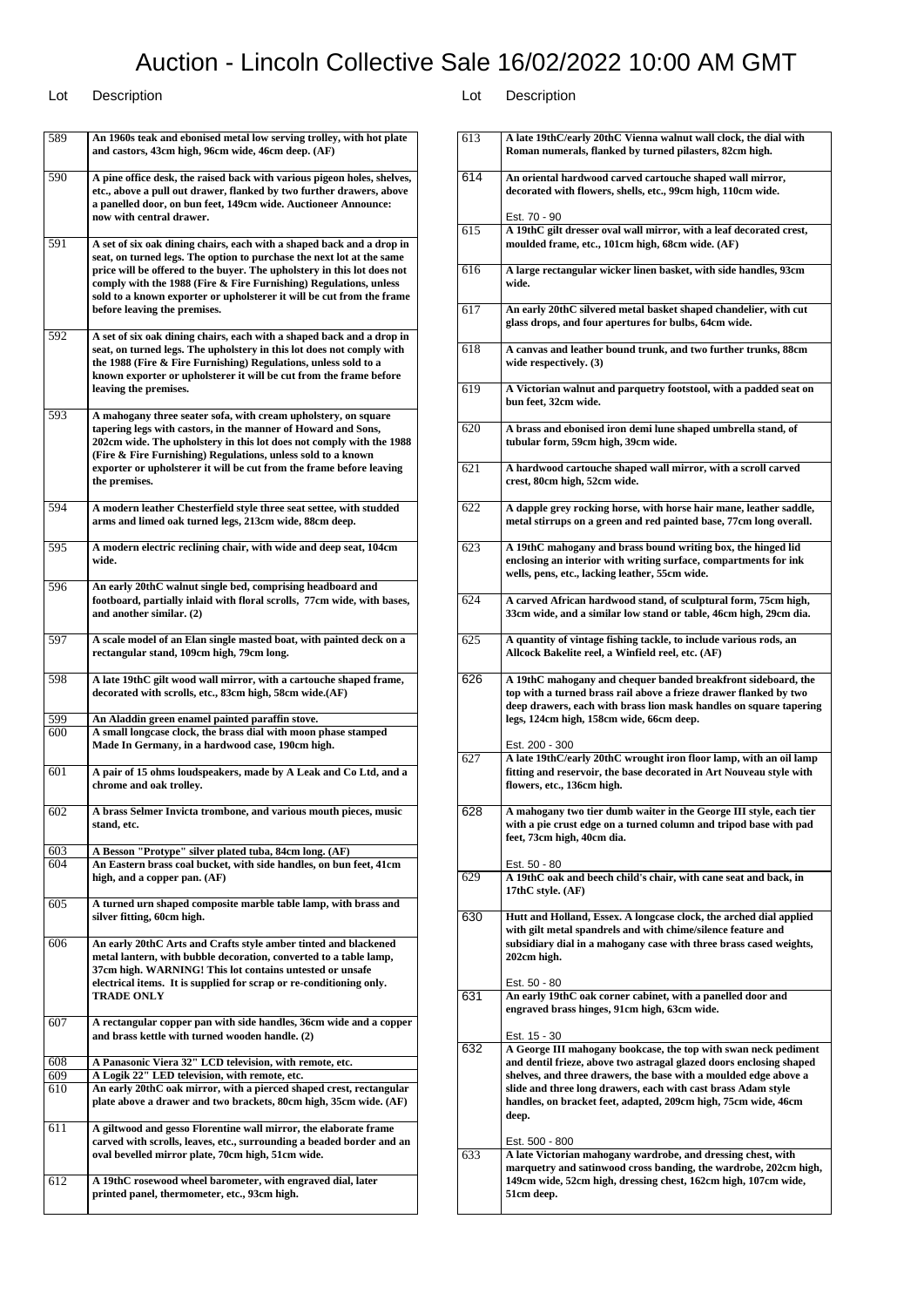### Lot Description Lot Description

Est. 60 - 80

Est. 60 - 80

Est. 60 - 80

Est. 60 - 80

Est. 60 - 80

Est. 60 - 80

646 **A pair of oak library type armchairs, each with a blue padded leatherette back and seat, shaped arms on square tapering legs.**

647 **A pair of oak library type armchairs, each with a blue padded leatherette back and seat, shaped arms on square tapering legs.**

648 **A pair of oak library type armchairs, each with a blue padded leatherette back and seat, shaped arms on square tapering legs.**

649 **A pair of oak library type armchairs, each with a blue padded leatherette back and seat, shaped arms on square tapering legs.**

650 **A pair of oak library type armchairs, each with a blue padded leatherette back and seat, shaped arms on square tapering legs.**

634 **An early 20thC oak mirror back sideboard, the top with moulded cornice above a rectangular plate with spirally turned supports, the base with a moulded edge above two drawers and three panelled doors on turned feet, 165cm wide.** 635 **A 19thC mahogany standing corner cabinet, the top with an astragal glazed door enclosing painted shelves, the base with a frieze drawer above a panel door, on bracket feet, 213cm high, 85cm wide. (AF)** 636 **A 19thC continental walnut secretaire chest, with a fitted frieze drawer inlaid with a chequered design and stringing coloured in stained timbers, above three further drawers each with ceramic handles on bun feet, lacking marble top, 102cm high, 127cm wide, 60.5cm deep.** 637 **An early 20thC oak stained elbow chair, with overstuffed back and seat, scroll arms, pierced splat and cabriole legs terminating in pad feet, 88cm high.** 638 **A 19thC mahogany corner washstand, with a raised back above a frieze drawer flanked by two false drawers and an undertier on splayed legs, 59cm wide.** Est. 30 - 50 639 **A late 19thC continental ebonised oak side cabinet or dresser, carved overall with lion masks, fruits, leaves, scrolls, etc., the top with a moulded cornice with two oak glazed doors, each with a frosted design with turned supports, the base with a moulded edge above frieze drawer and two panelled doors on a moulded plinth, 231cm high, 127cm wide.** Est. 200 - 300 640 **Anthony Stevenson, Sleaford. A 19thC oak longcase clock, the square dial painted with shells, flowers, etc., with 30 hour four pillar movement, 194cm high overall.** 641 **Two mirrors, comprising a rectangular example with bevel glass, raised with a leaf and flower head border, 117cm x 91cm and another mirror. (2)** 642 **A 19thC mahogany dressing table mirror, the rectangular plate on tapering supports with turned brass urn shaped finials, the bow fronted base with three frieze drawers on bracket feet, 79cm high, 57cm wide.** 643 **An early 20thC mahogany coal pardonium, the top with a raised back above a gadrooned border, the four front paneled door with applied oval patera on short cabriole legs with ball and claw feet, 75cm high, 41cm wide.** 644 **An early 20thC pine blanket box, of rectangular form, with plain interior, 60cm high, 95cm wide, 47cm deep** 644A **An oak dresser, the upper section with plate racks above two frieze drawers on turned supports joined by an open base, 173cm high, 122cm wide, 51cm deep.** Est. 80 - 120 645 **A pair of oak library type armchairs, each with a blue padded leatherette back and seat, shaped arms on square tapering legs.**

| 651 | A pair of oak library type armchairs, each with a blue padded                                                                       |
|-----|-------------------------------------------------------------------------------------------------------------------------------------|
|     | leatherette back and seat, shaped arms on square tapering legs.                                                                     |
|     |                                                                                                                                     |
| 652 | Est. 60 - 80<br>A pair of oak library type armchairs, each with a blue padded                                                       |
|     | leatherette back and seat, shaped arms on square tapering legs.                                                                     |
|     |                                                                                                                                     |
|     | Est. 60 - 80                                                                                                                        |
| 653 | A pair of oak library type armchairs, each with a blue leatherette                                                                  |
|     | padded high back and seat, shaped arms on square tapering legs.                                                                     |
|     | Est. 60 - 80                                                                                                                        |
| 654 | An oak bow fronted display cabinet, the top with a moulded edge                                                                     |
|     | above a frieze decorated with paterea, above a door with a recesses                                                                 |
|     | panel, flanked by two glazed doors on spirally turned supports and                                                                  |
|     | bun feet, 121cm high, 122cm wide.                                                                                                   |
|     |                                                                                                                                     |
| 655 | An oak joint stool, the rectangular top with a moulded edge, on                                                                     |
|     | turned supports with stretchers and bun feet, the top 46cm wide.                                                                    |
| 656 | A William de Blaise of London K2 two-manual harpsichord, with                                                                       |
|     | two sets of ebony and simulated ivory keys, on turned tapering legs,                                                                |
|     | 104cm wide, 207cm long, with tuning key, booklets, lock key and                                                                     |
|     | fitted canvas cover.                                                                                                                |
|     |                                                                                                                                     |
| 657 | A figured walnut display cabinet, the top with a moulded edge above                                                                 |
|     | a glazed central section flanked by two glazed doors, each with brass                                                               |
|     | oval handles, on block feet, 109cm high, 108cm wide.                                                                                |
| 658 |                                                                                                                                     |
|     | A four fold fabric lined screen, decorated with flowers, scrolls, etc.,<br>each leaf, 163cm high, 39.5cm wide.                      |
|     |                                                                                                                                     |
| 659 | A Victorian rosewood adjustable footstool, with a padded seat,                                                                      |
|     | carved and turned column and tripod base, 48cm high.                                                                                |
|     |                                                                                                                                     |
| 660 | A 19thC mahogany occasional table, the circular tilt top on a turned                                                                |
|     | column and tripod base, 71cm high, 47cm dia.                                                                                        |
|     |                                                                                                                                     |
| 661 | An Edwardian oak table top desk, with raised gallery, the panelled<br>fall enclosing a fitted interior, etc., 55cm high, 56cm wide. |
|     |                                                                                                                                     |
| 662 | A Victorian mahogany tilt top table, with moulded square top, 44cm                                                                  |
|     | square.                                                                                                                             |
|     |                                                                                                                                     |
| 663 | A gilt gesso rectangular wall mirror, with bevelled plate and                                                                       |
|     | moulded decoration, 68cm high, 52cm wide.                                                                                           |
| 664 | A 19thC oak D end drop leaf gate leg table, on turned legs, some                                                                    |
|     | parts perhaps 18thC, when closed 76cm high, 110cm wide, 43cm                                                                        |
|     | deep.                                                                                                                               |
|     |                                                                                                                                     |
|     | Est. 40 - 60                                                                                                                        |
| 665 | An early 19thC mahogany open armchair, the rail back carved with                                                                    |
|     | bell flowers, patera, etc., with shaped arms, a padded seat, on square                                                              |
|     | tapering legs.                                                                                                                      |
| 666 | A craftsman made elm three legged stool, 31cm wide.                                                                                 |
| 667 | An Edwardian walnut duet stool, with turned scroll cared handles,                                                                   |
|     | the green padded hinged seat on turned legs with ceramic castors,                                                                   |
|     | 101cm wide.                                                                                                                         |
|     |                                                                                                                                     |
| 668 | A Robin Nance design refectory pine table, of rectangular form on                                                                   |
|     | block legs, lacking labels etc. 73cm high, 171cm wide, 77cm deep.<br>Provenance: purchased direct from Robin Nance by the current   |
|     | vendor.                                                                                                                             |
|     |                                                                                                                                     |
| 669 | A Robin Nance design pine coffee table, of shaped form with inset                                                                   |
|     | bullet to the top on shaped legs, lacking labels etc. 46cm high, 107cm                                                              |
|     | wide, 44cm deep. Provenance: purchased direct from Robin Nance                                                                      |
|     | by the current vendor.                                                                                                              |
|     |                                                                                                                                     |
| 670 | A Danish teak extending dining table, the circular top with shaped                                                                  |
|     | edge on a central column and tapering feet, one loose leaf, 107cm<br>enclosed.                                                      |
|     |                                                                                                                                     |
|     | Est. 300 - 400                                                                                                                      |
| 671 | A 19thC rosewood tub shaped chair, the moulded show frame carved                                                                    |
|     | with scrolls, flowers, etc., with a padded back, arm rest and loose                                                                 |
|     | cushion, on cabriole legs.                                                                                                          |
|     |                                                                                                                                     |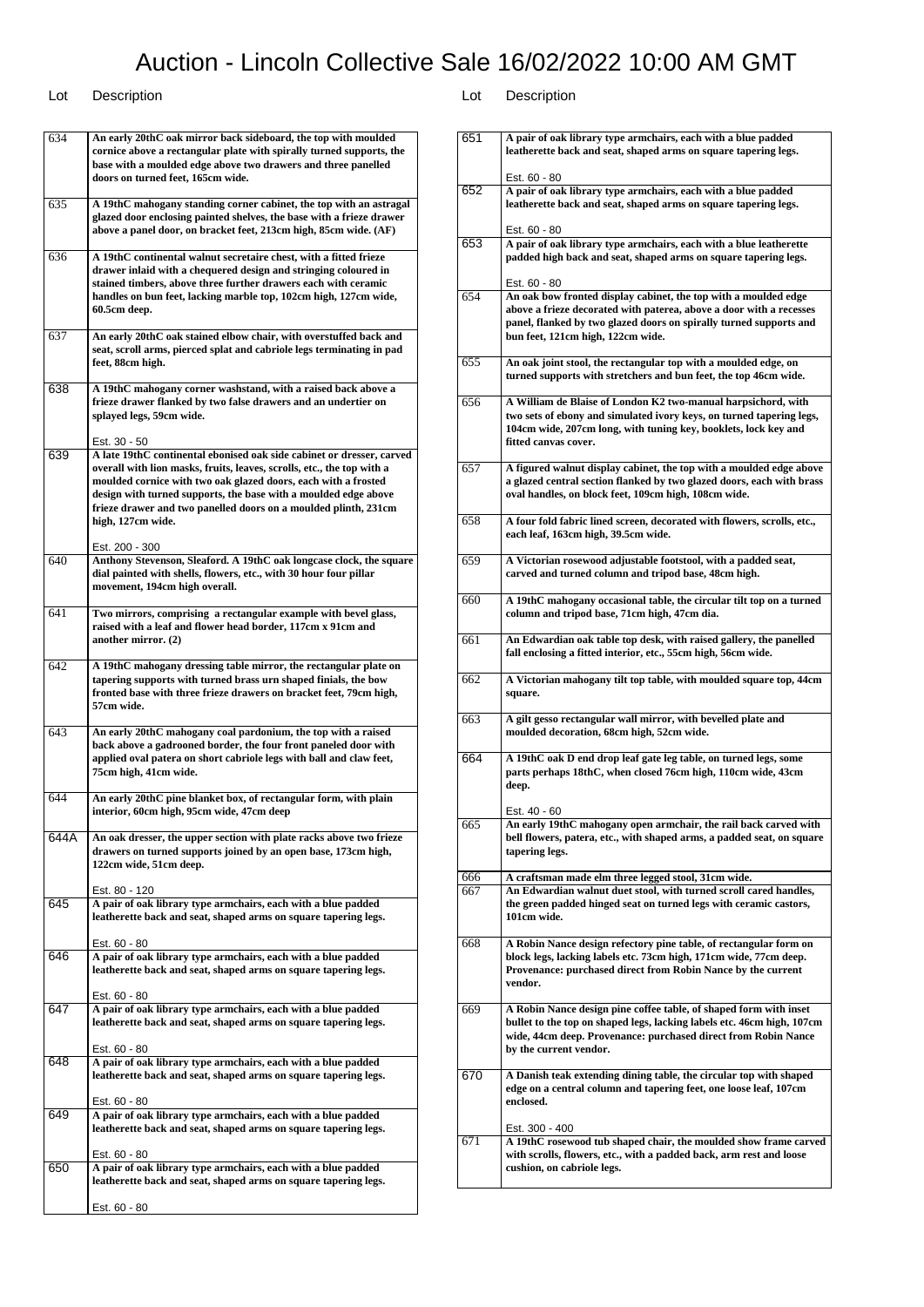| 672 | A Victorian ebonised and parcel gilt nursing chair, with a coral<br>coloured velvet button back and padded seat, on turned legs with<br>brass castors.                                                                                                                                                     |
|-----|------------------------------------------------------------------------------------------------------------------------------------------------------------------------------------------------------------------------------------------------------------------------------------------------------------|
| 673 | An early 19thC mahogany occasional table, the rectangular tilt top<br>on a turned column and channeled tripod base with brass casters,<br>74.5cm high, the top 61cm x 54cm.                                                                                                                                |
| 674 | Est. 30 - 50<br>A large 19thC oak drop leaf table, with a rectangular top above a<br>drawer to each end on turned legs and pad feet, 70cm high, the top<br>165cm wide, 163cm deep.                                                                                                                         |
| 675 | Est. 200 - 300<br>An oak umbrella stand, of octagonal form with spirally turned<br>supports, red metal liner, 71cm high.                                                                                                                                                                                   |
| 676 | An Edwardian ebonised stand, the circular top with a moulded edge,<br>on shaped supports above a drawer, on turned tapering legs with X<br>stretcher, possibly a wash stand, 105cm high, 35cm dia.                                                                                                         |
| 677 | A carved Indian and hardwood occasional table, the octagonal top<br>elaborately decorated with leaves, scrolls, etc., the folding base with<br>pierced decoration, 50cm high, 44cm wide.                                                                                                                   |
| 678 | A walnut occasional table, the circular piecrust top, on a turned<br>column and tripod base with pad feet, 63cm high, 38cm dia.                                                                                                                                                                            |
| 679 | An oak side table, the rectangular top with a moulded edge above a<br>shaped frieze, on bobbin turned supports, possibly previously and<br>umbrella stand, 79cm high, 62cm wide.                                                                                                                           |
| 680 | A George III mahogany low clothes press, the top with a ridged edge,<br>above two panelled doors enclosing sliding trays above a drawer, on<br>bracket feet, 103cm high, 124cm wide.                                                                                                                       |
| 681 | A 19thC yew ash and elm Windsor chair, with a pierced splat, turned<br>rails and a solid seat, on turned tapering legs with H stretcher.                                                                                                                                                                   |
| 682 | A 19thC mahogany pedestal D-end dining table, with single central<br>leaf, each pedestal of baluster form with splayed gadrooned legs,<br>terminating in brass paw feet and castors, 274cm extended.                                                                                                       |
|     | Est. 70 - 100                                                                                                                                                                                                                                                                                              |
| 683 | Various tools, bits, oak cased spirit level, 37cm wide, etc. (a quantity)                                                                                                                                                                                                                                  |
| 684 | Various tools, large G clamp, 35cm wide, various wrenches, table<br>clamp, etc. (a quantity)                                                                                                                                                                                                               |
| 685 | Various tools, bits, hand tools, caps, metal work, nails, etc. (a<br>quantity)                                                                                                                                                                                                                             |
| 686 | Various tools, bits, oil can, 23cm high, blades, nails, etc. (a quantity)                                                                                                                                                                                                                                  |
| 687 | Various tools, bits, drill heads, 14cm high, etc., nails, saw blades, etc.<br>(a quantity)                                                                                                                                                                                                                 |
| 688 | Various tools, bits, drill heads, 12cm high, etc. (a quantity)                                                                                                                                                                                                                                             |
| 689 | Various tools, bits, auto locks, 15cm wide, etc. (a quantity)                                                                                                                                                                                                                                              |
| 690 | Various tools, bits, drill heads, other sections, 8cm high, etc. (a<br>quantity)                                                                                                                                                                                                                           |
| 691 | A set of six Victorian mahogany balloon back chairs, each with a<br>pierced and carved crest, and a padded seat, on cabriole legs.                                                                                                                                                                         |
| 692 | A George III mahogany side chair, with a pierced vase shaped splat<br>and padded seat on chamfered legs, with pierced brackets and H<br>stretcher.                                                                                                                                                         |
| 693 | A mahogany coffee table, the oval top on turned column and tripod<br>base with ebonised bands, terminating in brass castors, constructed<br>from old timber, 54cm high, 112cm wide, 82cm deep.                                                                                                             |
| 694 | A 19thC mahogany and rosewood cross banded sofa table, the<br>rectangular top with rounded corners, above two frieze drawers,<br>opposing two false drawers, each with brass handles on shaped end<br>supports with turned stretcher and reeded splayed legs, terminating<br>in brass casters, 105cm wide. |
| 695 | Est. 100 - 150<br>A 19thC mahogany tripod table, with dished top, 43cm dia.                                                                                                                                                                                                                                |

| 696  | A William IV mahogany side cabinet, the raised back with three<br>mirror panels, the base with three doors, each with brass grills<br>backed in green pleated fabric, on a plinth, 136cm high, 152.5cm<br>wide, 40cm deep.    |
|------|-------------------------------------------------------------------------------------------------------------------------------------------------------------------------------------------------------------------------------|
| 697  | Est. 400 - 600<br>An Edwardian stained beech wall cabinet, with panelled door,<br>decorated in pokerwork with a branch of leaves, above a shaped<br>crest, 51cm high, 46cm wide.                                              |
| 698  | An Edwardian mahogany and boxwood strung plant stand, with<br>circular dish top above an under tier, the under tier inlaid centrally<br>with a marquetry paterea, on splayed legs, 100cm high, 34cm dia.<br>(AF)              |
| 699  | A 19thC oak hanging corner cabinet, with a panelled door, 108cm<br>high, 75cm wide, with key.                                                                                                                                 |
| 700  | An Eastern hardwood side cabinet, with two doors, each with metal<br>grills, on a shaped base, 85cm high, 74cm wide, 23cm deep.                                                                                               |
| 701  | A pair of gilt gesso urn or occasional tables, each with a square black<br>marble insert, turned and fluted legs, and an X stretcher, 82cm high,<br>41cm wide, 41cm deep.                                                     |
| 702  | A late Victorian breakfront sideboard, the top with a moulded edge<br>above an arrangement of five drawers and two carved panelled<br>doors, on bracket feet, 89cm high, 153cm wide, 51cm deep.                               |
| 703  | Est. 100 - 150<br>A brass occasional table, with a composite green marble top, on a<br>cylindrical reeded and dolphin cast support, with domed foot and<br>shell feet, 49cm high, 34cm wide.                                  |
| 704  | A small early 19thC mahogany waterfall bookcase, with three shelves<br>each with reeded fronts, on turned tapering legs, 94cm high, 67cm<br>wide, 70cm deep.                                                                  |
| 705  | A 19thC mahogany bow fronted side table, with an arrangement of<br>three frieze drawers each with drop handles, on turned tapering legs,<br>76cm high, 106cm wide, 52cm deep.                                                 |
| 706  | A 19thC yew ash and elm Windsor chair, the shaped back with<br>pierced Gothic supports, embellished with roundels, with shaped<br>arms, a solid seat, on turned legs with crinoline stretcher, possibly<br>Lincolnshire. (AF) |
| 707  | A 19thC oak and elm cricket table, with circular top on square<br>tapering legs, 70cm high, 103cm dia.                                                                                                                        |
| 708  | A late 19th/early 19thC oak gate leg table, the oval top on turned<br>supports with bun feet, 73cm high, 120cm wide, 146cm deep.                                                                                              |
| 709  | An early 20thC armchair, with cream loose covers, on bun feet.                                                                                                                                                                |
| 710  | A 19thC mahogany pedestal cabinet, with a frieze drawer above a<br>door with raised scroll and lappet carved panel, on bun feet, 97cm<br>high, 56cm wide, 63cm deep.                                                          |
| 711  | A late 18thC and later oak settle, with a panelled back, shaped arm<br>and solid seat, on cabriole legs with pad feet, 191cm wide.<br>Est. 250 - 400                                                                          |
| 712  | A 19thC mahogany tea table, the fold over top with rounded ends, on<br>turned tapering legs, 96cm wide.                                                                                                                       |
| 712A | A 20thC Persian runner, of rectangular form with a central field of<br>diamond geometric floral pattern, with an outer border of further<br>flowers predominantly in red and blue, approx 480cm x 76cm.                       |
| 713  | An oak wake table, in 18thC style, the oval drop leaf top with a<br>moulded edge, on turned supports with stretchers and bun feet, 77cm<br>high, the top 225cm x 132cm.                                                       |
| 714  | Est. 300 - 500<br>A Victorian mahogany Pembroke table, the rectangular drop leaf top<br>with rounded corners, with a frieze drawer on turned tapering legs,                                                                   |
| 715  | 122cm long.<br>A pair of green leather upholstered club or library chairs, each with                                                                                                                                          |
|      | studded borders, 75cm wide.<br>Est. 100 - 200                                                                                                                                                                                 |
|      |                                                                                                                                                                                                                               |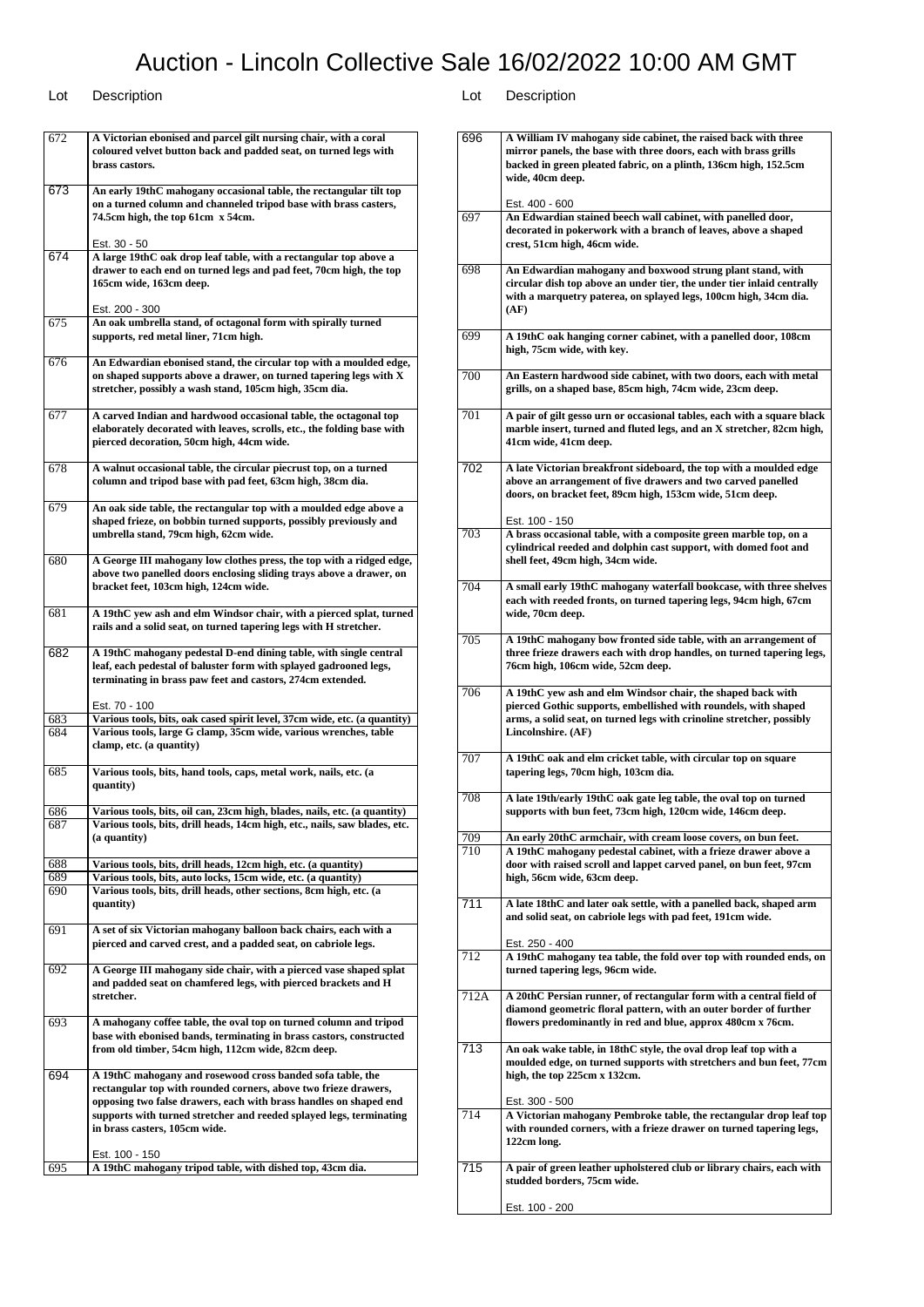### Lot Description Lot Description

716 **A vintage G-plan teak dining suite, comprising D end table on tapering cylindrical legs, with an outer cross banding, (AF), 75cm high, 152cm wide, 112cm deep, and six (4+2) chairs, with original overstuffed leather seats. The upholstery in this lot does not comply with the 1988 (Fire & Fire Furnishing) Regulations, unless sold to a known exporter or upholsterer it will be cut from the frame before leaving the premises.** 717 **Spare Lot.** An early 19thC oak and mahogany cross banded bureau, the fall **enclosing a fitted interior, above four graduate long drawers, on bracket feet, 101cm wide.** 719 **A continental cream and gilt painted open armchair, with a padded back, arm rest and seat, on turned tapering fluted legs.** 720 **A 19thC mahogany washstand, the double hinged top enclosing a recess for a bowl and two beakers, above a door and a drawer, on chamfered legs, with flat stretcher, 36cm wide.** 721 **An early 19thC oak Pembroke table, the rectangular top with rounded corners above a frieze drawer, on turned legs, 74cm wide.** 722 **A late 17th/early 19thC oak coffer, with four panels, each carved with a lozenge and bordered with dog tooth parquetry, on stiles, 64cm high, 155cm wide, 59cm deep.** 723 **A Mackintosh teak extending dining table, on turned tapering legs, 74cm high, the top 89cm x 160cm enclosed, and a set of six Danish style teak dining chairs, each with a black simulated leather padded seat, on turned legs, two with arms. The upholstery in this lot does not comply with the 1988 (Fire & Fire Furnishing) Regulations, unless sold to a known exporter or upholsterer it will be cut from the frame before leaving the premises.** Est. 400 - 600 724 **An oak oval dining table, with a moulded edge on turned tapering legs, 77cm high, 183cm wide, 99cm deep, and a set of seven matching oak and elm Windsor chairs, each with a pierced splat, solid seat and turned legs, with crinoline stretcher.** Est. 200 - 400 725 **An oak occasional table, the circular top with a moulded edge, on spirally turned supports, 50cm high, 59cm dia.** 726 **An Ercol oak extending dining table, on a central support with flat base, 74cm high, 111cm enclosed and a matching set of five dining chairs, each with a ladder back, one with arms.** 727 **An early 20thC mahogany extending dining table, the oval top with gadrooned border on leaf carved cabriole legs with ball and claw feet and casters, one loose leaf and a four matching chairs, two with arms, the table 78cm high, the top 101cm x 173cm.** Est. 250 - 400 728 **A walnut wing back armchair in mid 18thC style, upholstered in embroidered green fabric on carved cabriole legs.** Est. 50 - 80 729 **A mahogany coffee table, the rectangular piecrust top on leaf carved cabriole legs and pad feet, 108cm wide.** 730 **A yew coffee table, the rectangular top with a raised gallery, on tapering legs, turned to simulate bamboo, 44cm high, 68cm wide.** 731 **An Edwardian mahogany two tier occasional table, the top with a moulded edge, on shaped legs, 72cm high, 76cm wide.** 732 **A 1960s/70s teak sideboard, with an arrangement of three drawers and two doors, each with shaped handles, on square tapering legs, 76cm high, 153cm wide.** 733 **A walnut drop leaf occasional table, the quarter veneer top with a shaped moulded edge, on cabriole legs with pad feet, 60cm wide.** 734 **A wrought iron coat stand, with four hooks, on scrolling supports, 168cm high.** 735 **A black painted wrought iron umbrella stand, of tapering form, 68cm high.**

| 736 | A mahogany jardiniere, the circular top with out swept supports, on                                                                                                                                                                                                   |
|-----|-----------------------------------------------------------------------------------------------------------------------------------------------------------------------------------------------------------------------------------------------------------------------|
|     | a turned column and triform platform base with bun feet, lacking<br>liner, 72cm high, 49cm dia.                                                                                                                                                                       |
| 737 | An oak occasional table, the circular piecrust top on cabriole legs<br>with pad feet, 44cm high, 60cm dia.                                                                                                                                                            |
| 738 | A Victorian walnut occasional table, the circular top decorated with<br>marquetry scrolls in various timbers, on a spirally turned column<br>and tripod base, 71cm high, 46cm dia.                                                                                    |
| 739 | A 19thC oak chest of drawers, the top with a moulded edge, above<br>two short and three long drawers, each with later brass handles, on<br>bracket feet, 86cm high, 94cm wide.                                                                                        |
| 740 | A narrow figured mahogany bow fronted chest of drawers, the top<br>with a moulded edge above six graduated drawers, each with<br>circular handles, on splayed feet, 107cm high, 54cm wide.                                                                            |
| 741 | A Victorian mahogany chest of drawers, the top with rounded<br>corners above two short and three long drawers, each with turned<br>handles, on bun feet, 109cm wide.                                                                                                  |
| 742 | An early 19thC mahogany drop leaf table, of plain form, 97cm wide.                                                                                                                                                                                                    |
| 743 | A pair of 19thC mahogany side cabinets, each with a single panel<br>door with a Bramah lock, on a plinth, 92cm high, 82cm wide, 31cm<br>deep.                                                                                                                         |
|     | Est. 150 - 200                                                                                                                                                                                                                                                        |
| 744 | A mahogany pedestal partner's desk, the rectangular top with a<br>green leather inset and a moulded edge, above an arrangement of<br>nine drawers to each side, flanked by panelled sides, on bracket feet,<br>the top 122cm x 152cm.                                 |
|     | Est. 300 - 400                                                                                                                                                                                                                                                        |
| 745 | A mahogany bookcase, with two glazed doors enclosing shelves,<br>165cm x 102cm. (AF)                                                                                                                                                                                  |
| 746 | A harlequin set of eight Lancashire type spindle back dining chairs,<br>comprising five 19thC chairs and three later, each with ash spindles,<br>and a rush seat, on turned tapering legs and pad feet.                                                               |
| 747 | A pair of early 20thC French walnut bedside cabinets, each with a<br>grey marble top above a drawer and a fall front door, on leaf carved<br>cabriole legs and with shaped under tier, 85cm high, 39cm wide,<br>40cm deep.                                            |
| 748 | An early 20thC walnut piano stool, the padded seat, on plain legs<br>with stretcher, 58cm wide.                                                                                                                                                                       |
| 749 | An 18thC oak side table, the rectangular top with rounded corners<br>and moulded edge, above a frieze drawer, on cabriole legs with pad<br>feet, the carving probably later, 71cm high, 79cm wide, 46cm deep.                                                         |
| 750 | Est. 200 - 300<br>A late 19th/early 20thC oak Sutherland table, the oval top with a<br>moulded edge, on turned supports, 55cm high, 52cm wide and a<br>19thC fruitwood drop leaf table with single leaf on pad feet. (2, AF)                                          |
| 751 | A late 19thC walnut dressing table, the raised back with pierced<br>sides, two trinket drawers and three mirrors, the base with three<br>drawers, on turned legs with castors, the base 89cm wide.                                                                    |
| 752 | A nest of three Danish Morgan Kohl tables, each with a rectangular<br>top, on end supports, Danish Control label to underside, 58cm wide.                                                                                                                             |
| 753 | A late 19th/early 20thC walnut and kingwood cross banded writing<br>table, the concave shaped top with a red leatherette inset, above a<br>frieze drawer flanked by two panelled doors, on square tapering legs<br>with spade feet, 74cm high, 107cm wide, 60cm deep. |
| 754 | A nest of three Danish style teak occasional tables, each with a Studio<br>tile top, on plain legs, the largest 45cm high, 63cm wide, and a<br>similar coffee table with tile inserts, 46cm high, 112cm wide. (2)                                                     |
| 755 | A 19thC carved oak Carolean side chair, decorated with roundels<br>and scrolls, with a padded seat on part turned supports and<br>stretchers.                                                                                                                         |
| 756 | A brown leather upholstered wingback armchair, with studded<br>borders, on short cabriole legs with pad feet.                                                                                                                                                         |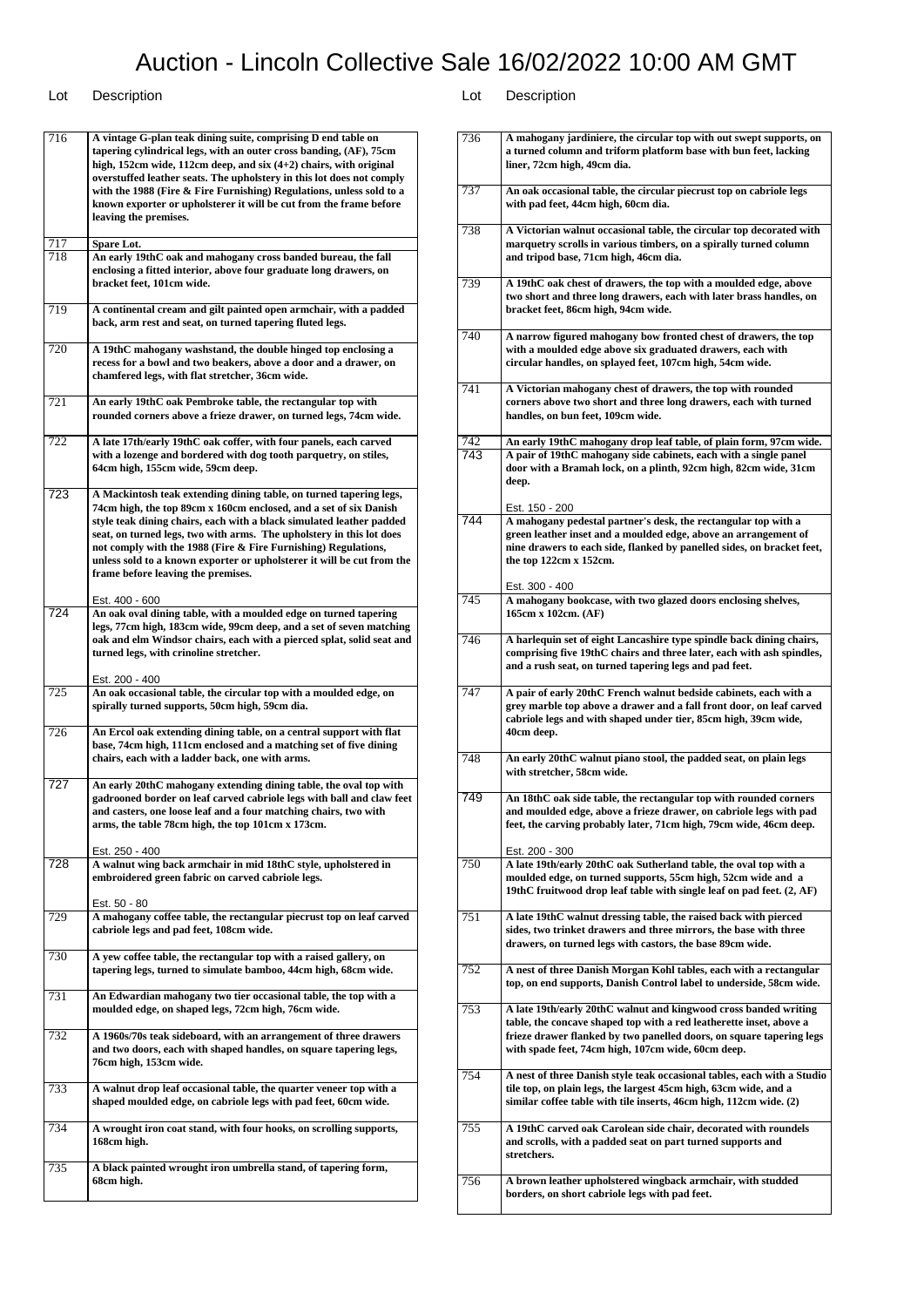| 757        | A 20thC stained oak plant stand, with plain circular top on carved<br>stem and stepped circular base, 100cm high.                                                                                                                                                                                                                                                          |
|------------|----------------------------------------------------------------------------------------------------------------------------------------------------------------------------------------------------------------------------------------------------------------------------------------------------------------------------------------------------------------------------|
| 758        | An early Victorian mahogany extending dining table, the rectangular<br>top with a moulded edge on turned legs with brass casters, two loose<br>leaves, 71cm high, 180cm wide, 184cm long.                                                                                                                                                                                  |
| 759<br>760 | A late 19thC oak coal scuttle, with a turned brass handle, 33cm wide.<br>A George III demi lune mahogany and satinwood cross banded tea<br>table, the frieze inlaid with ovals, boxwood stringing and marquetry<br>shells, on square tapering legs, 74cm high, 96cm wide, 43cm deep.                                                                                       |
| 761        | A walnut sofa table in the Regency style, the figured top with a cross<br>banded border and a shaped front, above three feather banded frieze<br>drawers, two with drop handles, on end supports with turned<br>stretcher and reeded spade feet, terminating in paw castors, 70cm<br>high, 86cm wide.                                                                      |
| 762<br>763 | A grandfather chair. with lathe back, on turned legs.<br>A 19thC walnut occasional table, the octagonal top on turned legs,<br>joined by an X stretcher, 71cm high, 85cm wide, 85cm deep.                                                                                                                                                                                  |
| 764        | A late 19thC French walnut settee, the serpentine frame heavily<br>carved with flowers and surmounted by scrolls, in floral stripped<br>material on cabriole legs, 120cm high, 150cm wide, 66cm deep.                                                                                                                                                                      |
| 765        | A modern two seat sofa in the George Smith style, with a button<br>back, padded arms and seat, upholstered in green gingham fabric, on<br>turned legs with brass castors, 127cm wide.                                                                                                                                                                                      |
| 766        | A continental stained beech armchair, with a padded back, armrest<br>and loose cushion, the moulded show frame carved with leaves, on<br>turned fluted legs.                                                                                                                                                                                                               |
| 767        | A Victorian walnut Duchess style dressing table, the oval mirror with<br>shaped carved supports above two banks of three trinket drawers,<br>each with bobbin turned supports, flanking a central hinged<br>compartment, the base with a shaped front above a frieze drawer, on<br>cabriole legs with concave platform and bun feet, 163cm high, 120cm<br>wide, 54cm deep. |
| 768        | A Victorian mahogany armchair, upholstered in purple velvet, with<br>moulded frame and turned arm supports, scrolling arms on turned<br>legs with castors,                                                                                                                                                                                                                 |
| 769        | A Victorian mahogany show frame armchair, upholstered in<br>buttoned purple velvet, on scroll carved supports with ceramic<br>castors.                                                                                                                                                                                                                                     |
| 770        | A Victorian walnut side chair, with shaped crest and turned<br>supports, a padded seat on turned tapering fluted legs.                                                                                                                                                                                                                                                     |
| 771        | A pair of Victorian rosewood show frame armchairs, upholstered in<br>blue fabric, the leaf carved arm rests on shaped supports with<br>cabriole legs, upholstery differing. (2)                                                                                                                                                                                            |
| 772        | An oak joint stool, the rectangular top with a moulded edge, on<br>turned supports, 51cm high, 44cm wide.                                                                                                                                                                                                                                                                  |
| 773        | A mahogany partner's pedestal desk, the rectangular top with a<br>green leather inset and canted corners above an arrangement of<br>three frieze drawers above three pedestal drawers and a door<br>composed of false drawers, on a plinth, the top 107cm x 167cm.                                                                                                         |
| 774        | Est. 300 - 500<br>A yew veneered breakfront bookcase in George III style, the top with<br>a dentil cornice above four glazed doors, the base with three frieze<br>drawers and four panelled doors, on a plinth, 198cm high, 198cm<br>wide.                                                                                                                                 |
| 775        | Est. 200 - 300<br>A Victorian figured mahogany breakfront wardrobe, with an arched<br>moulded crest, above a mirrored door flanked by two panelled doors<br>enclosing fittings, on a plinth, 228cm high, 204cm wide.                                                                                                                                                       |
| 776        | An associated 19thC estate made mahogany cabinet, the top with a<br>moulded and dentil cornice, above two panelled doors enclosing<br>adjustable shelves, and two drawers with turned ebonised handles,<br>the base with a further three drawers, on bracket feet, 217cm high,<br>95cm wide.                                                                               |
|            | Est. 100 - 200                                                                                                                                                                                                                                                                                                                                                             |

| 777  | An early 20thC mahogany sideboard, with a raised back, the top<br>with a moulded edge above an arrangement of three drawers,<br>flanked by two panelled doors with brass drop handles, on cabriole<br>legs and ball and claw feet, 168cm wide.                                                                                                                           |
|------|--------------------------------------------------------------------------------------------------------------------------------------------------------------------------------------------------------------------------------------------------------------------------------------------------------------------------------------------------------------------------|
|      | Est. 20 - 40                                                                                                                                                                                                                                                                                                                                                             |
| 778  | An 18thC oak dresser, the rectangular top with a moulded edge,<br>above an arrangement of six drawers, each with engraved brass drop<br>handles, with shaped apron and vase shaped front legs, 83cm high,<br>160cm wide, 46cm deep.                                                                                                                                      |
| 779  | A Victorian walnut adjustable piano stool, with a padded top on a<br>turned and fluted support, with tripod base, 50cm high.                                                                                                                                                                                                                                             |
| 780  | Spare lot.                                                                                                                                                                                                                                                                                                                                                               |
| 781  | A harlequin set of ten 19thC Lancashire spindle back chairs, each<br>with a rush seat, one with arms.                                                                                                                                                                                                                                                                    |
|      | Est. 200 - 300                                                                                                                                                                                                                                                                                                                                                           |
| 782  | An early 20thC mahogany and marquetry wine table, the dish top on<br>a turned column, tripod base, 53cm high, 30cm dia.                                                                                                                                                                                                                                                  |
| 783  | An Edwardian mahogany envelope card table, the square top with a<br>moulded edge, enclosing a baize lined interior above a blind fret<br>frieze, shaped apron, on cabriole legs with X stretcher and castors,<br>54cm enclosed.                                                                                                                                          |
| 784  | A country made turned ash stool, with a circular seat and an X<br>stretcher, on turned legs, 51cm high, 29cm dia.                                                                                                                                                                                                                                                        |
| 785  | A late 19th/early 20thC walnut Sutherland table, the rectangular top<br>with canted corners, on turned end supports with castors, 60cm<br>wide.                                                                                                                                                                                                                          |
| 786  | A G-Plan walnut and ebonised bedroom suite, comprising wardrobe,<br>two dressing tables, and a chest of four drawers. (AF)                                                                                                                                                                                                                                               |
| 787  | An associated set of four 19thC ash and elm ladder back dining<br>chairs, each with a rush seat on turned legs, 112cm high, two with<br>arms, etc.                                                                                                                                                                                                                       |
| 788  | Est. 70 - 100<br>A Victorian mahogany secretaire cabinet, the top with a moulded<br>cornice above two arched panelled doors, the base with a fitted<br>drawer, and three further drawers, with turned handles, later<br>painted, 121cm high, 119cm wide, 54cm deep.                                                                                                      |
| 789  | An oak bookcase cabinet, the top with a moulded cornice above two<br>glazed and panelled doors enclosing adjustable shelves, above two<br>plinth drawers, on bracket feet, 200cm high, 130cm wide, 46cm deep.                                                                                                                                                            |
| 789A | Est. 200 - 300<br>A set of four G-plan teak dining chairs, each with a padded back and<br>seat, on tapering legs. The upholstery in this lot does not comply with<br>the 1988 (Fire & Fire Furnishing) Regulations, unless sold to a<br>known exporter or upholsterer it will be cut from the frame before<br>leaving the premises.                                      |
| 790  | A continental pine armoire or wardrobe, with a moulded cornice<br>above two panelled doors enclosing a hanging rail, base with two<br>drawers, on bun feet, 144cm wide.                                                                                                                                                                                                  |
| 791  | A continental pine armoire or cupboard, with a moulded cornice<br>above two panelled doors, the base with two plinth drawers, on<br>bracket feet, 151cm wide.                                                                                                                                                                                                            |
| 792  | A Danish CADO teak rectangular extending dining table, on<br>rounded square tapering legs, the top 105cm by 210cm and 6 chairs.<br>(AF) The upholstery in this lot does not comply with the 1988 (Fire &<br>Fire Furnishing) Regulations, unless sold to a known exporter or<br>upholsterer it will be cut from the frame before leaving the premises.<br>Est. 100 - 150 |
| 793  | A 19thC French rosewood bonheur du jour, the raised back with a<br>three quarter gallery carved with spindles and embellished with<br>scrolls, etc., on scrolling end supports with four drawers, the top with<br>cross banded border and a brown leather insert, above an<br>arrangement of six drawers, on cabriole legs, 124cm high. 110cm<br>wide.                   |
|      | Est. 600 - 800                                                                                                                                                                                                                                                                                                                                                           |